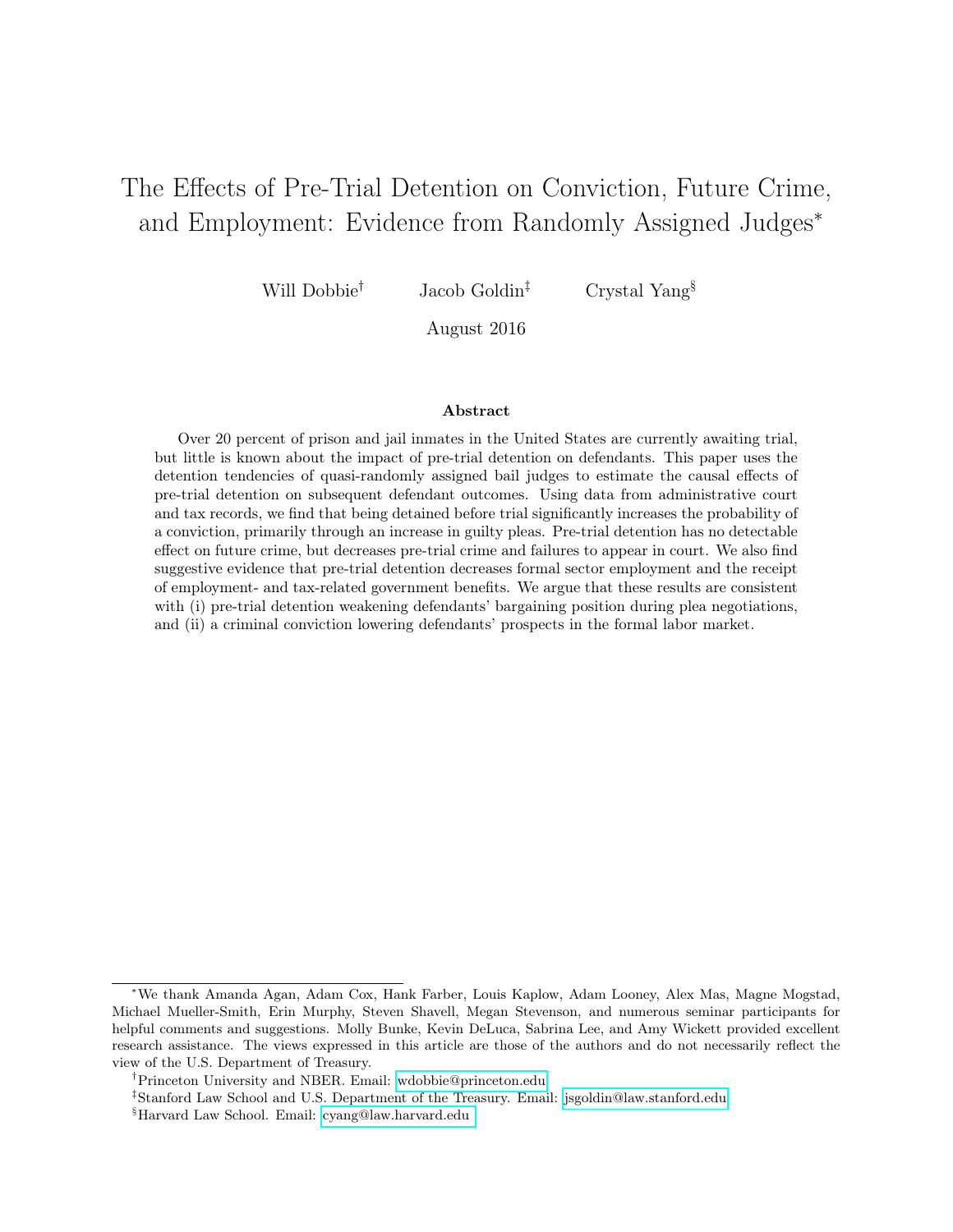"The defendant with means can afford to pay bail. He can afford to buy his freedom. But the poorer defendant cannot pay the price. He languishes in jail weeks, months, and perhaps even years before trial. He does not stay in jail because he is guilty. He does not stay in jail because any sentence has been passed. He does not stay in jail because he is any more likely to flee before trial. He stays in jail for one reason only – he stays in jail because he is poor."

– President Lyndon Johnson, at the signing of the Bail Reform Act of 1966

Each year, the United States imprisons more than half a million individuals who have never been convicted of a crime, largely because they are unable to post bail (Walmsley 2013). Over the past twenty years, the proportion of felony defendants released with no conditions decreased from 26 percent to 14 percent. The average bail amount has also doubled from \$25,400 to \$55,400 over this time period, with over 70 percent of felony defendants now assigned bail amounts greater than \$5,000 (Reaves 2013). Even when the bail amount is set at a relatively low level, the majority of defendants cannot afford to post bail. For example, in Philadelphia and Miami-Dade, the setting of our study, only about 50 percent of defendants were able to post bail when it was set at \$5,000 or less.

In theory, the bail system is meant to balance three competing objectives: (1) allow all but the most dangerous criminal defendants to go free before trial, (2) ensure that defendants appear at all required court proceedings, and (3) protect the public by preventing new crime. Consider, for example, monetary bail, which allows a defendant to go free before trial by posting a percentage of the bail amount. If a defendant fails to appear in court, commits a new crime, or violates any other conditions of release, he or she forfeits the deposit and is liable for the remaining bail amount. As a result, defendants released through monetary bail have an increased incentive to comply with the release conditions.

In practice, however, there is a heated debate on whether the bail system achieves these objectives. Critics of the bail system argue that pre-trial detention is unlikely to protect the public or reduce bail jumping if release is not based on risk, but rather factors like race or financial resources. Some are particularly concerned that excessive bail and pre-trial detention disrupts defendants' lives, putting jobs at risk and increasing the pressure to accept an unfavorable plea bargain to avoid a lengthy stay in jail before trial.<sup>[1](#page-1-0)</sup> Others claim that the bail system is operating as designed, and that releasing more defendants would increase both pre-trial crime and bail jumping. This debate is currently playing out across the country, as a number of cities and states consider reforming their bail systems.[2](#page-1-1) Yet, despite the attention generated by the ongoing efforts to reform the bail system,

<span id="page-1-0"></span><sup>&</sup>lt;sup>1</sup>As one lawyer told the New York Times, "[m]ost of our clients are people who have crawled their way up from poverty or are in the throes of poverty....Our clients work in service-level positions where if you're gone for a day, you lose your job....People who live in shelters, where if they miss their curfews, they lose their housing....So when our clients have bail set, they suffer on the inside, they worry about what's happening on the outside, and when they get out, they come back to a world that's more difficult than the already difficult situation that they were in before." See http://www.nytimes.com/2015/08/16/magazine/the-bail-trap.html.

<span id="page-1-1"></span><sup>&</sup>lt;sup>2</sup>For example, some cities are considering the use of risk-based assessment tools to more accurately predict each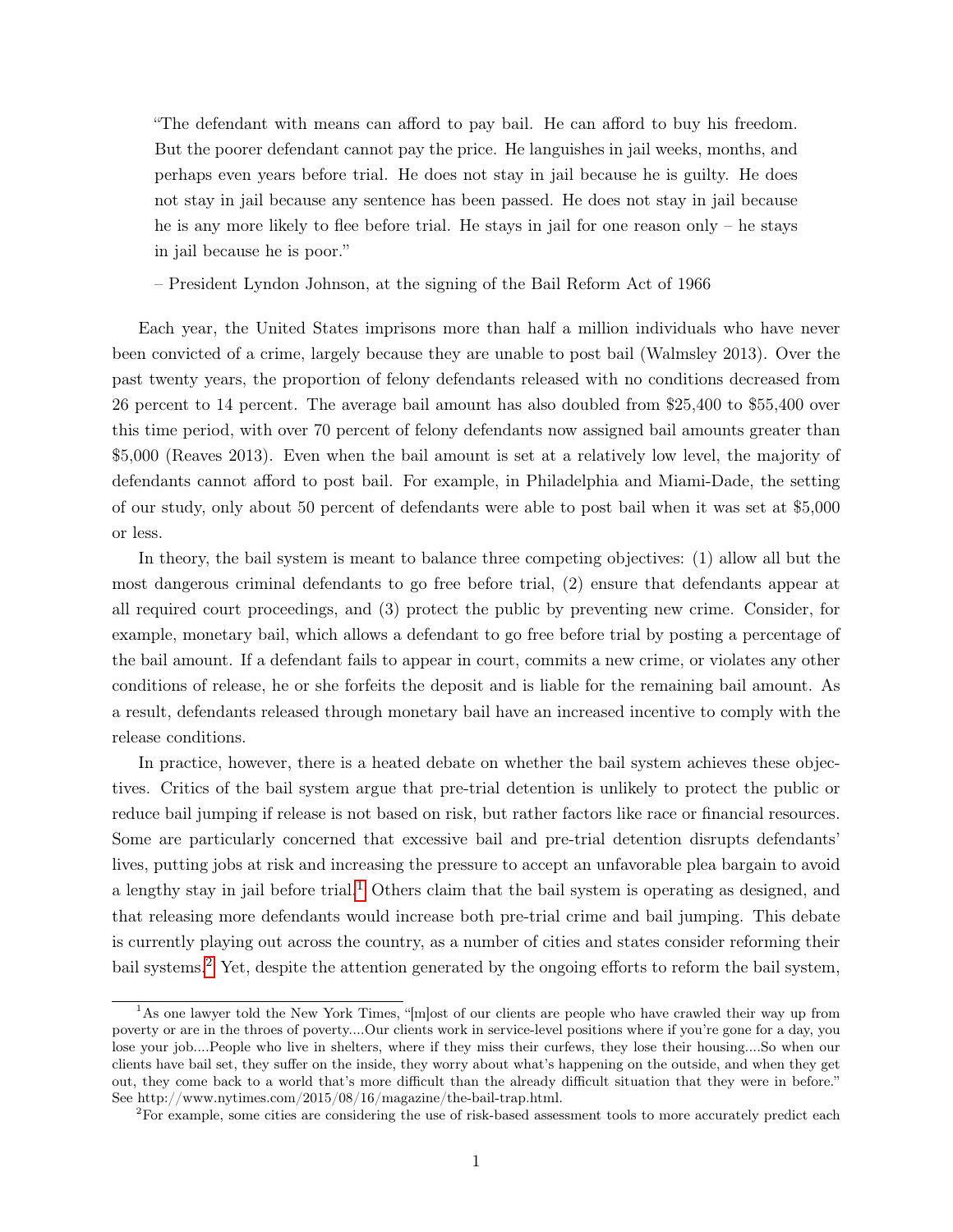there is little systematic evidence on the social costs or benefits of detaining an individual before trial.

Estimating the causal impact of pre-trial detention on criminal defendants has been complicated by two important issues. First, there are few datasets that include information on both bail hearings and long-term outcomes for a large number of defendants.<sup>[3](#page-2-0)</sup> Second, detained defendants are likely different from defendants who are not detained, biasing cross-sectional comparisons. For example, defendants detained pre-trial may be more likely to be guilty or more likely to commit another crime in the future.[4](#page-2-1)

In this paper, we use new data linking over 420,000 criminal defendants from two large, urban counties to administrative court and tax records to estimate the social costs of pre-trial detention in terms of criminal case outcomes and foregone earnings. To shed light on the potential benefits of pre-trial detention, we also estimate the extent to which pre-trial release affects bail jumping and future criminal behavior. Finally, we investigate how pre-trial detention affects tax filing behavior and the take-up of employment-related benefits such as the Earned Income Tax Credit (EITC). By examining a wide range of important outcomes, we establish a new set of facts on both the social costs and social benefits of the current bail system.

Our empirical strategy exploits plausibly exogenous variation in pre-trial release from the quasirandom assignment of cases to bail judges who vary in the leniency of their bail decisions. This empirical design recovers the causal effects of pre-trial release for individuals at the margin of release; i.e. cases on which bail judges disagree on the appropriate bail conditions. We measure bail judge leniency using a leave-out, residualized measure based on all other cases that a bail judge has handled during the year. The leave-out leniency measure is highly predictive of detention decisions, but uncorrelated with case and defendant characteristics. Importantly, bail judges in our sample are different from trial and sentencing judges, allowing us to separately identify the effects of being assigned to a lenient bail judge as opposed to a lenient judge in all phases of the case. This instrumental variables (IV) research strategy is similar to that used by Kling (2006), Aizer and Doyle (2015), and Mueller-Smith (2015) to estimate the impact of incarceration in the

defendant's flight risk and other release options such as electronic monitoring. Other cities, such as New York City, have earmarked substantial funds to supervise low-risk defendants instead of requiring them to post bail or face pre-trial detention. In May 2015, Illinois lawmakers passed a bill requiring that a nonviolent defendant be released pre-trial without bond if his or her case has not been resolved within 30 days. In addition, communities have created charitable bail organizations like the Bronx Freedom Fund and the Brooklyn Community Bail, which posts bail for individuals held on misdemeanor charges when bail is set at \$2,000 or less.

<span id="page-2-0"></span><sup>&</sup>lt;sup>3</sup>Data tracking defendants often contain some information on pre-trial detention and follow individuals through the criminal justice process (i.e. arrest, charging, trial, and sentencing), but do not contain unique identifiers that allow defendants to be linked to longer-term outcomes. For example, the Bureau of Justice Statistics' State Court Processing Statistics (SCPS) program periodically tracks a sample of felony cases for about 110,000 defendants from a representative sample of 40 of the nation's 75 most populous counties.

<span id="page-2-1"></span><sup>4</sup>Prior work based on cross-sectional comparisons has yielded mixed results, with some papers suggesting little impact of pre-trial detention on conviction rates (Goldkamp 1980), and others finding a significant relationship between pre-trial detention and the probability of conviction (Ares, Rankin, and Sturz 1963, Cohen and Reaves 2007, Phillips 2008) and incarceration (Foote 1954, Williams 2003, Oleson et al. 2014). There is mixed evidence on whether bail amounts are correlated with the probability of jumping bail (Landes 1973, Clarke, Freeman, and Koch 1976, Myers 1981).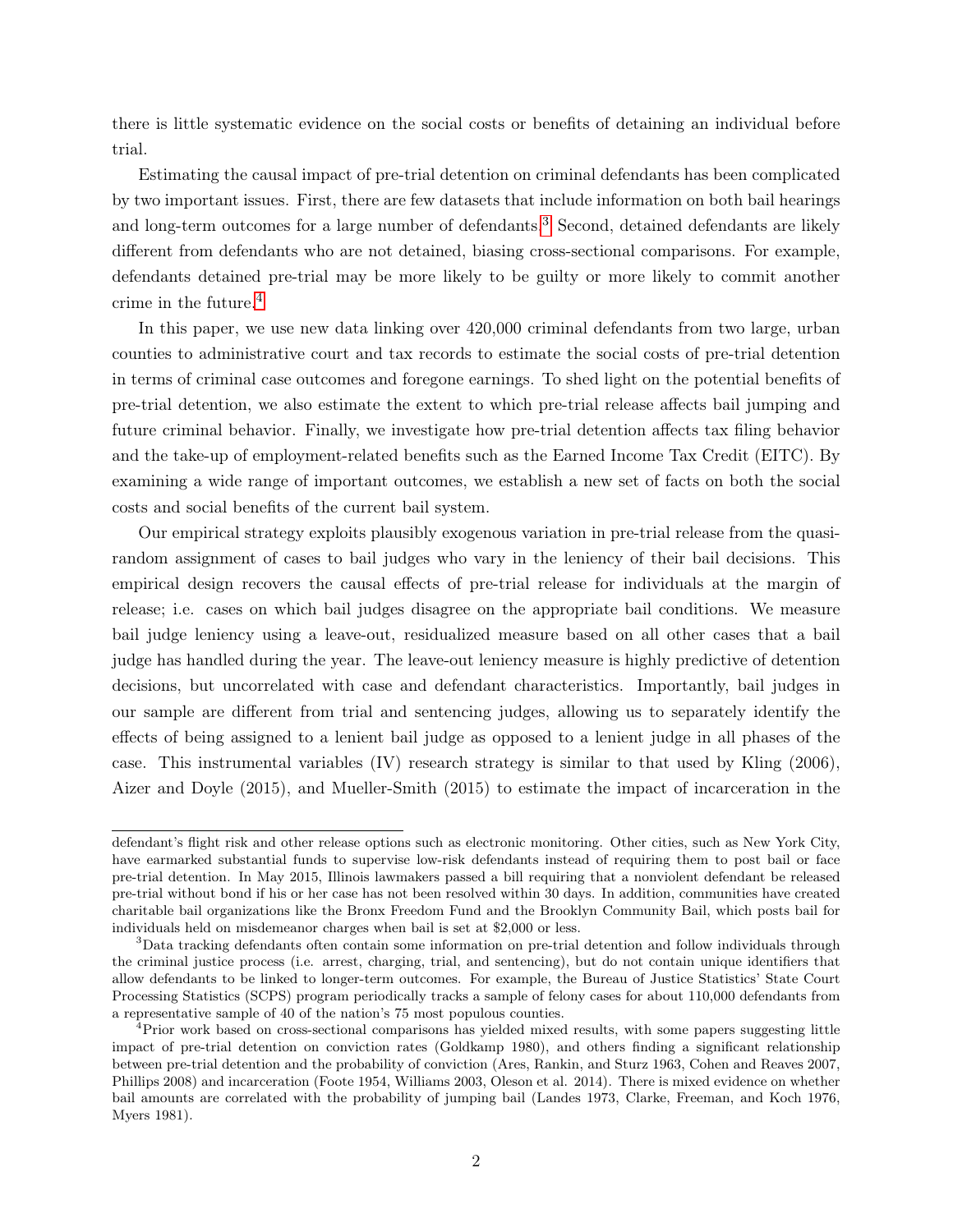United States, Bhuller et al. (2016) to estimate the impact of incarceration in Norway, and Di Tella and Schargrodsky (2013) to estimate the impact of electronic monitoring versus incarceration in Argentina.[5](#page-3-0)

We begin by estimating the impact of pre-trial release on case outcomes. Pre-trial release may affect case outcomes by reducing a defendant's incentive to plead guilty to obtain a faster release from jail, or by affecting a defendant's ability to prepare an adequate defense or negotiate a settlement with prosecutors. It is also possible that seeing detained defendants in jail uniforms and shackles may bias trial judges or jurors. Our two-stage least squares results suggest statistically and economically significant effects for most case outcomes. Pre-trial release decreases the probability of being found guilty by 15.6 percentage points, a 27.3 percent change from the mean for detained defendants. The probability of pleading guilty also decreases by 12.0 percentage points, a 27.5 percent change. Both effects are larger for drug and property defendants, defendants charged with misdemeanors, and defendants with no prior offenses in the past year. The effect of pre-trial release on incarceration in the full sample is small and not precisely estimated, but large and statistically significant for defendants charged with felonies and drug offenses (i.e. cases where the baseline rates of incarceration are highest).

Next, we explore the impact of pre-trial release on court appearances and future crime. We find that pre-trial release increases the probability of failing to appear in court by 15.0 percentage points, a 124.0 percent increase from the detained defendant mean. Pre-trial release also increases the likelihood of rearrest prior to case disposition by 7.6 percentage points, a 37.6 percent change. These results suggest that while pre-trial detention has a negative impact on case outcomes, it also reduces failures to appear in court and pre-trial crime, two of the purported benefits of the bail system. Conversely, we find no detectable effects of pre-trial release on measures of future crime up to four years later. These results suggest that pre-trial detention has a short-run mechanical incapacitation effect on defendants who are detained, but minimal effects on crime once we include arrests following case disposition.

Finally, we examine the effects of pre-trial release on formal sector employment, tax filing behavior, and social benefits receipt. Apart from direct employment effects, pre-trial release may impact defendant welfare by affecting the take-up of social safety net programs. In particular, being released before trial may strengthen defendants' ties to the formal employment sector or affect their attitudes towards the government, which may change the likelihood that they file a tax return. Because certain social benefit programs such as the EITC are only available through the tax code, changes in tax filing behavior may affect take-up of such programs.<sup>[6](#page-3-1)</sup> Similarly, pre-trial release may

<span id="page-3-0"></span><sup>5</sup>Outside of the criminal justice setting, Chang and Schoar (2008), Dobbie and Song (2015), Dobbie, Goldsmith-Pinkham, and Yang (2015) use bankruptcy judge propensities to grant bankruptcy protection; Maestas, Mullen and Strand (2013), French and Song (2014), Dahl, Kostol, and Mogstad (2014), and Autor, Kostol, and Mogstad (2015) use disability examiner propensities to approve disability claims; and Doyle (2007, 2008) uses case worker propensities to place children in foster care.

<span id="page-3-1"></span><sup>&</sup>lt;sup>6</sup>In addition, because the EITC cannot be claimed on the basis of income earned while incarcerated, pre-trial detention may reduce tax benefit claiming behavior through this channel as well. More generally, helping those with criminal convictions reenter the formal employment sector is a central feature of tax policy with respect to this population. For example, the Work Opportunity Tax Credit subsidizes employers who hire individuals that have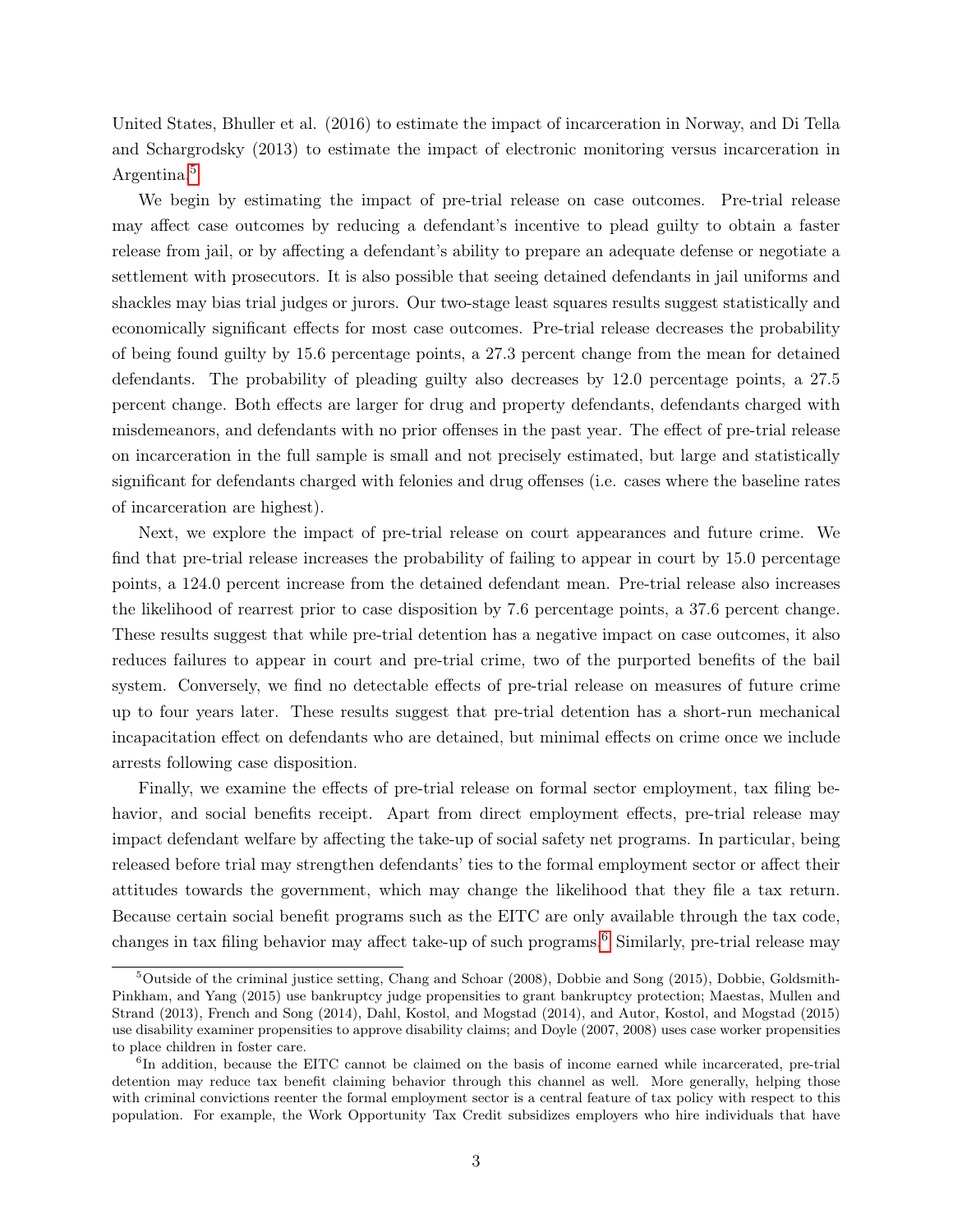affect participation in social welfare programs such as Unemployment Insurance (UI), which are also tied to formal sector employment. We find suggestive evidence that pre-trial release increases both formal sector employment and the receipt of employment- and tax-related government benefits. Pre-trial release increases the probability of filing a tax return three to four years after the bail hearing by 4.3 percentage points, a 14.0 percent increase from the detained defendant mean. Pre-trial release also increases the amount of UI benefits received over the same time period by \$323, a 131.8 percent increase, and the amount of EITC benefits received by \$239, a 66.4 percent increase. While less precisely estimated, we find that pre-trial release also increases the probability of employment in the formal labor market three to four years after the bail hearing by 10.2 percentage points, a 26.9 percent increase. The probability of having any formal sector income over this time period increases by 8.5 percentage points, a 18.3 percent increase. The results are substantially larger among individuals with no prior offenses in the past year and among individuals who were employed in the year prior to their bail decision.

We argue that these results are consistent with (i) pre-trial release significantly strengthening a defendant's bargaining position during plea negotiations, and (ii) a criminal conviction significantly lowering defendants' ties to the formal labor market. Our findings contribute to an important literature documenting the negative labor market consequences of incarceration following a guilty verdict (e.g. Pager 2003, Western 2006, Mueller-Smith 2015, Agan and Starr 2016).[7](#page-4-0) Our results suggest that these adverse labor market effects begin at the pre-trial stage prior to any finding of guilt, while also highlighting the potential costs of weakening a defendant's negotiating position before trial. Yet, we also find that pre-trial detention provides some social benefits through the incapacitation of defendants, leading to decreases in both pre-trial crime and missed court appearances. As a result, we are unable to draw sharp welfare conclusions about the optimality of the current bail system without strong, ad-hoc assumptions. That being said, our findings underscore the potential value to defendants of alternatives like electronic monitoring that would facilitate pre-trial release while preserving many of the social benefits the current system provides.

Our results also speak to the optimal design of the tax code and other policies meant to promote economic opportunity. In particular, our findings suggest that to increase labor force attachment, it may be more cost-effective to adopt policies that prevent some of the negative effects of pretrial detention from occurring in the first place, as opposed to focusing primarily on programs like the EITC and the Work Opportunity Tax Credit that encourage formal sector employment upon defendants' reentry into society.

In parallel work, Gupta, Hansman, and Frenchman (2016), Leslie and Pope (2016), and Stevenson (2016) use similar approaches to estimate the impact of bail decisions on case outcomes. Gupta, Hansman, and Frenchman (2016) find that the assignment of money bail causes a 6.0 percentage

been convicted of a felony in the past year.

<span id="page-4-0"></span><sup>7</sup>Our results are also related to a broad literature documenting the presence of racial disparities at various stages of the criminal justice process (e.g., Ayres and Waldfogel 1994, Bushway and Gelbach 2011, McIntyre and Baradaran 2013, Rehavi and Starr 2014, Anwar, Bayer, and Hjalmarsson 2012, Abrams, Bertrand, and Mullainathan 2012, Alesina and La Ferrara 2014), and suggest that any costs of pre-trial detention are disproportionately borne by black defendants.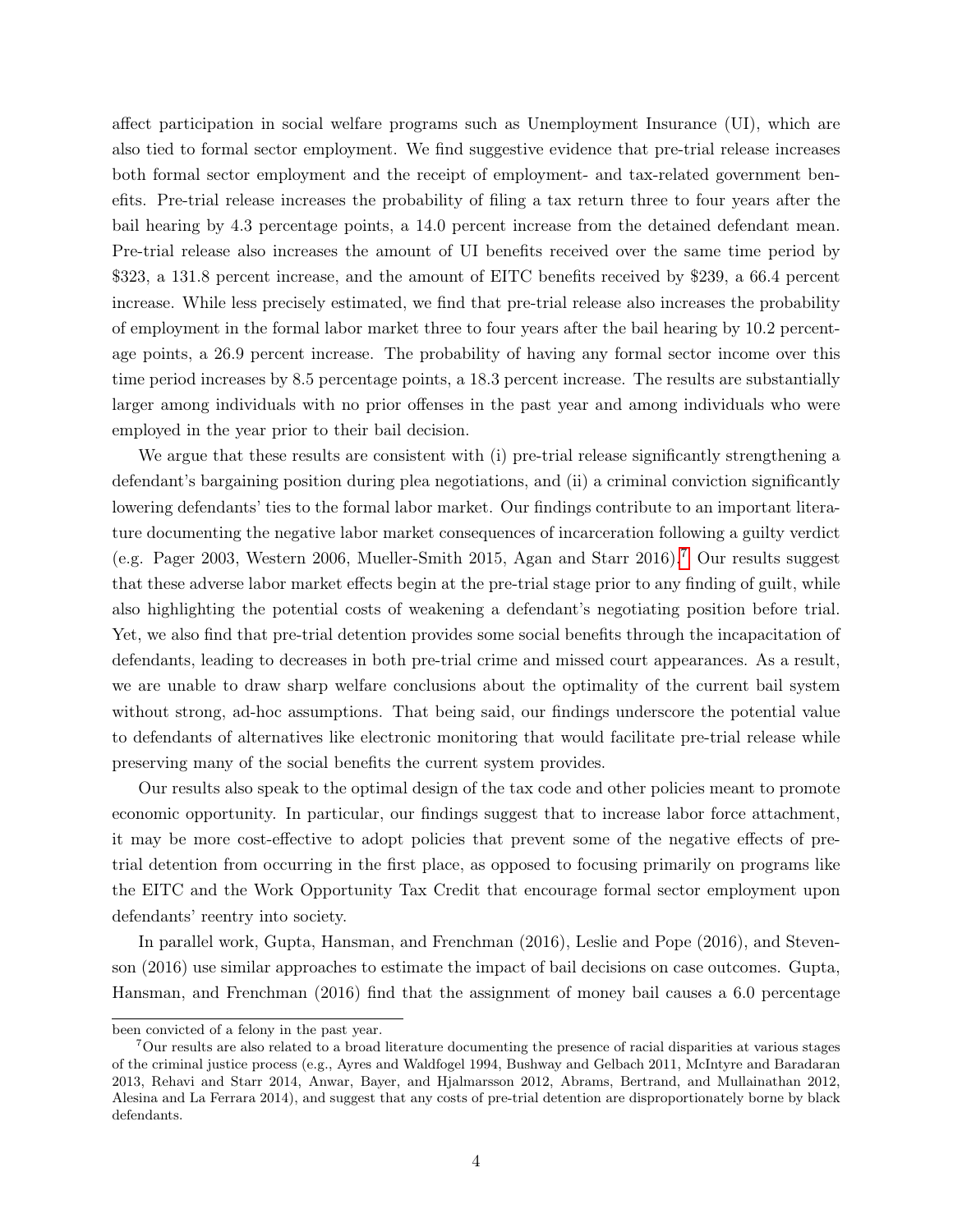point rise in the likelihood of being convicted and a 0.7 percentage point yearly rise in recidivism in Philadelphia and Pittsburgh, Leslie and Pope (2016) find that pre-trial detention causes a 14.2 percentage point increase in the probability of conviction in New York City, and Stevenson (2016) finds that pre-trial detention leads to a 6.6 percentage point increase in the likelihood of being convicted in Philadelphia. We view our results on case outcomes as being broadly consistent with these papers. However, none of these papers is able to examine non-criminal outcomes such as formal sector employment or social benefits take-up.

<span id="page-5-0"></span>The remainder of the paper is structured as follows. Section [I](#page-5-0) provides a brief overview of the bail system and judge assignment in our context. Section [II](#page-10-0) describes our data and provides summary statistics. Section [III](#page-13-0) describes our empirical strategy. Section [IV](#page-18-0) presents the results, Section [V](#page-25-0) offers interpretation, and Section [VI](#page-26-0) concludes. An online appendix provides additional results and detailed information on the outcomes used in our analysis.

## I. The Bail System in the United States

# A. Overview

In the United States, the bail system is meant to allow all but the most dangerous criminal suspects to be released from custody while ensuring both their appearance at required court proceedings and the public's safety. The federal right to non-excessive bail before trial is guaranteed by the Eighth Amendment to the U.S. Constitution, $8$  with almost all state constitutions granting similar rights to defendants.[9](#page-5-2)

In most jurisdictions, bail conditions are determined by a bail judge within 24 to 48 hours of a defendant's arrest. The assigned bail judge has a number of potential options when setting bail. First, defendants who show minimal risk of flight may be released on their promise to return for all court proceedings, known broadly as release on recognizance (ROR). Second, defendants may be released subject to some non-monetary conditions such as monitoring or drug treatment when the court finds that these measures are required to prevent flight or harm to the public. Third,

<span id="page-5-1"></span><sup>8</sup>The Eighth Amendment to the U.S. Constitution states that "[e]xcessive bail shall not be required." In 1966, Congress passed the Bail Reform Act, designed to allow for release of federal defendants who were too poor to post bail, the first significant reform in federal bail legislation since the Judiciary Act of 1789. Generally speaking, the 1966 Bail Reform Act provided that all defendants accused of federal crimes would be released from custody without having to post any bond unless the government could demonstrate that the defendant was likely to flee the jurisdiction to avoid prosecution. The next major reform in federal bail law was the Bail Reform Act of 1984, which allowed for defendants to be held until trial if the government could prove that they were dangerous to others in the community. In addition, the Federal Rules of Criminal Procedure specify that before conviction, a person arrested for an offense "not punishable by death shall be admitted to bail," as the "right to freedom before conviction permits the unhampered preparation of a defense, and serves to prevent the infliction of punishment prior to conviction." (U.S. Supreme Court).

<span id="page-5-2"></span><sup>9</sup>For instance, Article I, §14 of the Pennsylvania Constitution states that "[a]ll prisoners shall be bailable by sufficient sureties, unless for capital offenses or for offenses for which the maximum sentence is life imprisonment or unless no condition or combination of conditions other than imprisonment will reasonably assure the safety of any person and the community...," and Article I, §14 of the Florida Constitution states that "[u]nless charged with a capital offense or an offense punishable by life imprisonment...every person charged with a crime...shall be entitled to pretrial release on reasonable conditions."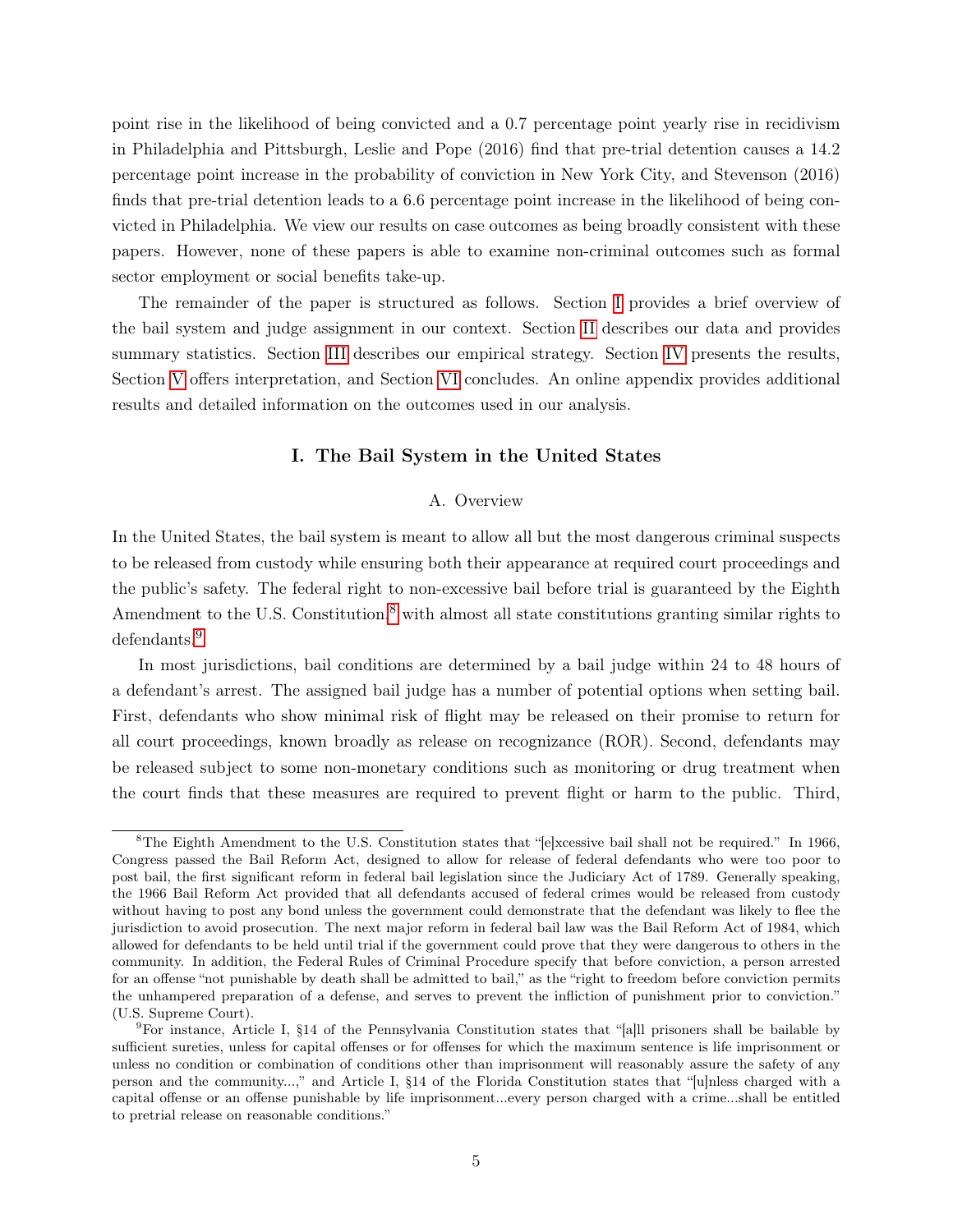defendants may be required to post a bail payment to secure release if they pose an appreciable risk of flight or threat of harm to the public. Defendants are typically required to pay 10 percent of the bail amount to secure release, with most of the bail money refunded after the case if there were no failures to appear for court or other release violations.<sup>[10](#page-6-0)</sup> Those who do not have the 10 percent deposit in cash can borrow this amount from a commercial bail bondsman, who will accept cars, houses, jewelry and other forms of collateral for their loan. Bail bondsman also charge a non-refundable fee for their services, generally 10 percent of the total bail amount.<sup>[11](#page-6-1)</sup> If the defendant fails to appear, he or the bail surety is theoretically liable for the full value of the bail amount and forfeits any amount already paid. Finally, for more serious crimes, the bail judge may also require that the defendant be detained pending trial by denying bail altogether. Bail denial is often mandatory in first- or second-degree murder cases, but can be imposed for other crimes when the bail judge finds that no set of conditions for release will guarantee appearance or protect the community from the threat of harm posed by the suspect.

The bail hearing is typically very brief – in Philadelphia and Miami-Dade counties, our setting, most hearings last less than five minutes. The bail judge will usually consider factors such as the nature of the alleged offense, the weight of the evidence against the defendant, any record of prior flight or bail violations, and the financial ability of the defendant to pay bail (Foote 1954).[12](#page-6-2) Because each defendant poses a different set of risks, bail judges are granted considerable discretion in evaluating each defendant's circumstances when making decisions about release. In addition, because bail hearings occur very shortly after arrest, judges generally have limited information on which to base their decisions (Goldkamp and Gottfredson 1988). This discretion, coupled with limited information, results in substantial differences in bail decisions across bail judges. At the hearing, the defendant also receives a copy of the criminal complaint, is advised of his or her rights, and appointed counsel if indigent. Defendants generally have the opportunity to appeal the initial bail decision in later proceedings, which can lead to modifications of the initial bail conditions.<sup>[13](#page-6-3)</sup>

<span id="page-6-0"></span> $10$ In Philadelphia, 70 percent of the bail deposit is available for refund 31 days after the final disposition of the case. The City of Philadelphia retains the remaining 30 percent of the deposit, up to \$750, even if charges get dropped or the defendant is acquitted on all charges.

<span id="page-6-1"></span><sup>&</sup>lt;sup>11</sup>A bail bondsman is any person or corporation that acts as a surety by pledging money or property as bail for the appearance of persons accused in court. If the defendant misses a court appearance, the bail agency will often hire someone to locate the missing defendant and have him taken back into custody. The bail bondsman may also choose to sue the defendant or whoever helped to guarantee the bond to recoup the bail amount. Repayment may come in the form of cash, but it can also be made by seizure of the assets used to secure the bail bond.

<span id="page-6-2"></span> $12$ For example, under the Pennsylvania Rules of Criminal Procedure, "the bail authority shall consider all available information as that information is relevant to the defendant's appearance or nonappearance at subsequent proceedings, or compliance or noncompliance with the conditions of the bail bond," including information such as the nature of the offense, the defendant's employment status and relationships, and whether the defendant has a record of bail violations or flight. See Pa. R. Crim. P. 523. Under the Florida Rules of Criminal Procedure, judges consider similar factors such as "the nature and circumstances of the offense charged and the penalty provided by law; the weight of the evidence against the defendant;...the defendant's past and present conduct, including any record of convictions, previous flight to avoid prosecution, or failure to appear at court proceedings; the nature and probability of danger that the defendant's release poses to the community; [and] the source of funds used to post bail." See Fl. R. Crim. P. 3.131.

<span id="page-6-3"></span><sup>&</sup>lt;sup>13</sup>Bail reductions will generally not be granted if a defendant has detainers or open bench warrants. In considering whether to reduce bail, the subsequent judge will take in account the severity of the crime, prior failures to appear for court, the amount of bail, and whether essential witnesses have appeared in court.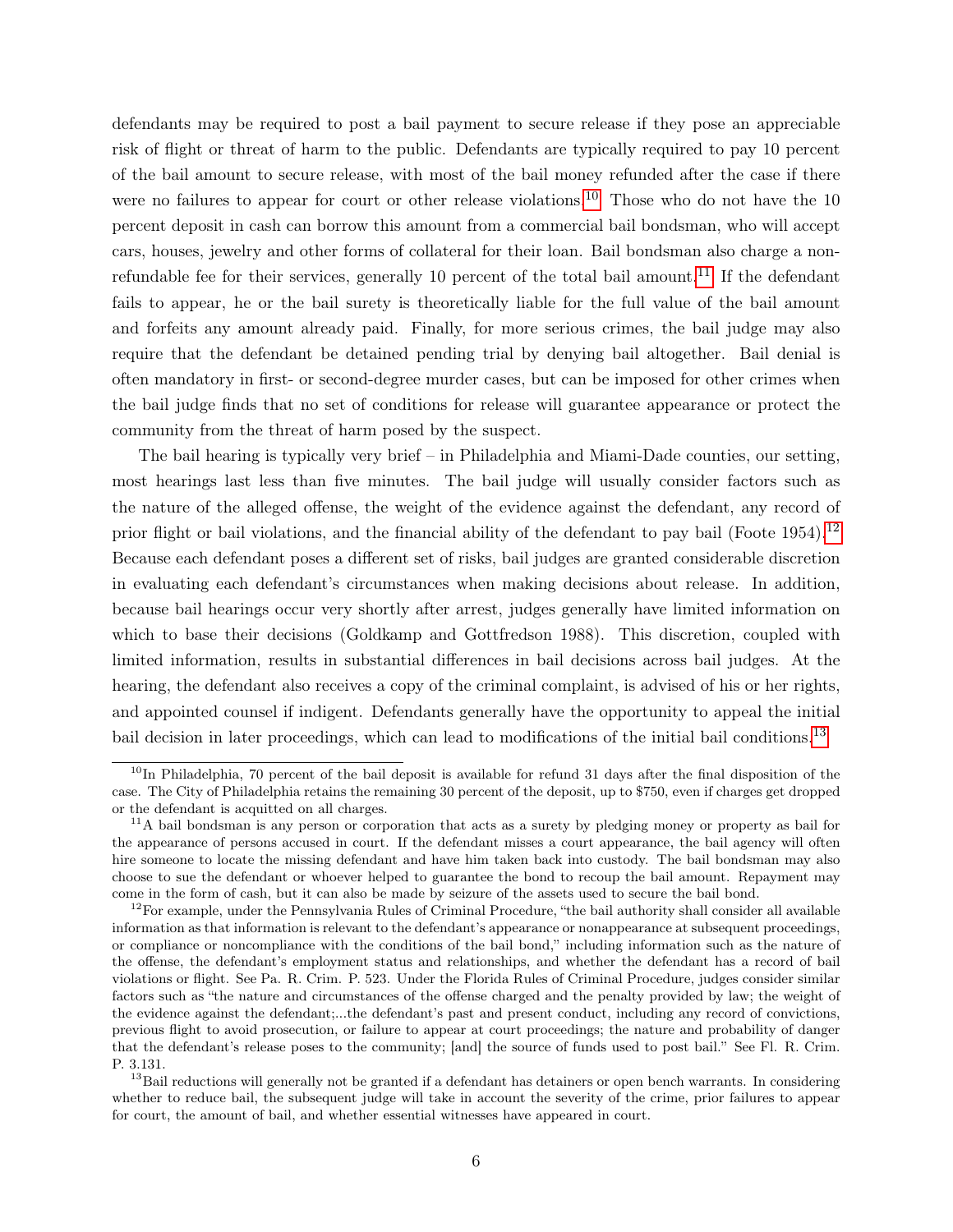Following the bail hearing, defendants usually attend a preliminary arraignment, where the court determines whether there is probable cause for the case and the defendant formally enters a plea of guilty or not guilty.<sup>[14](#page-7-0)</sup> If the case is not dismissed and the defendant does not plead guilty, the case proceeds to trial by judge (bench trial) or jury (jury trial). Plea bargaining usually begins around the time of arraignment and can continue throughout the criminal proceedings.<sup>[15](#page-7-1)</sup> If defendants plead guilty or are found guilty, they are sentenced in a later hearing. Appendix Figure 1 provides the general timeline of the criminal justice process in a typical jurisdiction, although the precise timing of the process differs across jurisdictions.

# B. Our Setting: Philadelphia County and Miami-Dade County

Philadelphia County: Immediately following arrest in Philadelphia County, defendants are brought to six police stations around the city where they are interviewed by the city's Pre-trial Services Bail Unit. The Bail Unit operates 24 hours a day, seven days a week, and interviews all adults charged with offenses in Philadelphia through videoconference, collecting information on the arrested individual's charge severity, personal and financial history, family or community ties, and criminal history. The Bail Unit then uses this information to calculate a release recommendation based on a 4-by-10 grid of bail guidelines (see Appendix Figure 2) that is presented to the bail judge. However, these bail guidelines are only followed by the bail judge about half the time, with judges often imposing monetary bail instead of the recommended non-monetary options (Shubik-Richards and Stemen 2010).

After the Pre-Trial Services interview is completed and the charges are approved by the Philadelphia District Attorney's Office, the defendant is brought in for a bail hearing. Since the mid 1990s, the bail hearing is conducted through videoconference by the bail judge on duty, with representatives from the district attorney and local public defender's offices (or private defense counsel if present). While a defense lawyer is present at the bail hearing, there is no real opportunity for defendants to speak with the attorney prior to the hearing. At the hearing itself, the bail judge reads the charges to the defendant, informs the defendant of his or her right to counsel, sets bail after hearing from representatives from the prosecutor's office and defendant's counsel, and schedules the next court date. After the bail hearing, the defendant has an opportunity to post bail, secure counsel, and notify others of the arrest. If the defendant is unable to post bail, he is detained, but has the opportunity to petition for bail modification in subsequent court proceedings.

*Miami-Dade County:* The Miami-Dade bail system follows a similar procedure, with one important exception. As opposed to Philadelphia where all defendants are required to have a bail hearing,

<span id="page-7-0"></span> $14$ In Miami-Dade, misdemeanor arraignments coincide with the bail hearing, but felony arraignments generally occur several weeks after the bail hearing. In contrast, in Philadelphia, all arraignments usually happen within a month of the bail hearing.

<span id="page-7-1"></span> $15$ Prior work finds that approximately 95 percent of felony convictions are reached through a plea deal (see Durose and Langan 2007). Philadelphia differs from many other jurisdictions in its wide use of bench trials on felony cases and relatively low rates of both conviction and plea bargaining. In our sample from Philadelphia, 45 percent of defendants were not found guilty, 41 percent pled guilty before trial, and 15 percent were found guilty at trial.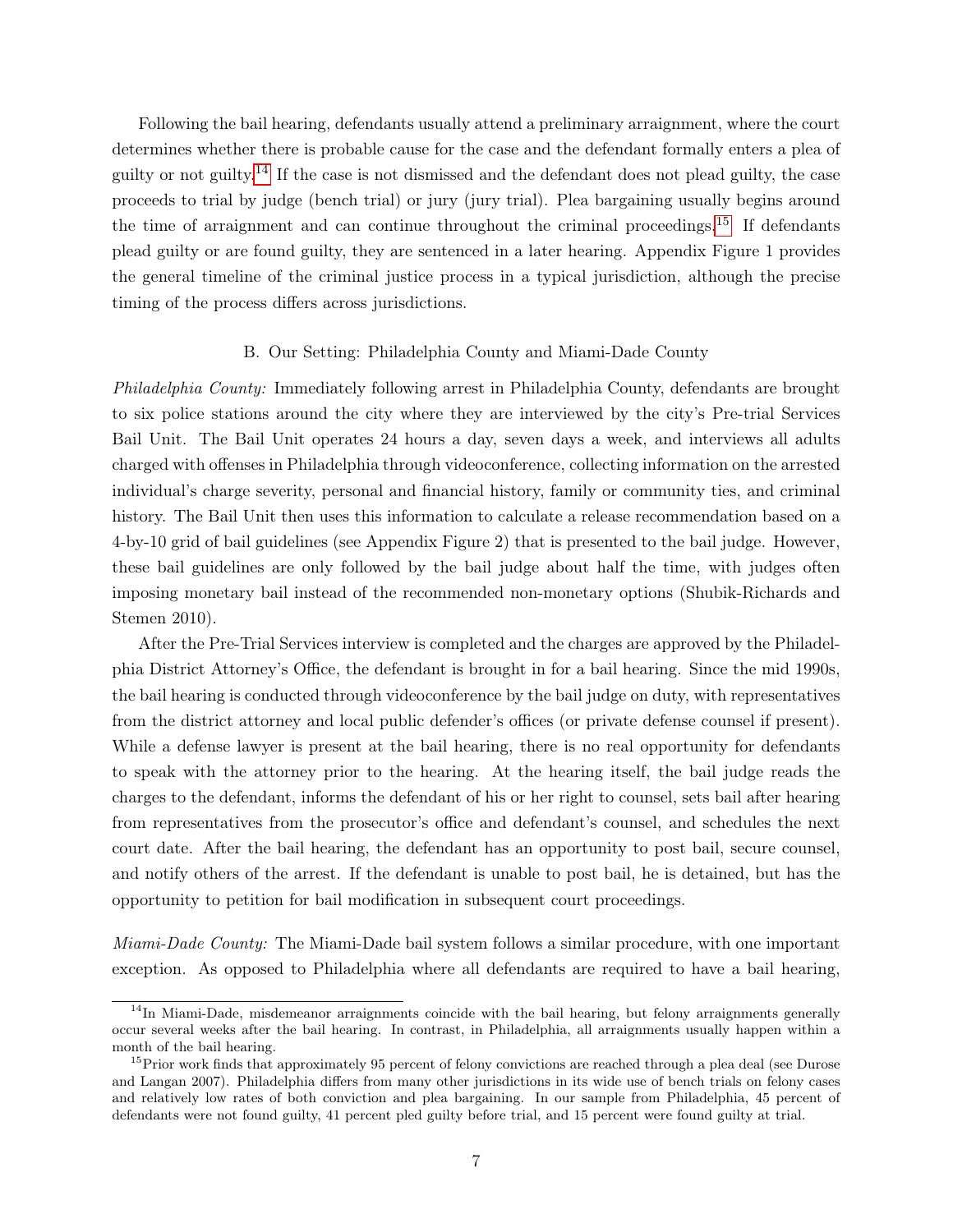most defendants in Miami-Dade can avoid a bail hearing by posting an amount designated by a standard bail schedule immediately following arrest and booking.<sup>[16](#page-8-0)</sup> The Miami-Dade County bail schedule ranks offenses according to their seriousness and assigns an amount of bond that must be posted to permit a defendant's release. Critics have argued that this schedule discriminates against poor defendants by setting a fixed price on release according to the charged offense rather than taking into account a defendant's propensity for flight or crime. Approximately 30 percent of all defendants are able to secure release immediately, and the other 70 percent attend a bail hearing where their bail is determined by the assigned bail judge (Goldkamp and Gottfredson 1988).

If a defendant is unable to post bail immediately in Miami-Dade, there is a bail hearing within 24 hours of arrest where defendants can argue for a reduced bail amount. For the 70 percent of defendants who attend the bail hearing, Miami-Dade conducts separate daily hearings for felony and misdemeanor cases. Both bail hearings are conducted by the bail judge on duty through videoconference to the central detention center. At the bail hearing, the court will determine whether or not there is sufficient probable cause to detain the arrestee and if so, the appropriate bail conditions. The standard bail amount may be lowered, raised, or remain the same depending on the case situation and the arguments made by defense counsel and the prosecutor. If a bail judge grants monetary bail, he or she often follows the amount recommended by the standard bail schedule, but the choice between monetary versus non-monetary bail conditions varies widely across judges in Miami-Dade (Goldkamp and Gottfredson 1988). Felony defendants are also screened by a Pre-Trial Services officer to identify individuals who may be eligible for pre-trial release. The information from the screening process is presented by this officer at the defendant's bail hearing.

Mapping to Empirical Design: Our empirical strategy exploits variation in the pre-trial release tendencies of the assigned bail judge. There are four features of the Philadelphia and Miami-Dade bail systems that make them an appropriate setting for our research design. First, there are multiple bail judges serving simultaneously, allowing us to measure variation in bail decisions across judges. At any point in time, the Philadelphia Municipal Court has six arraignment court magistrates who work in the Preliminary Arraignment Court.<sup>[17](#page-8-1)</sup> In Miami-Dade, there are multiple bail judges serving simultaneously to hear weekend bond hearings, allowing us to measure variation in bail decisions across judges for these cases. Approximately 60 different bail judges rotate through the felony and misdemeanor shift each Saturday and Sunday throughout the year.[18](#page-8-2)

Second, the assignment of judges is based on rotation systems, providing quasi-random variation in which bail judge a defendant is assigned to. In Philadelphia, the six magistrates serve rotating

<span id="page-8-0"></span> $16$ Non-bailable offenses include murder and domestic violence offenses. For a current version of the bail schedule by offense type, see http://www.brennanbailbonds.com/dade-county-bond-schedule-numerical.pdf.

<span id="page-8-1"></span><sup>&</sup>lt;sup>17</sup>These judges serve four-year terms, are appointed by the Municipal Court Board of Judges, and are eligible for an unlimited number of reappointments. The bail judge positions were created by the Pennsylvania state legislature in 1984 in order to relieve the workload of Philadelphia Municipal Court judges. By law, Philadelphia bail judges are not required to be lawyers.

<span id="page-8-2"></span><sup>&</sup>lt;sup>18</sup>We drop all cases heard by bail judges during the week in Miami-Dade, as only one judge typically handles these weekday hearings. The weekend bail judges are trial court judges from the misdemeanor and felony courts in Miami-Dade that assist the bail court with weekend cases.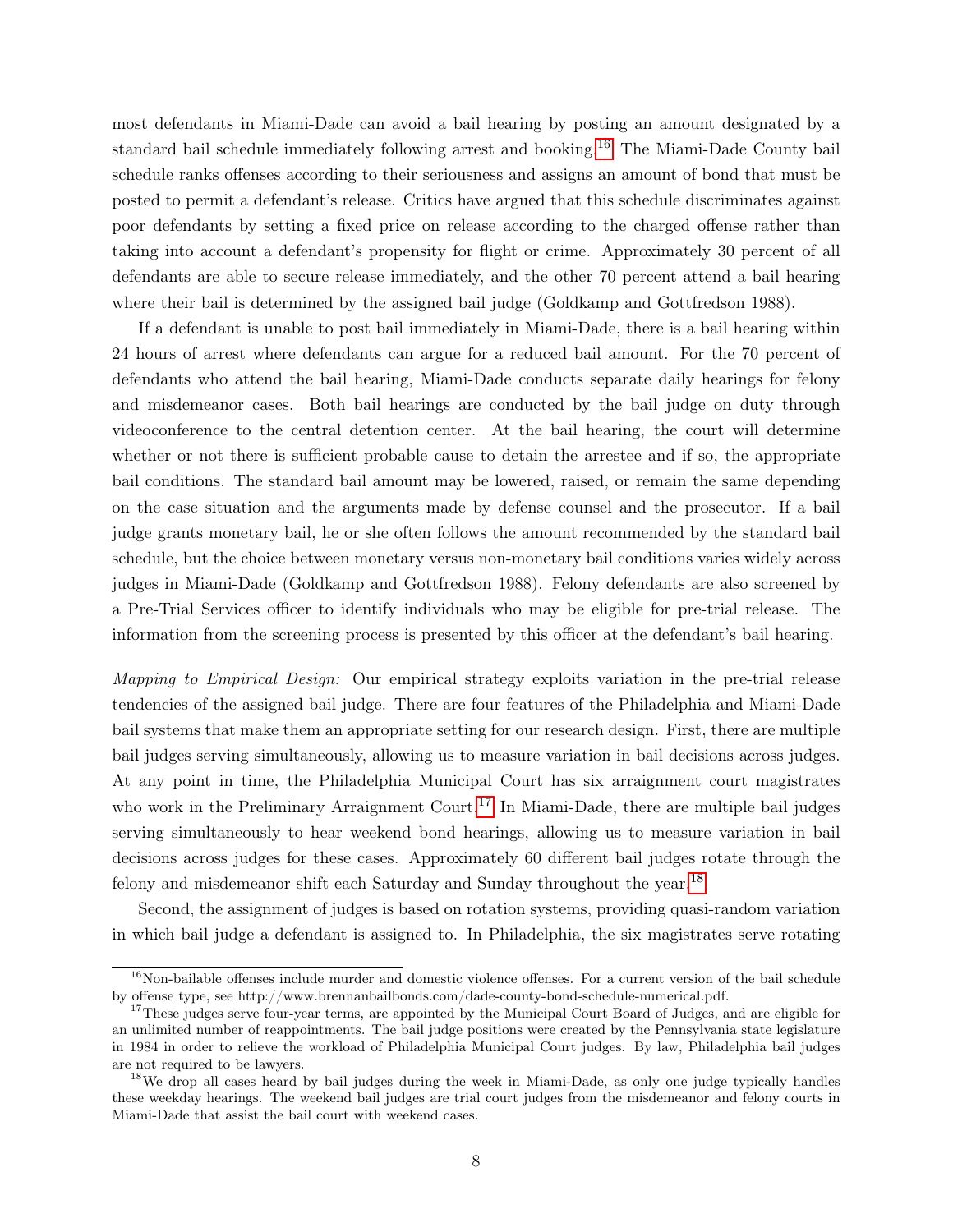eight-hour shifts in order to balance caseloads. Three judges serve together every five days, with one bail judge serving the morning shift (7:30AM-3:30PM), another serving the afternoon shift (3:30PM-11:30PM), and the final judge serving the night shift (11:30PM-7:30AM). While it may be endogenous whether a defendant is arrested in the morning or at night or on a different day of the week, the fact that these six magistrates rotate through all shifts and all days of the week allows us to isolate the independent effect of the judge from day-of-week and time-of-day effects. Similarly, in Miami-Dade, judges rotate through the felony and misdemeanor bail hearings each weekend to ensure balanced caseloads during the year. Every Saturday and Sunday beginning at 9:00AM, one judge serves the misdemeanor shift and another judge serves the felony shift. Because of the large number of judges in Miami-Dade, any given judge works a bail shift approximately once or twice a year.[19](#page-9-0)

Third, there is very limited scope for influencing which bail judge will hear the case, as most individuals are brought for a bail hearing shortly following arrest. In Philadelphia, all adults arrested and charged with a felony or misdemeanor appear before an arraignment court magistrate for a formal bail arraignment proceeding, which is usually scheduled within 24 hours of arrest. A defendant brought in for his preliminary arraignment is automatically assigned to the bail judge on duty. There is also limited room for influencing which bail judge will hear the case in Miami-Dade, as arrested felony and misdemeanor defendants are brought in for their hearing within 24 hours following arrest to the bail judge on duty. However, given that defendants can post bail immediately following arrest in Miami-Dade without having a bail hearing, there is the possibility that defendants may selectively post bail depending on the identity of the assigned bail judge. It is also theoretically possible that a defendant may self-surrender to the police in order to strategically time their bail hearing to a particular bail judge. As a partial check on this important assumption of random assignment, we test the relationship between observable characteristics and bail judge assignment.

Fourth, in both the Philadelphia and Miami-Dade systems, the bail judge is different from trial and sentencing judges, allowing us to separately identify the effects of being assigned to a lenient bail judge as opposed to a lenient bail, trial, and sentencing judge. Following the preliminary arraignment, cases in Philadelphia are assigned to a completely separate pool of trial judges. The bail judge in Miami-Dade County is also different from trial and sentencing judges. While the composition of the Miami-Dade trial courts is comprised of the same judges that rotate through

<span id="page-9-0"></span> $19$ There are two potential complications with the judge rotation systems used in our setting. First, most defendants in our sample have the opportunity to appeal the initial bail decision in later proceedings, which can lead to modifications of the initial bail conditions. In our sample, approximately 20 percent of defendants petition for some modification of the initial bail decision. These subsequent bail decisions will be often be made by a different judge than the initial bail decision. We calculate our judge instrument using the first assigned bail judge. While this may lead to a weaker first stage relationship between pre-trial release and bail judge assignment, it has the advantage of not capturing any (potential) non-random assignment to subsequent bail judges. The second complication is that bail judges in our sample occasionally exchange scheduled shifts to work around conflicts when one judge cannot appear in court that day. This practice leads to some modest differences in the probability that particular judges are assigned to a specific day-of-the-week or specific shift time. We therefore account for both time and shift fixed effects when calculating judge leniency. We discuss this issue in greater detail below.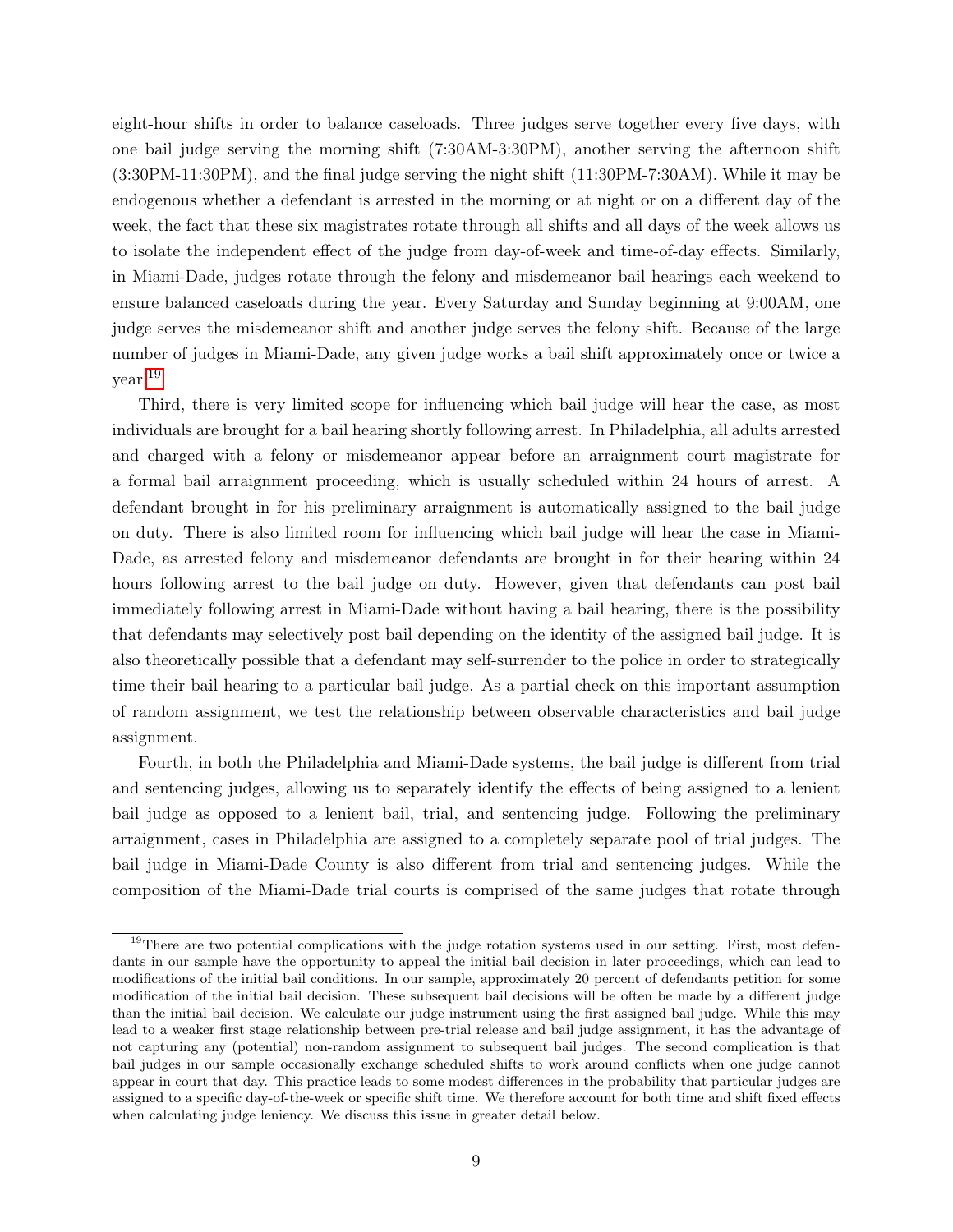<span id="page-10-0"></span>weekend bail shifts, the case is newly assigned after the bail hearing.<sup>[20](#page-10-1)</sup>

# II. Data

#### A. Data Sources and Sample Construction

Our empirical analysis uses court data from Philadelphia and Miami-Dade merged to tax data from the Internal Revenue Service (IRS). The Data Appendix contains relevant information on the cleaning and coding of the variables used in our analysis. This section summarizes the most relevant information from the appendix.

In Philadelphia, court records are available for the Pennsylvania Court of Common Pleas and the Philadelphia Municipal Court for all defendants arrested and charged between 2007-2014. In Miami-Dade, court records are available for the Miami-Dade County Criminal Court and Circuit Criminal Court for all defendants arrested between 2006-2014. For both jurisdictions, the raw court data have information at the charge, case, and defendant levels. The charge-level data include information on the original arrest charge, the filing charge, and the final disposition charge. We also have information on the severity of each charge based on state-specific offense grades, the outcome for each charge, and the punishment for each guilty charge.<sup>[21](#page-10-2)</sup> The case-level data include information on attorney type, arrest date, and the date of and judge presiding over each court appearance from arraignment to sentencing. Importantly, the case-level data also include information on bail type, bail amount when monetary bail is set, and whether bail was met. Case-level data from Philadelphia also allow us to measure whether a defendant received a subsequent bail modification, failed to appear in court for a required proceeding (as proxied by the issuance of a bench warrant or the holding of a bench warrant hearing), or absconded from the jurisdiction. Finally, the defendantlevel data include information on each defendant's name, gender, ethnicity, date of birth, and zip

<span id="page-10-1"></span> $^{20}$ The rotation schedules of the bail judges also do not align with the schedule of any other actors in the criminal justice system. In Philadelphia, non-capital attorneys handle matters within specified units, meaning that a different attorney handles each stage of the criminal proceedings such that staff is deployed on a "horizontal" basis. For instance, charging and bail are handled exclusively by Assistant District Attorneys in the Charging Unit. In the Trial Division Bureaus, a separate pool of Assistant District Attorneys handle misdemeanor trials and felony preliminary hearings. Likewise, if the defendant is represented by the Defender Association, he or she will have a different defense attorney at each stage because public defenders are assigned to courtrooms rather than to individual clients. In Miami-Dade, attorney representation is also deployed on a "horizontal" basis with different attorneys handling different stages of the criminal justice process. For instance, the Attorney General's office has a group of attorneys in the Criminal Intake Unit, which screens and files charges generally within 21-30 days following arrest. Similarly, in the Public Defender's Office, certain attorneys work in the Felony Early Representation Unit, aimed at serving clients between arrest and arraignment.

<span id="page-10-2"></span> $^{21}$ In Florida, there are five distinct offense grades: F1 (first degree felony), F2 (second degree felony), F3 (third degree felony), M1 (first degree misdemeanor), and M2 (second degree misdemeanor). In Florida, misdemeanors are less serious crimes, punishable by up to one year in county jail whereas felonies are punishable by the death penalty or incarceration in a state prison. In Pennsylvania, there are 10 distinct offense grades: H (homicide), F1 (first degree felony), F2 (second degree felony), F3 (third degree felony), F (ungraded felony), M1 (first degree misdemeanor), M2 (second degree misdemeanor), M3 (third degree misdemeanor), M (ungraded misdemeanor), and S (summary offense). In Pennsylvania, summary offenses are minor breaks in the law punishable by up to 90 days in jail such as disorderly conduct, underage drinking, shoplifting (first offense), and criminal mischief. Individuals convicted of misdemeanors could be imprisoned for up to five years and individuals convicted of felonies could be sentenced to prison for more than five years.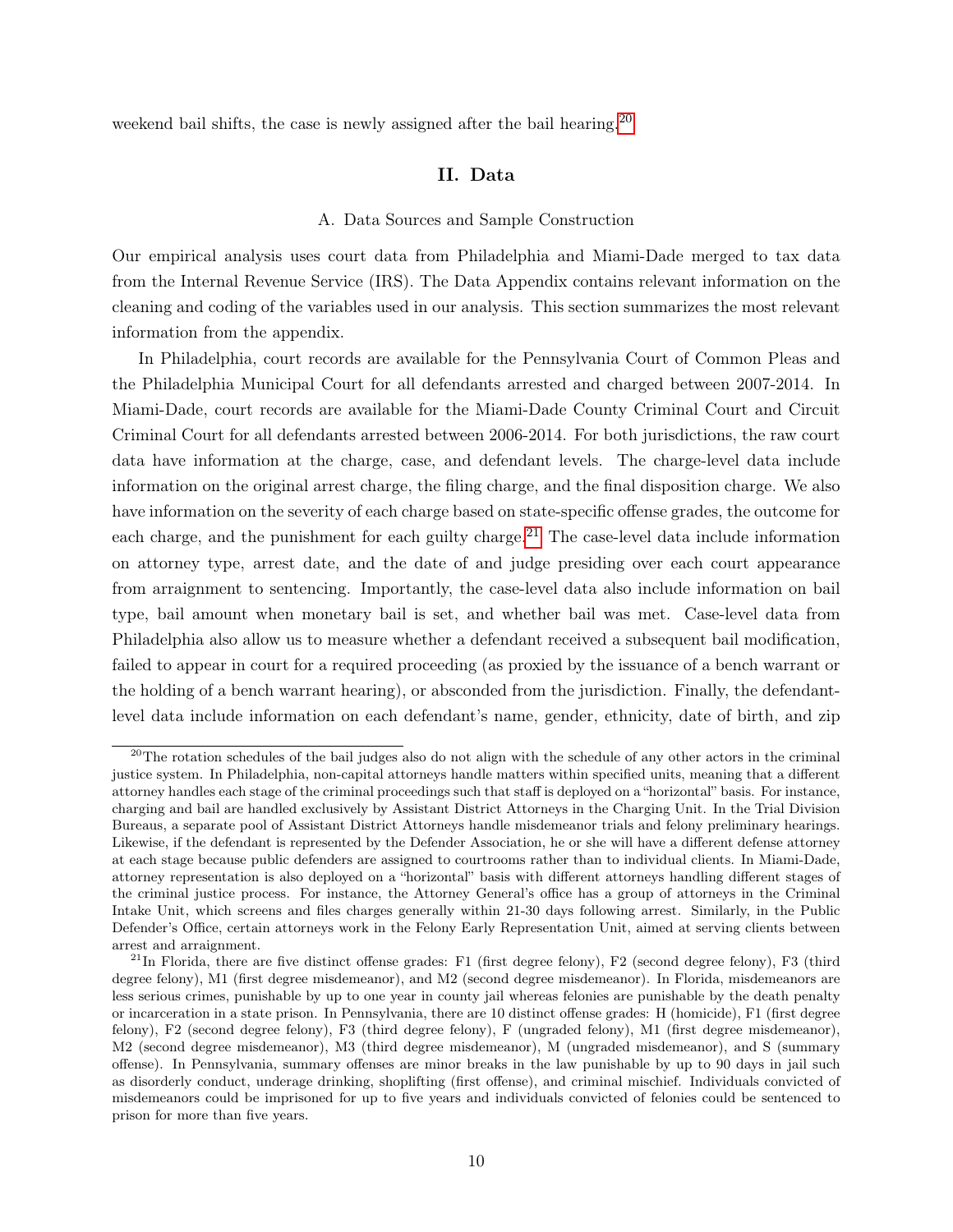code of residence. The presence of unique defendant identifiers allows us to measure both the number of prior offenses and any recidivism in the same county during our sample period.

We make three sample restrictions to the court data. First, we drop the handful of cases with missing bail judge information as we cannot measure judge leniency for these individuals. Second, we drop the 30 percent of defendants in Miami-Dade who never have a bail hearing because they post bail immediately following arrest and booking. Third, we drop all weekday cases in Miami-Dade. Recall that in Miami-Dade, bail judges are assigned on a rotating basis only on the weekends. In contrast, bail judges are assigned on a rotating basis on all days in Philadelphia. The analysis sample contains 328,492 cases from 172,407 unique defendants in Philadelpha and 97,538 cases from 66,067 unique defendants in Miami-Dade.

To explore the impact of pre-trial release on subsequent formal sector employment, tax filing behavior, and the receipt of social insurance, we matched these court records to administrative tax records at the IRS. The IRS data include every individual who has ever acquired a social security number  $(SSN)$ , including those who are institutionalized.<sup>[22](#page-11-0)</sup> Information on formal sector earnings and employment comes from annual W-2s issued by employers, and from tax returns filed by individual taxpayers. Individuals with no W-2s or self-reported income in any particular year are assumed to have had no earnings in that year. Individuals with zero earnings are included in all regressions throughout the paper to capture any effects of pre-trial release on the extensive margin. We define an individual as being employed in the formal labor sector if W-2 earnings are greater than zero in a given year.

To measure total household earnings, we use adjusted gross income (AGI) based on income from all sources (wages, interest, self-employment, UI benefits, etc.) as reported on the individual's tax return. For individuals who did not file a tax return, we impute AGI to equal the individual's W-2 earnings plus UI income reported by the state UI agency. We define an individual as having any income if AGI is greater than zero in a given year. All dollar amounts are in terms of year 2013 dollars and reported in thousands of dollars. We top- and bottom-code earnings in each year at the 99th and 1st percentiles, respectively, to reduce the influence of outliers. To increase precision, we typically use the average (inflation indexed) individual and household income from the first two full years after the bail hearing, and average from the third and fourth years after the bail hearing, as outcome measures.

The IRS data also include information on Unemployment Insurance (UI) from information returns filed with the IRS by state UI agencies, and information on the Earned Income Tax Credit (EITC) claimed by the taxpayer on his or her return. Following the earnings measure, we use the average (inflation indexed) receipt of UI and EITC earnings from the first two full years, and average from the third and fourth years after the bail hearing, as outcome measures.

We match the court data to administrative tax data from the IRS using first and last name, date of birth, gender, zipcode, and state of residence.<sup>[23](#page-11-1)</sup> We were able to successfully match approximately

<span id="page-11-1"></span><span id="page-11-0"></span> $^{22}$ Undocumented immigrants without a valid SSN are not included in these data.

<sup>&</sup>lt;sup>23</sup>Specifically, defendants were first matched to Social Security records on the basis of their date of birth, gender, and the first four letters of their last name. Duplicate matches were iteratively pruned based on (1) whether the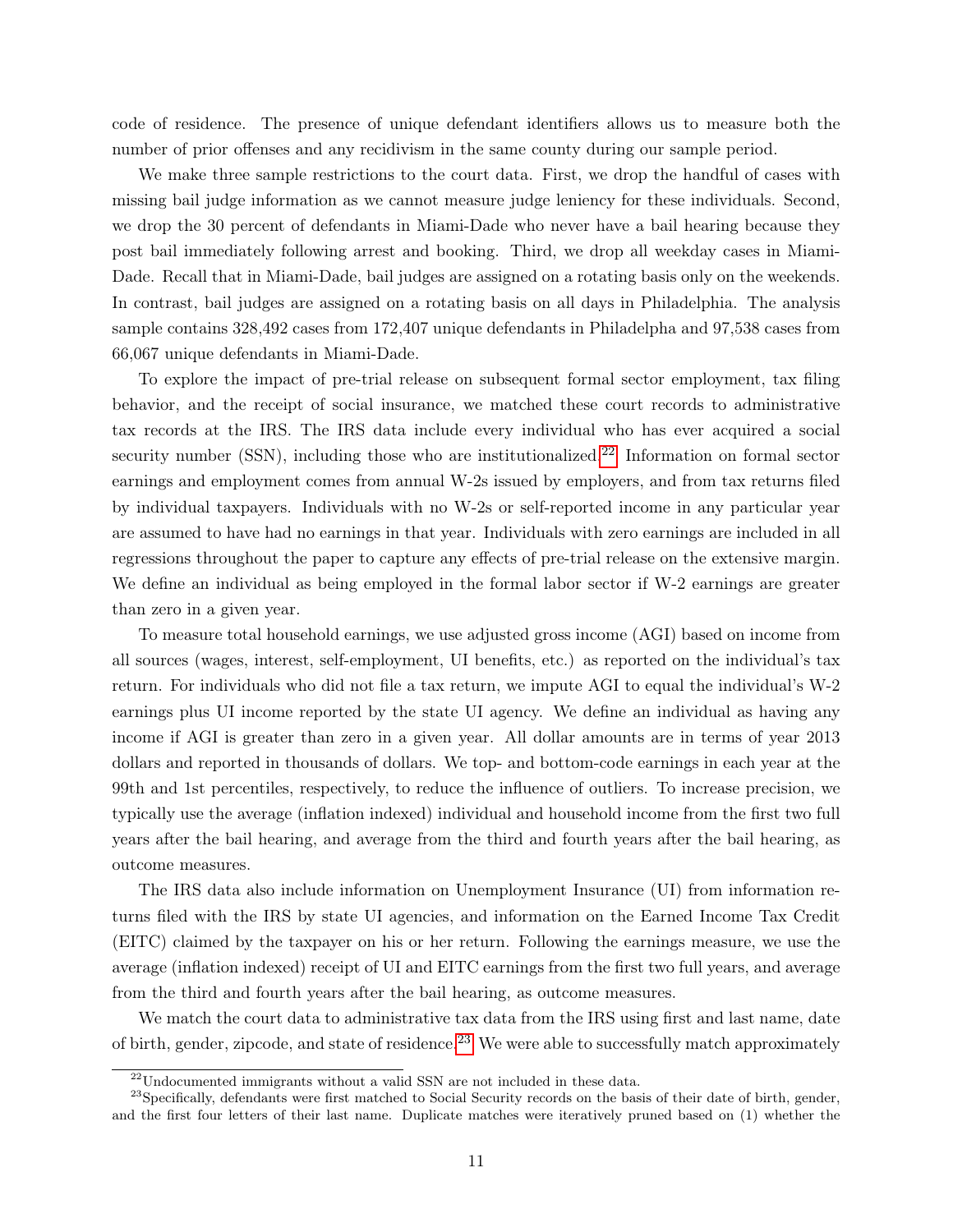77 percent of individuals in the court data. Our match rate in Philadelphia is 81 percent and our match rate in Miami-Dade is 73 percent. The probability of being matched to the IRS data is not significantly related to judge leniency (see Table 3). For outcomes contained in the IRS data, we limit our estimation sample to these matched cases.

#### B. Descriptive Statistics

Table 1 reports summary statistics for our estimation sample. We present summary statistics for those who are detained pre-trial and those who are released pre-trial. We measure pre-trial release based on whether a defendant is released within three days of the bail hearing, as recent policy initiatives focus on this time period.<sup>[24](#page-12-0)</sup> In Section [IV.](#page-18-0)[E,](#page-25-1) we explore the robustness of our results to alternative measures of pre-trial release. Additional summary statistics by bail type are presented in Appendix Table 1.

Panel A of Table 1 provides summary statistics on bail decisions in our setting. Among defendants who are released pre-trial within the first three days, 36.8 percent are released ROR, 21.7 percent are released on non-monetary bail, and 41.5 percent are released on monetary bail with an average bail amount of \$12,497 and median bail amount of \$5,000. In contrast, among those who are detained for three days, 94 percent are detained on monetary bail with an average bail amount of \$52,577 and median bail amount of \$7,500.

Panel B presents demographic characteristics of defendants. In our sample, 38.5 percent of detained defendants are white and 60.5 percent are black. Among released defendants, 42.4 percent are white and 55.6 percent are black. Detained defendants are more likely to be male than female, and more likely to have a prior offense in the past year. On average, both detained and released defendants are approximately 33 years of age at the time of bail.

Panel C presents offense characteristics of defendants in our sample. Detained defendants are arrested and charged for more offenses and are more likely to be charged with violent or property offenses. Specifically, the average detained defendant is charged with 3.7 offenses compared to 2.5 offenses for released defendants. Among detained defendants, 28.9 percent are charged with a violent offense and 34.6 percent are charged with a property offense. In contrast, only 19.1 percent of released defendants are charged with a violent offense and 18.5 percent are charged with a property offense. Released defendants are also much more likely to be charged with drug offenses. In general, released defendants are substantially less likely to be charged with felonies compared to detained defendants.

Panel D presents case outcomes, future crime, and labor market outcomes by detention status. In our sample, 57.1 percent of detained defendants are found guilty of at least one charge compared

defendant ever filed a tax return or received an information return reporting residence in the state of residence; (2) whether the first three letters of the defendant's first name matched a first name reported on a tax return or other informational return; and (3) whether the defendant's zipcode matched a zipcode reported with a tax return or informational return. Remaining duplicates were dropped from the sample. Because the filing of tax and information returns may be related to pre-trial release, we restrict the matching process to tax information submitted before the year of the defendant's arrest.

<span id="page-12-0"></span><sup>24</sup>See, for example, the 3DaysCount project at the Pretrial Justice Institute.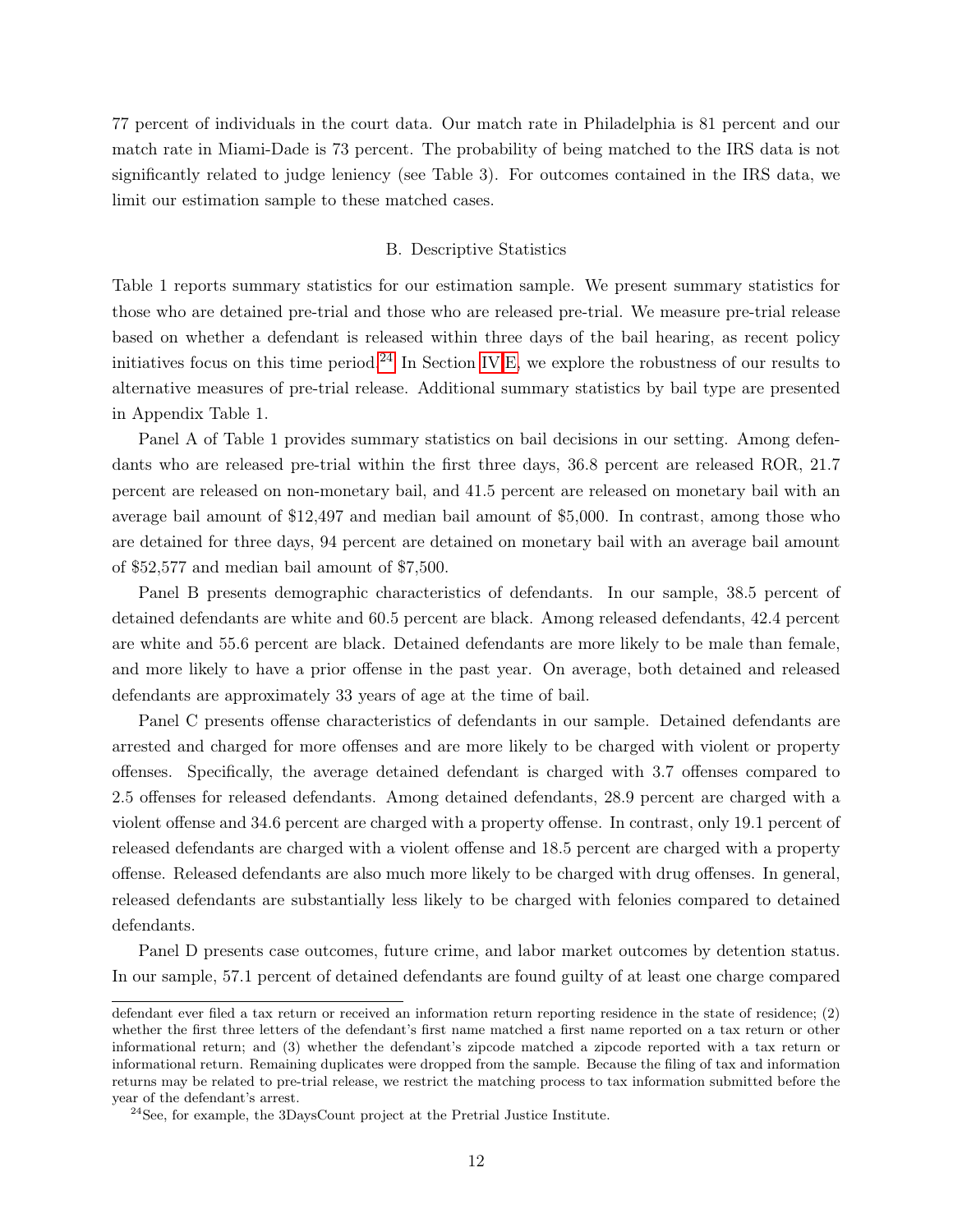to 48.7 percent of released defendants. Forty-three percent of detained defendants plead guilty compared to just 20.8 percent of released defendants. Detained defendants are also 15.0 percent more likely to be incarcerated compared to released defendants, and have prison sentences that are 264.6 days longer on average. Conversely, released defendants are more likely to fail to appear in court and more likely to abscond from the jurisdiction, with 17.9 percent of released defendants failing to appear compared to 12.1 percent of detained defendants. Released defendants also experience a longer time between bail and case disposition compared to detained defendants, with released defendants waiting 247.1 days between bail and disposition compared to 200.2 days for detained defendants.

In terms of crime, released defendants are more likely to be rearrested prior to case disposition compared to detained defendants, with 23.6 percent of released defendants rearrested before disposition compared to 20.2 percent of detained defendants. Released defendants, however, are also less likely to be rearrested in the several years after the bail hearing. By three to four years post-bail, 26.8 percent of released defendants are rearrested compared to 32.2 percent of detained defendants.

Finally, released defendants earn substantially more in the two years post-bail compared to detained defendants and are more likely to be employed. In our sample, 37.8 percent of detained defendants are employed compared to 50.9 percent of released defendants. Given these low rates of employment, annual wage earnings of all defendants are also low, with detained defendants making \$5,202 in reported earnings compared to \$7,897 for released defendants. Released defendants are also more likely to receive any income in the the first two years post-bail compared to detained defendants. Differences in earnings outcomes of released and detained defendants also persist three to four years post-bail. By three to four years post-bail, 37.9 percent of detained defendants are employed in the formal labor market compared to 48.2 percent of released defendants, with detained defendants make annual reported earnings of \$5,861 compared to \$8,363 for released defendants.

## III. Research Design

<span id="page-13-0"></span>Overview: For individual i, consider a model that relates outcomes such as earnings to an indicator for whether the individual was released before his or her trial for case  $c$ , Released<sub>ict</sub>:

<span id="page-13-1"></span>
$$
Y_{ict} = \beta_0 + \beta_1 Release d_{ict} + \beta_2 \mathbf{X}_{ict} + \varepsilon_{ict}
$$
\n(1)

where  $Y_{ict}$  is the outcome of interest for individual i in court c in year t,  $\mathbf{X}_{ict}$  is a vector of case- and defendant-level control variables, and  $\varepsilon_{ict}$  is an error term. The key problem for inference is that OLS estimates of equation [\(1\)](#page-13-1) are likely to be biased by the correlation between pre-trial release and unobserved defendant characteristics that are correlated with the outcomes. For example, bail judges may be more likely to detain defendants who have the highest risk of committing a new crime in the future. In this scenario, OLS estimates will be biased towards a finding that pre-trial release lowers future crime.

To address this issue, we estimate the causal impact of pre-trial release using a measure of the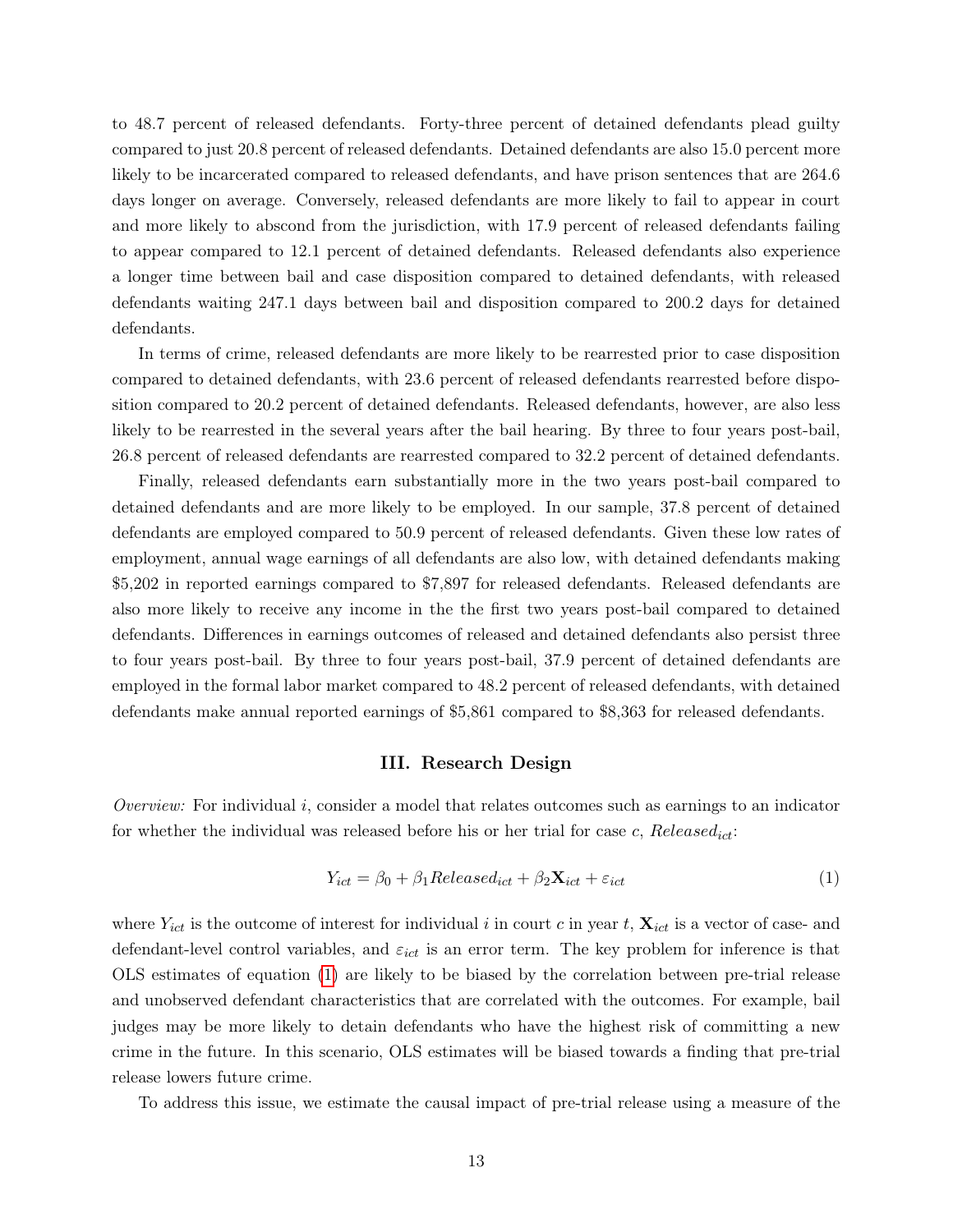tendency of a quasi-randomly-assigned bail judge to release a defendant pre-trial as an instrument for release. In this specification, we interpret any difference in the outcomes for defendants assigned to more or less lenient bail judges as the causal effect of the change in the probability of pretrial release associated with judge assignment. This empirical design identifies the local average treatment effect (LATE), i.e., the causal effect of bail decisions for individuals on the margin of being released before trial.

Instrumental Variable Calculation: We construct our instrument using a residualized, leave-out judge leniency measure that accounts for case selection following Dahl et al. (2014). Because the judge assignment procedures in Philadelphia and Miami-Dade are not truly random as in other settings, selection may impact our estimates if we used a simple leave-out mean to measure judge leniency following the previous literature (e.g. Kling 2006, Aizer and Doyle 2015). For example, bail hearings following DUI arrests disproportionately occur in the evenings and on particular days of the week, leading to case selection. If certain bail judges are more likely to work evening or weekend shifts due to shift substitutions, the simple leave-out mean will be biased.

Given the rotation systems in both counties, we account for court-by-bail year-by-bail day of week fixed effects and court-by-bail month-by-bail day of week fixed effects. In Philadelphia, we add additional bail-day of week-by-bail shift fixed effects. Including these exhaustive court-bytime effects effectively limits the comparison to defendants at risk of being assigned to the same set of judges. With the inclusion of these controls, we can interpret the within-cell variation in the instrument as variation in the propensity of a quasi-randomly assigned bail judge to release a defendant relative to the other cases seen in the same shift and/or same day of the week.<sup>[25](#page-14-0)</sup>

Let the residual pre-trial release decision after removing the effect of these court-by-time fixed effects be denoted by:

$$
Released_{ict}^* = Released_{ict} - \gamma \mathbf{X}_{ict} = Z_{ctj} + \varepsilon_{ict}
$$
\n(2)

where  $\mathbf{X}_{ict}$  includes the respective court-by-time fixed effects. The residual release decision,  $Released_{ict}^*$ , includes our measure of judge leniency  $Z_{ctj}$ , as well as idiosyncratic defendant level variation  $\varepsilon_{ict}$ .

For each case, we then use these residual bail release decisions to construct the leave-out mean decision of the assigned judge within a bail year:

<span id="page-14-1"></span>
$$
Z_{ctj} = \left(\frac{1}{n_{tj} - 1}\right) \left(\sum_{k=0}^{n_{tj}} (Released_{ikt}^*) - Released_{ict}^*\right)
$$
 (3)

where  $n_{tj}$  is the number of cases seen by judge j in year t. We calculate the instrument across all case types (i.e. both felonies and misdemeanors), but allow the instrument to vary across years. In robustness checks, we allow judge tendencies to vary by case severity and by crime type.

<span id="page-14-0"></span>The leave-out judge measure given by equation [\(3\)](#page-14-1) is the release rate for the first assigned judge

<sup>25</sup>Our approach is also similar to the procedure used to estimate teacher value-added accounting for baseline differences across students (e.g. Chetty, Friedman, and Rockoff 2014).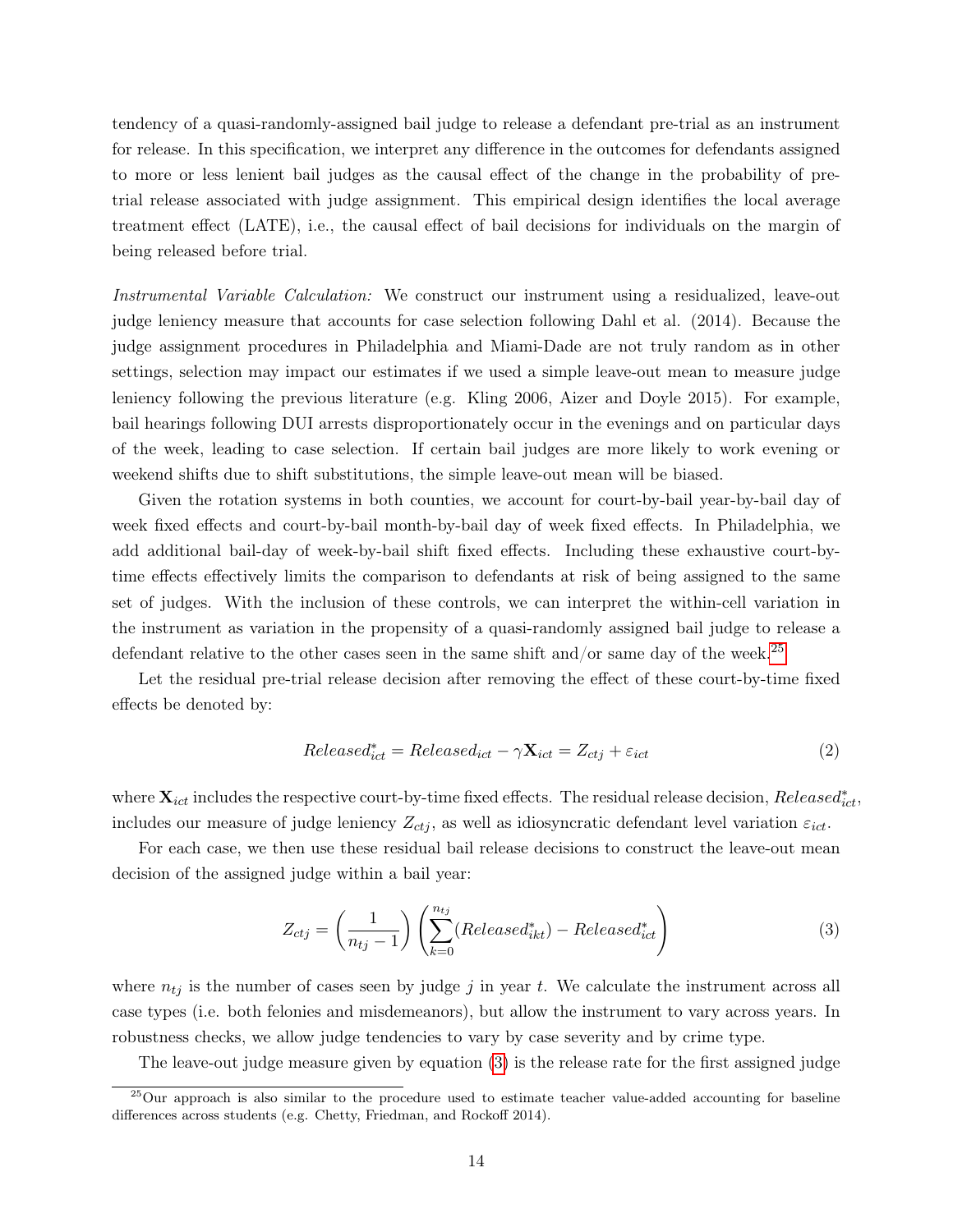after accounting for the court-by-time fixed effects. This leave-out measure is important for our analysis because regressing outcomes for defendant i on our judge leniency measure without leaving out the data from defendant  $i$  would introduce the same estimation errors on both the left and right hand side of the regression and produce biased estimates of the causal impact of being released pre-trial. In our two-stage least-squares results, we use our predicted judge leniency measure,  $Z_{cti}$ , as an instrumental variable for whether the defendant is released pre-trial.

Judge Variation: Figure 1 presents the distribution of our residualized judge leniency measure for pre-trial release at the judge-by-year level. Our sample includes nine total bail judges in Philadelphia and 170 total bail judges in Miami-Dade. In any given year, there are six bail judges serving in Philadelphia and approximately 60 serving in Miami-Dade. In Philadelphia, the average number of cases per judge is 36,499 during the sample period of 2007-2014, with the typical judge-by-year cell including 6,596 cases. In Miami-Dade, the average number of cases per judge is 573 during the sample period of 2006-2014, with the typical judge-by-year cell including 187 cases.

Controlling for our vector of court-by-time effects, the judge release measure ranges from -0.150 to 0.179 with a standard deviation of 0.030. In other words, moving from the least to most lenient judge increases the probability of pre-trial release by 32.9 percentage points, a 59.6 percent change from the mean three day release rate of 55.2 percentage points.

In practice, a judge affects whether a defendant is released pre-trial through a combination of different bail decisions (Table 1). Some judges may release defendants through ROR. Others may release defendants through conditional non-monetary release. Finally, some judges may impose monetary bail that a defendant is able to post to secure his or her release. Appendix Figure 3 presents the distribution of residualized judge leniency for these other bail margins and shows substantial variation across judges in the use of each bail type. In our preferred specification, we collapse these various bail decisions into a binary decision of whether the defendant is released within three days of the bail hearing because it captures a margin of particular policy relevance. Section [IV.](#page-18-0)[E](#page-25-1) explores the impact of other margins such as being assigned monetary bail.

To determine which bail decisions are most predictive of whether a defendant is released pretrial, we regress pre-trial release on each residualized judge leniency measure separately calculated for ROR, non-monetary bail, monetary bail, and bail amount (including zeros). See Appendix Table 2. We find that judges who are more likely to use conditional non-monetary bail are also more likely to release defendants pre-trial. Additionally, judges who are more likely to use monetary bail and assign higher monetary bail amounts are less likely to release defendants pre-trial. These results suggest that defendants on the margin of pre-trial release are those for whom judges disagree about the appropriateness of non-monetary bail versus monetary bail.

One question might be why judges differ in their bail decisions. We have few detailed characteristics of judges to help illuminate this question. While interesting for thinking about the design of the bail determination process, it is not critical to our analysis to know precisely why some judges are more lenient than others. What is critical is that some judges are systematically more lenient than others, that cases are randomly assigned to judges conditional on our court-by-time fixed ef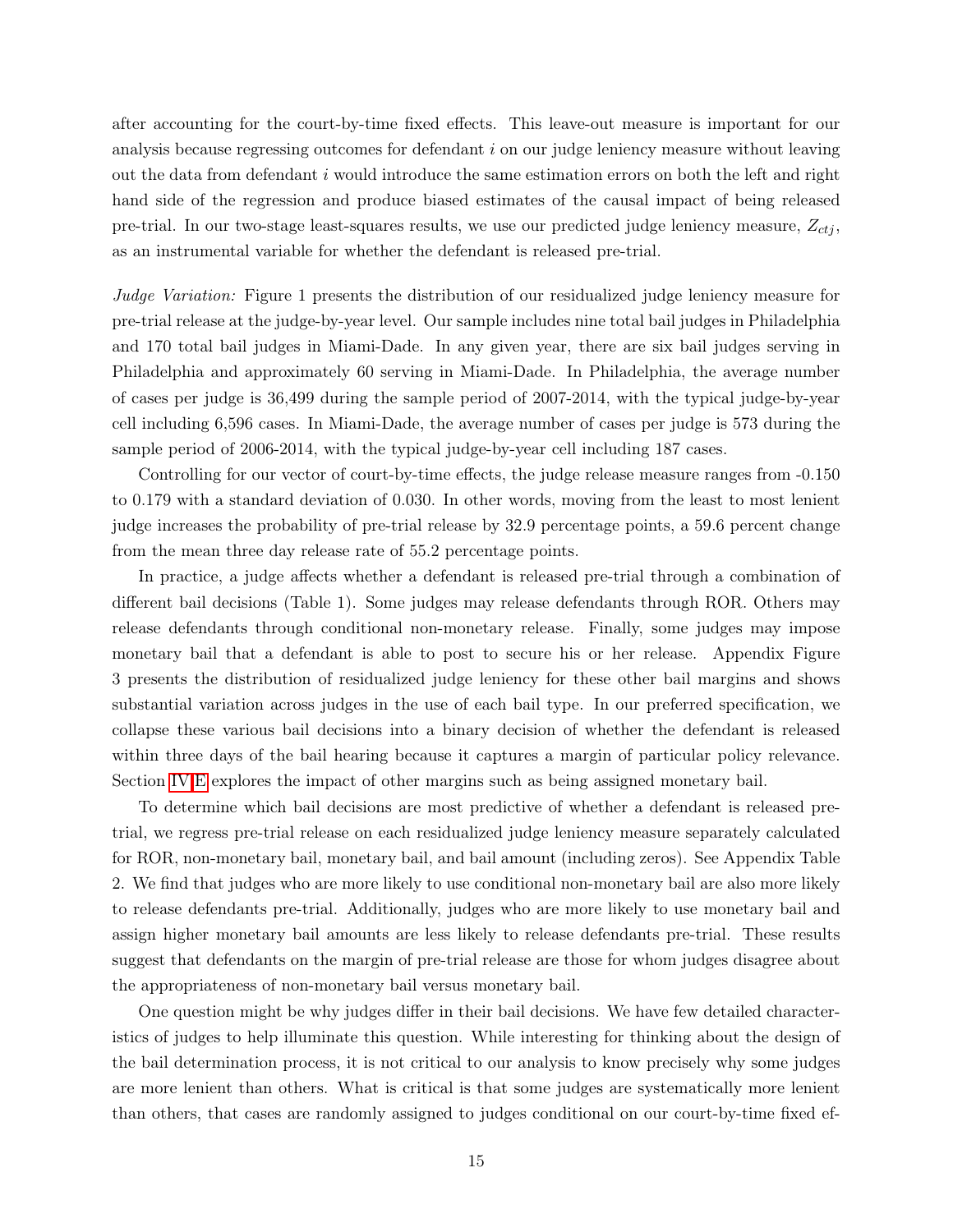fects, and that defendants released by a strict judge would also be released by a lenient one. We now consider whether each of these conditions holds in our data.

First Stage: To examine the first stage relationship between bail judge leniency and whether an accused defendant is released pre-trial (Released), we estimate the following equation for individual i and case c, assigned to judge j at time t using a linear probability model:

<span id="page-16-0"></span>
$$
Released_{ict} = \alpha_1 Z_{ctj} + \alpha_2 \mathbf{X}_{ict} + \varepsilon_{ict}
$$
\n
$$
\tag{4}
$$

where the vector  $\mathbf{X}_{ict}$  includes court-by-time fixed effects. As described previously,  $Z_{ctj}$  are leaveout (jackknife) measures of judge leniency that are allowed to vary across years. We obtain similar results using a probit model, which is unsurprising given that the mean three day pre-trial release rate is 0.552 and far from zero or one. Robust standard errors are clustered at the individual level.

Figure 1 provides a graphical representation of the first stage relationship between our residualized measure of judge leniency and the probability of pre-trial release controlling for our exhaustive set of court-by-time fixed effects, overlaid over the distribution of judge leniency. The graph is a flexible analog to equation [\(4\)](#page-16-0), where we plot a local linear regression of actual individual pre-trial release against judge leniency. The individual rate of pre-trial release is monotonically increasing in our leniency measure, and is close to linear. A 10 percentage point increase in the residualized judge's release rate in other cases is associated with an approximately seven percentage point increase in the probability that an individual is released before trial.

Table 2 presents formal first stage results from equation [\(4\)](#page-16-0). Column 1 of Table 2 presents the mean three day pre-trial release rate. Column 2 begins by reporting results only with court-by-time fixed effects. Column 3 adds our baseline crime and defendant controls: race, gender, age, whether the defendant had a prior offense in the past year, the number of charged offenses, indicators for crime type (drug, DUI, property, violent, other) and crime severity (felony or misdemeanor), and indicators for missing characteristics. Finally, column 4 adds our baseline IRS controls for the year prior to bail: tax filing status, the amount of reported W-2 earnings, household income, UI, and EITC, indicators for any W-2 earnings, household income, UI, and EITC, and indicators for missing IRS data.

Consistent with Figure 1, we find that our residualized judge instrument is highly predictive of whether an arrested defendant is released pre-trial, with an F-statistic for the instrument of 569.1. Including controls in columns 3 and 4 do not change the magnitude of the estimated first stage effect, consistent with the quasi-randomness of bail judge assignment. With all controls (column 4), our results show that a defendant assigned to a bail judge that is 10 percentage points more likely to release a defendant pre-trial is 6.9 percentage points more likely to be released pre-trial. This estimate suggests that moving from the least to most lenient judge would imply an increase in the likelihood of pre-trial release by 22.7 percentage points, a 41.1 percent increase from the mean rate of pre-trial release.

The probability of pre-trial release does not increase one-for-one with our measure of judge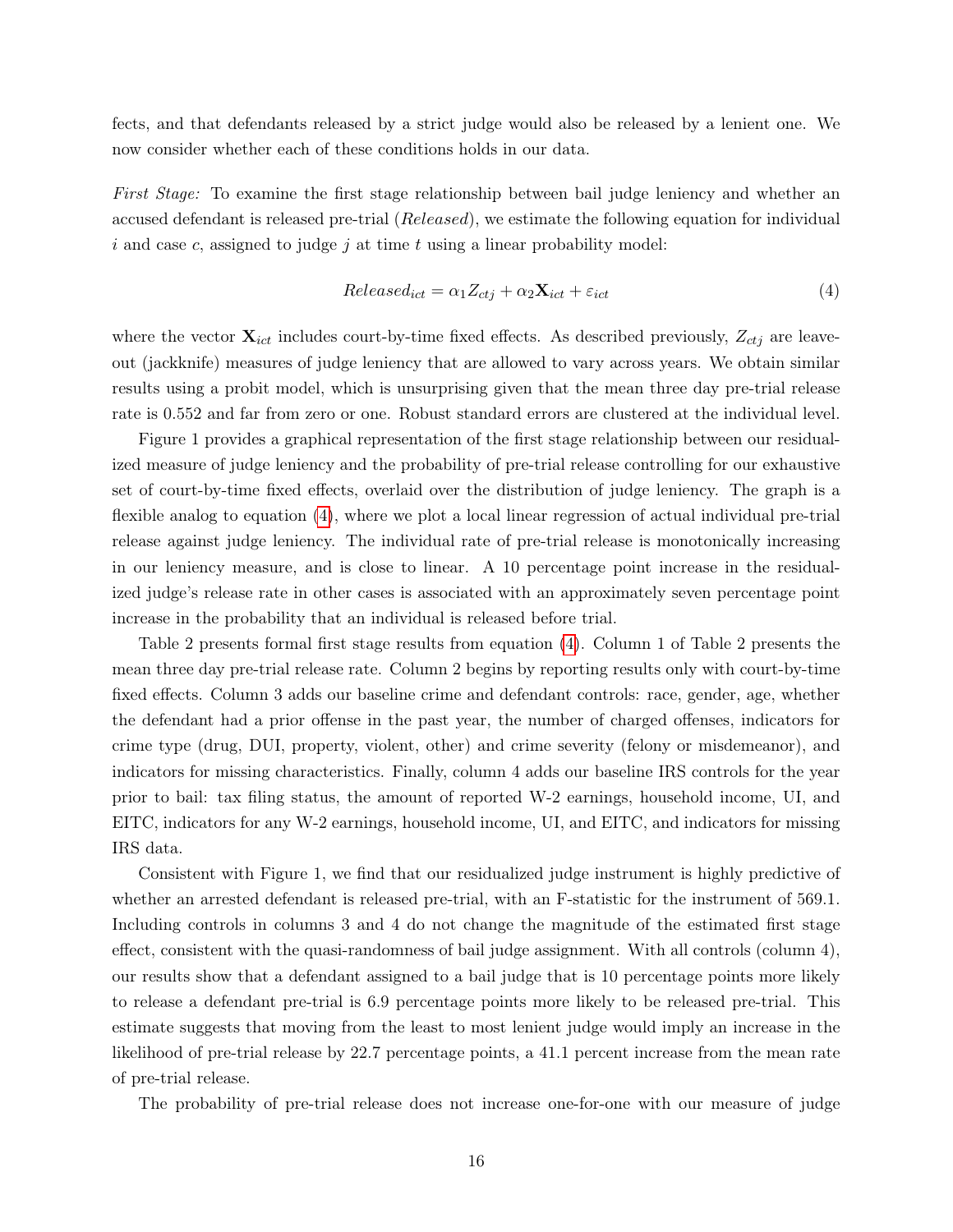leniency, likely because of measurement error that attenuates the effect toward zero. For instance, judge leniency may drift over the course of the year or fluctuate with case characteristics, reducing the accuracy of our leave-one-out measure. Nevertheless, the results from Figure 1 and Table 2 confirm that judge leniency is highly predictive of detention outcomes in our setting.

Appendix Table 3 presents additional first stage results. We find that a defendant assigned to a bail judge that is 10 percentage points more likely to release a defendant pre-trial is 4.0 percentage points less likely to petition for bail modification, 6.8 percentage points more likely to be released within 14 days of the bail hearing, and 5.7 percentage points more likely to ever be released before trial. These results indicate that the bail decision made by the first assigned bail judge is extremely persistent.

Instrument Validity: Two additional conditions must hold to interpret our two-stage least squares estimates as the local average treatment effect (LATE) of pre-trial release: (1) bail judge assignment only impacts defendant outcomes through the probability of pre-trial release, and (2) the impact of judge assignment on the probability of pre-trial release is monotonic across defendants.

Table 3 verifies that assignment of cases to bail judges is random after we condition on our courtby-time fixed effects. The first column of Table 3 uses a linear probability model to test whether case and defendant characteristics are predictive of pre-trial release. These estimates capture both differences in the bail conditions set by the bail judges and differences in these defendants' ability to meet the bail conditions. We control for court-by-time fixed effects and cluster standard errors at the individual level. We find that male defendants are 11.4 percentage points less likely to be released pre-trial compared to similar female defendants, a 20.7 percent decrease from the mean pre-trial release rate of 55.2 percent. Black defendants are 3.9 percentage points less likely to be released compared to white defendants, a 7.1 percent decrease from the mean. Defendants with a prior offense in the past year are 15.3 percentage points less likely to be released compared to defendants with no prior offense, a 27.7 percent decrease. Additionally, defendants arrested for felonies are 25.4 percentage points less likely to be released than those arrested for misdemeanors, a 46.0 percent decrease. Drug defendants are 11.9 percentage points more likely to be released compared to defendants in the omitted category, and DUI defendants are 10.6 percentages points more likely to be released. Violent defendants are 1.6 percentage points less likely to be released compared to defendants in the omitted category, while property defendants are 0.9 percentage points more likely to be released. Finally, individuals who are matched to IRS records, and defendants with higher baseline earnings, UI benefits, EITC benefits, and baseline employment status are more likely to be released pre-trial.

Column 2 assesses whether these same case and defendant characteristics are predictive of our judge leniency measure using an identical specification. We find evidence that bail judges of differing tendencies are assigned very similar defendants (joint  $p$ -value  $= 0.26$ ), suggesting that the exclusion restriction is valid in our setting.

Nevertheless, the exclusion restriction could also be violated if bail conditions imposed by judges had an independent effect on outcomes other than through the channel of pre-trial release. For exam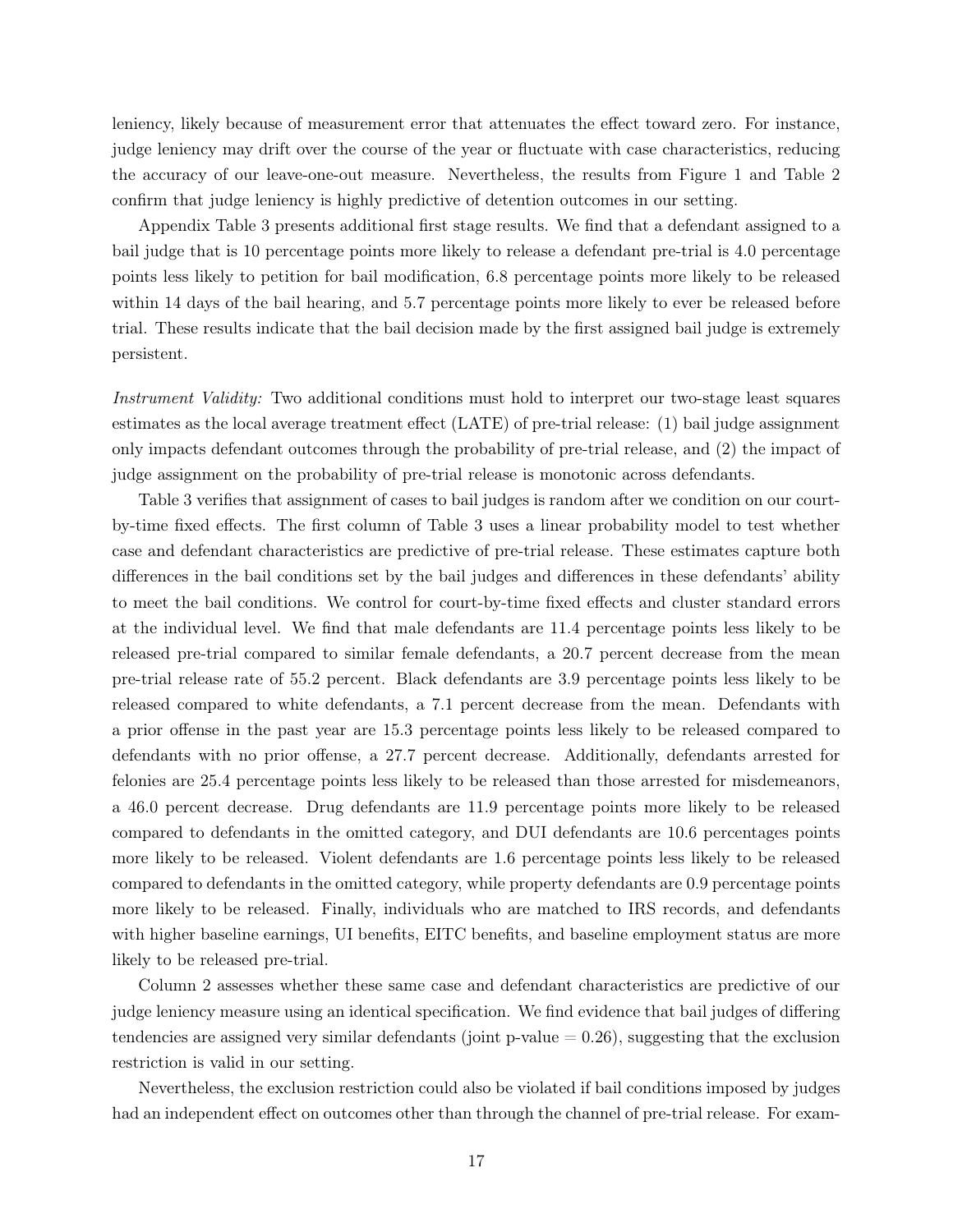ple, conditional on a defendant posting monetary bail, a higher bail amount may have independent effects on outcomes. Note that in our setting, the exclusion restriction is more likely to be valid than in the context of using sentencing judge tendencies as an instrument for incarceration (Kling 2006, Mueller-Smith 2015). In the context of sentencing, judges impose multiple treatments such as incarceration, probation, and fines (Mueller-Smith 2015). In contrast, bail judges in our setting exclusively handle the setting of bail and a separate judge takes over the subsequent trial and sentencing processes. However, to the extent that the exclusion restriction is violated, our reduced form estimates can be interpreted as the causal impact of being assigned to a more or less lenient bail judge. These reduced form results are available in Appendix Table 4. Our reduced form estimates are very similar to the two-stage least estimates throughout, consistent with the strong first stage relationship between the propensity of the assigned judge to release a defendant pre-trial and one's own detention outcome.

The second condition needed to interpret our estimates as the LATE of pre-trial release is that the impact of judge assignment on the probability of pre-trial release is monotonic across defendants. In our setting, this monotonicity assumption requires that individuals released by a strict judge would also be released by a more lenient judge, and similarly that individuals detained by a lenient judge would also be detained by a stricter judge. One testable implication of the monotonicity assumption is that the first stage estimates should be non-negative for all subsamples. Panel A of Appendix Table 5 and Appendix Table 6 present these first stage results using the full sample of cases to calculate our measure of judge leniency. In all subsamples, we find that our residualized measure of judge leniency is consistently positive and sizable, in line with the monotonicity assumption.

A second implication of the monotonicity assumption is that judges who are stricter towards one group (e.g., minority defendants) are also relatively strict towards other defendants outside of this group (e.g., white defendants). Following Bhuller et al. (2016), we test this assumption by estimating first stage results for all subsamples, but recalculate our judge leniency instrument in each subsample using cases from the opposing subsample. Panel B of Appendix Table 5 and Appendix Table 6 present these results. In all subsamples, we find that our first stage estimates using this "reverse-sample instrument" are positive and statistically different from zero.

<span id="page-18-0"></span>Appendix Figure 4 further explores how judges treat cases of observably different defendants by plotting our residualized judge leniency measures calculated separately by race, offense type, offense severity, prior criminal history, and employment status. Each plot reports the coefficient and standard error from an OLS regression relating each measure of judge leniency. Consistent with our monotonicity assumption, we find that the slopes relating the relationship between judge leniency in one group and judge leniency in another group is non-negative, suggesting that judge tendencies are similar across observably different defendants and cases. We provide further evidence that the monotonicity condition is satisfied in robustness checks.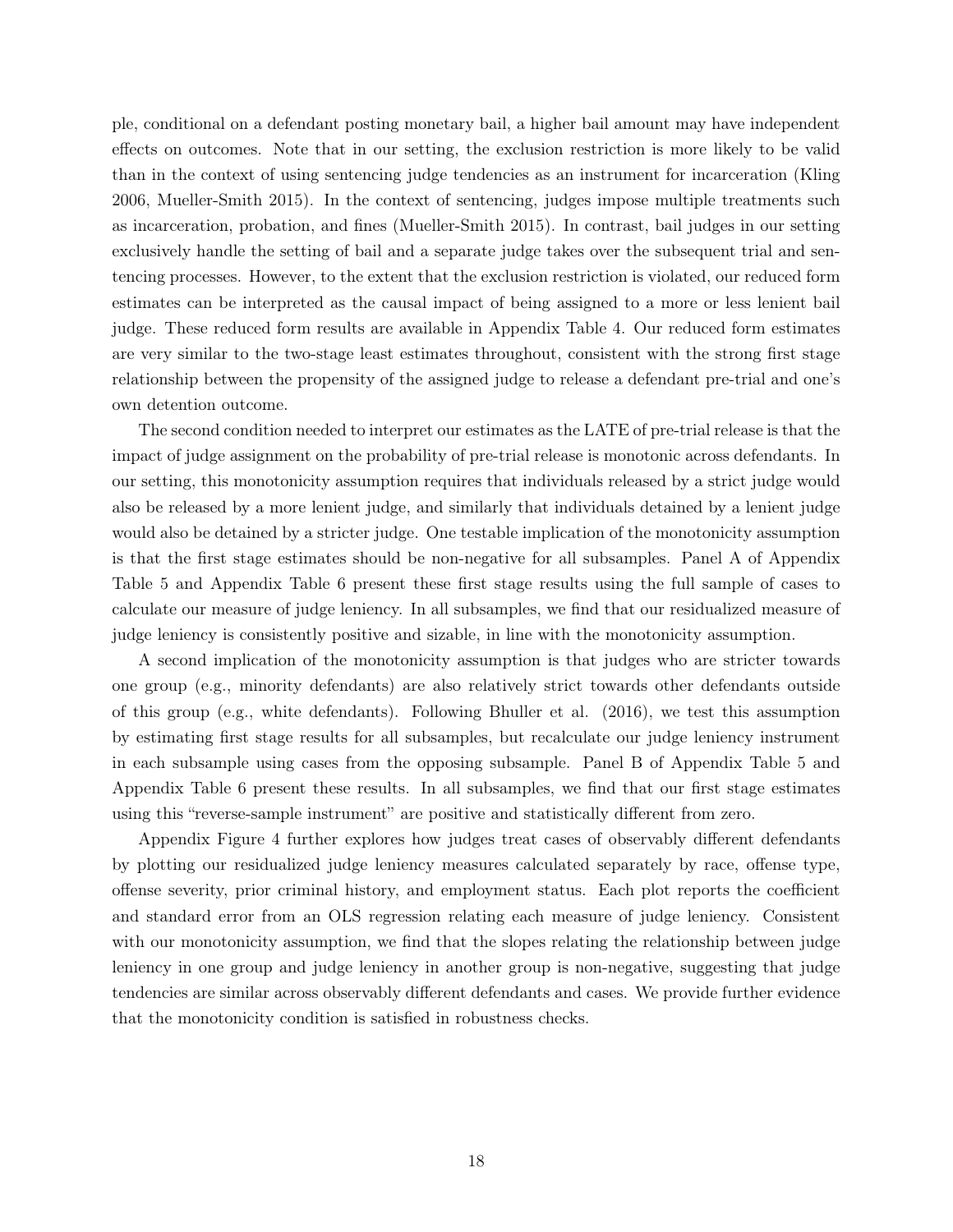#### IV. Results

In this section, we examine the effects of pre-trial release using the judge IV strategy described above. We first analyze the effects of pre-trial release on case outcomes, before turning to its effects on bail jumping, future crime, and labor market outcomes.

# A. Case Outcomes

Table 4 presents OLS and two-stage least squares estimates of the impact of being released from jail within three days of the bail hearing on various case outcomes. Column 1 reports the dependent variable mean for defendants who are detained pre-trial. Columns 2-4 report OLS estimates where each column further controls for potential omitted variables to learn about the source(s) and size of any bias. Column 2 begins by reporting results only with court-by-time fixed effects. Column 3 adds our baseline crime and defendant controls: race, gender, age, whether the defendant had a prior offense in the past year, the number of charged offenses, indicators for crime type (drug, DUI, property, violent, other) and crime severity (felony or misdemeanor), and indicators for missing characteristics. Finally, column 4 adds our baseline IRS controls for the year prior to bail: tax filing status, the amount of reported W-2 earnings, household income, UI, and EITC, indicators for any W-2 earnings, household income, UI, and EITC, and indicators for missing IRS data. Columns 5-7 report analogous two-stage least squares results where we instrument for pre-trial release within three days using the leave-out measure of judge leniency described in Section [III.](#page-13-0) Robust standard errors clustered at the individual level are reported throughout.

The OLS estimates show that released defendants have significantly better case outcomes than detained defendants. In all specifications, released defendants are significantly less likely to be found guilty of an offense, to plead guilty to a charge, and to be incarcerated following case disposition. However, the magnitudes of these OLS estimates are extremely sensitive to the addition of baseline crime controls. For example, in our OLS results with only our court-by-time fixed effects (column 2), we find that a defendant who is released pre-trial is 18.6 percentage points less likely to plead guilty, a 42.7 percent decrease from the mean for detained defendants. When we add baseline crime and defendant controls (column 3), the magnitude of the estimate is more than halved, dropping to 9.2 percentage points. In contrast, adding baseline IRS controls (column 4) does not change the size of the estimate, which remains at 9.2 percentage points. These results suggest that, at least for case outcomes, crime and defendant controls are important for addressing potential omitted variable bias. Controls for baseline labor market outcomes appear relatively unimportant for these case outcomes.

The two-stage least squares estimates in columns 5-7 improve upon our OLS estimates by exploiting plausibly exogenous variation in pre-trial release from the quasi-random assignment of cases to bail judges. These two-stage least squares results confirm that defendants released before trial have significantly better case outcomes than otherwise similar defendants detained before trial. With the full set of controls (column 7), we find that the marginal released defendant is 15.6 percentage points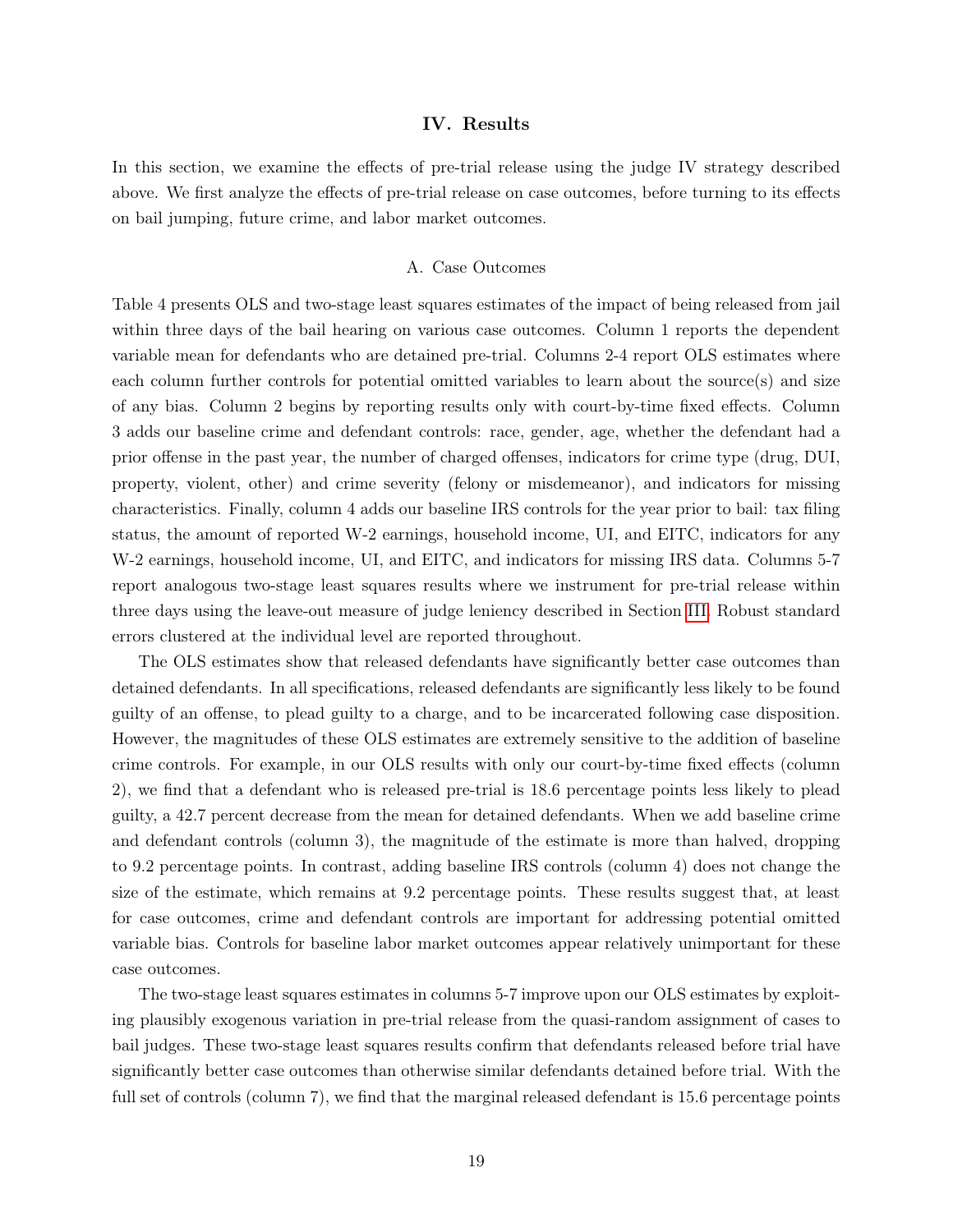less likely to be found guilty, a 27.3 percent decrease from the mean, and 12.0 percentage points less likely to plead guilty, a 27.5 percent decrease from the mean. These results are consistent with the theory that pre-trial release improves a defendant's bargaining position in plea negotiations. In Appendix Table 7, we find that marginal released defendants are also convicted of fewer offenses, more likely to be convicted of a lesser charge, and less likely to plead guilty to time served.

We find that the marginal released defendant is also 3.0 percentage points less likely to be incarcerated after case disposition, a 10.1 percent decrease from the mean, although the estimate is not statistically significant. Large standard errors mean that the difference between the OLS and two-stage least squares estimates for incarceration is not statistically significant, however. In Section [IV](#page-18-0)[.D,](#page-23-0) we find that the impact of pre-trial release on incarceration is large and statistically significant for felony and drug defendants, cases with a much higher baseline rate of incarceration. These results suggest that pre-trial release reduces post-trial incarceration primarily for defendants charged with more severe crimes, most likely through a reduction in the extensive margin of conviction rather than the intensive margin of punishment conditional on conviction.

To make the counterfactual more precise, we estimate results that differentiate between release without any conditions (ROR) and release with conditions. By separately estimating these two decision margins relative to detention, we can test whether our results are driven solely by a defendant being released before trial, or by some combination of pre-trial release and release conditions imposed by the bail judge. Unfortunately, our data do not allow us to identify the specific conditions of release, ranging from minimal requirements like reporting to a Pre-Trial Services officer to more intensive conditions like electronic monitoring or home confinement.[26](#page-20-0)

In Appendix Table 9, we present OLS and two-stage least squares estimates of the impact of being released from jail within three days of the bail hearing with and without conditions. While the OLS results suggest that pre-trial release improves case outcomes more for defendants who are released with no conditions relative to those who are released with conditions, the two-stage least squares estimates show no statistically significant differences in the effect of pre-trial release on marginal defendants with and without conditions. For example, the marginal defendant released with no conditions is 12.9 percentage points less likely to plead guilty and the marginal defendant released with conditions is 11.9 percentage points less likely to plead guilty. Our standard errors are also precise enough that we can rule out any large differences by release type. These findings suggest that pre-trial release by itself improves case outcomes.

#### B. Bail Jumping and Future Crime

The results described above suggest that there are significant costs of pre-trial detention for defendants. However, it is also possible that pre-trial detention benefits society by increasing court appearances or by reducing bail jumping and future crime.

<span id="page-20-0"></span><sup>&</sup>lt;sup>26</sup>In Appendix Table 8, we document a strong first stage relationship between a defendant's pre-trial release conditions and the assigned judge's propensity for release with or without conditions, with judges independently varying across these two margins.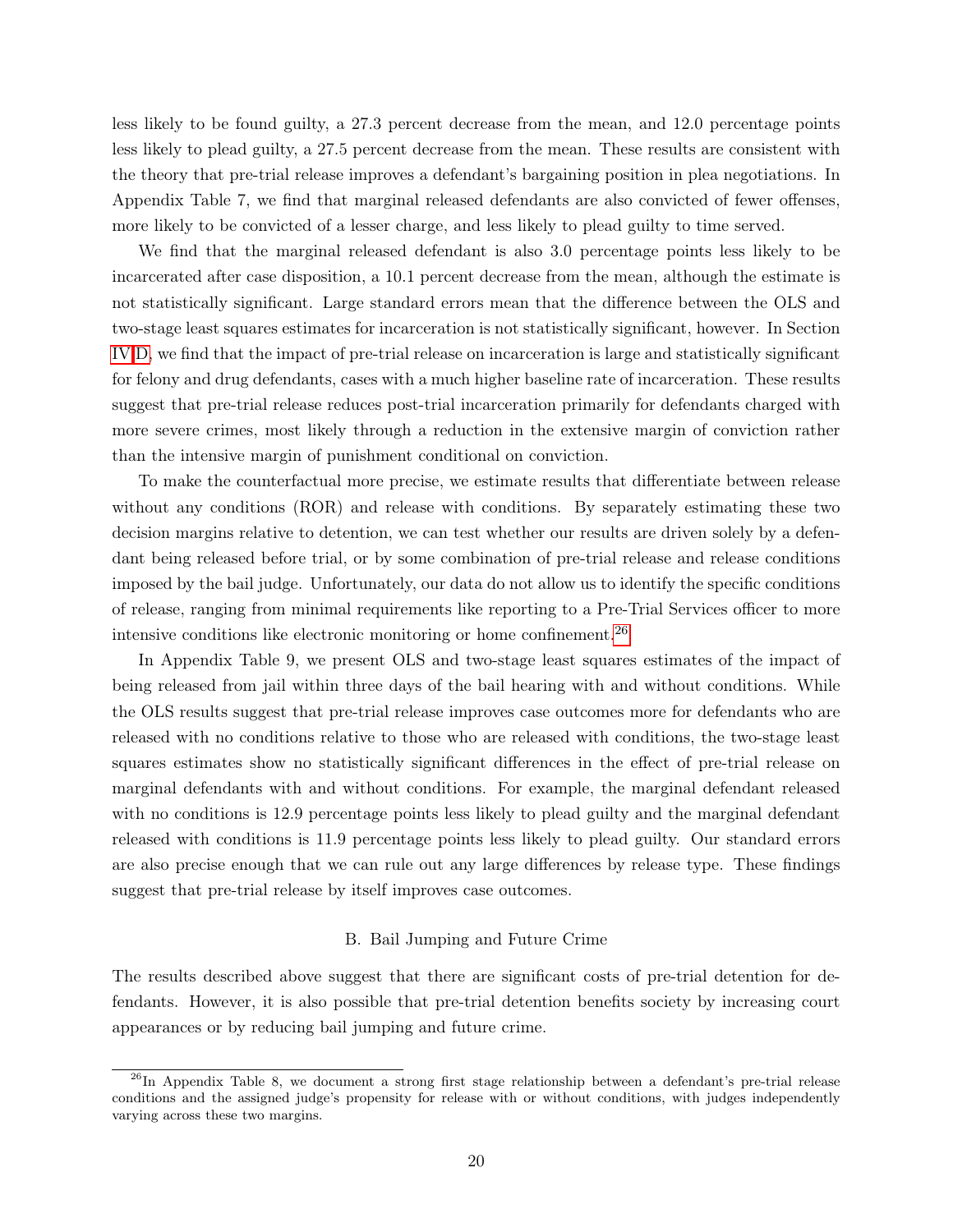Table 5 examines the impact of pre-trial release on various procedural measures of court performance. We find that pre-trial release leads to substantial increases in failing to appear for required court appearances and fleeing from the jurisdiction.<sup>[27](#page-21-0)</sup> The OLS estimates show that released defendants are significantly more likely to miss a court appearance and jump bail. However, the magnitudes of these OLS estimates are extremely sensitive to the addition of baseline crime controls. For example, in our OLS results with only our court-by-time fixed effects (column 2), we find that a defendant who is released pre-trial is 6.3 percentage points more likely to miss a court appearance, a 52.1 percent decrease from the mean for detained defendants. When we add baseline crime and defendant controls (column 3), the magnitude of the estimate drops to only 0.7 percentage points. Adding baseline IRS controls (column 4) does not significantly change the size of the estimate.

Our two-stage least squares results also suggest that released defendants are more likely to miss court appearances and jump bail. Controlling for our full set of controls (column 7), we find that the marginal released defendant is 15.0 percentage points more likely to fail to appear in court, a 124.0 percent increase from the mean. Bail jumping also increases by 0.6 percentage points, a 300 percent increase from the detained defendant mean, but the estimate is not statistically significant due to the relative infrequency of this outcome. As before, we find no statistically significant differences in the effect of pre-trial release on failures to appear for marginal defendants released with and without conditions (Appendix Table 9).

We also find that the marginal released defendant waits an extra 48.6 days between bail and case disposition, a 24.3 percent increase from the mean. Increases in case disposition length may be due to speedy trial rules in both Pennsylvania and Florida, which effectively place limits on how long a defendant can be detained pre-trial.<sup>[28](#page-21-1)</sup> In addition, marginal released defendants may wait longer between bail and case disposition because they are less likely to plead guilty.

Table 6 presents estimates of the impact of pre-trial release on future criminal behavior. We explore both short-run (mechanical) effects prior to case disposition and longer-term effects up to four years after the bail hearing. For crime within two years, our sample is limited to the 306,634 defendants who we observe for two years following the bail hearing, and for crime within four years, our sample is limited to the 202,166 defendants who we observe for four years following the bail hearing. We measure crime using rearrests, but the results follow a similar pattern if we use new convictions instead.

Both with and without baseline controls, our OLS results show that released defendants are more likely to be arrested before case disposition, but less likely to be arrested in future years. For example, with all baseline controls (column 4), we find that released defendants are 5.8 percentage

<span id="page-21-1"></span><span id="page-21-0"></span><sup>&</sup>lt;sup>27</sup>These measures are only available in our Philadelphia sample.

 $^{28}$ In Pennsylvania, other than cases in which a defendant is not entitled to release on bail, a defendant generally cannot be detained for longer than 180 days from the date the complaint is filed. In Florida, formal charges are usually filed within 21 days of arrest, and may not be delayed beyond 33 days. If charges have not been filed within 33 days of arrest, any defendants who are detained will be released from custody ROR. In Florida, persons charged with felonies are entitled to be brought to trial within 175 days of having been taken into custody and persons charged with misdemeanors are entitled to be brought to trial within 90 days of having been taken into custody.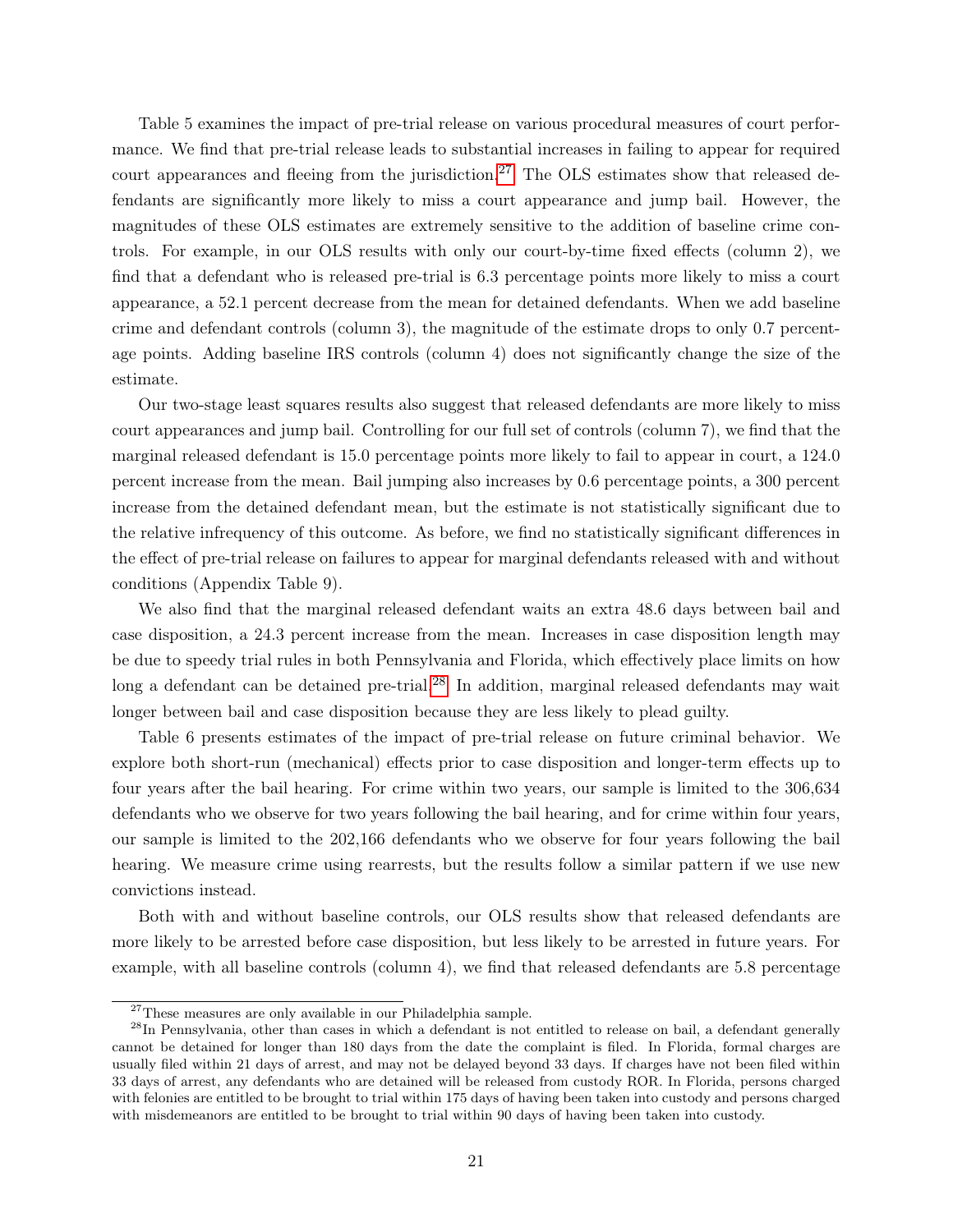points more likely to be rearrested compared to a detained defendant, a 28.7 percent increase from the mean. These results are largely mechanical – it is impossible to be rearrested for a new crime when one is incapacitated. Nevertheless, these results suggest that released defendants are still engaged in some criminal behavior before case disposition. In contrast, released defendants are 1.8 percentage points less likely to be rearrested in the two years following the bail hearing, including the time period prior to case disposition. Similarly, released defendants are 4.7 percentage points less likely to be rearrested in the third to fourth years following the bail hearing. In contrast to the case outcomes results, the OLS results are relatively insensitive to the addition of controls for crime characteristics or baseline labor market outcomes.

Our two-stage least squares results follow a similar pattern for arrests prior to case disposition and in the first two years following the bail hearing. With all baseline controls (column 7), we find that the marginal released defendant is 7.6 percentage points more likely to be rearrested for a new crime prior to disposition, a 37.6 percent increase from the mean, but 5.0 percentage points less likely to be arrested in the two years following the bail hearing. The point estimate for our two year result is not statistically significant, however. In contrast to the OLS results, we find a positive but statistically insignificant point estimate on rearrest in the third to fourth years following the bail hearing. Taken together, we interpret these results as suggesting that pre-trial detention prevents new criminal activity prior to case disposition through a short-run incapacitation effect, but has little net impact on future crime following case disposition. However, we emphasize that for longer-run measures of crime, the large standard errors and smaller sample size makes definitive conclusions difficult. Finally, we again find that our results on future crime are similar for marginal defendants who are released with and without conditions (Appendix Table 9).

# C. Labor Market and Tax Administration Outcomes

Table 7 presents estimates of the impact of pre-trial release on individual-level formal sector earnings and employment. For outcomes measured as the average across the first two years post-bail hearing, our sample is limited to the 302,816 defendants matched to IRS data with cases before 2013, and for outcomes measured as the average over the third to fourth years post-bail hearing, our sample is limited to the 224,319 defendants matched to IRS data with cases before 2011.

The OLS estimates in Table 7 show that released defendants have significantly higher formal sector earnings and employment following the bail hearing. For example, with all baseline controls (column 4), released defendants are 5.1 percentage points more likely to be employed within two years of the bail hearing, a 13.5 percent increase from the mean, and 3.6 percentage points more likely to have any income, a 7.8 percent increase from the mean. However, the magnitude of these OLS estimates are extremely sensitive to the addition of baseline labor market controls. For example, with no baseline controls (column 2), the OLS estimates suggest that released defendants earn approximately \$2,681 more per year than detained defendants in the two years following the bail hearing, a 51.5 percent increase from the mean. Adding baseline crime and defendant controls does little to alter the significance and magnitude of these results (column 3). However, the estimate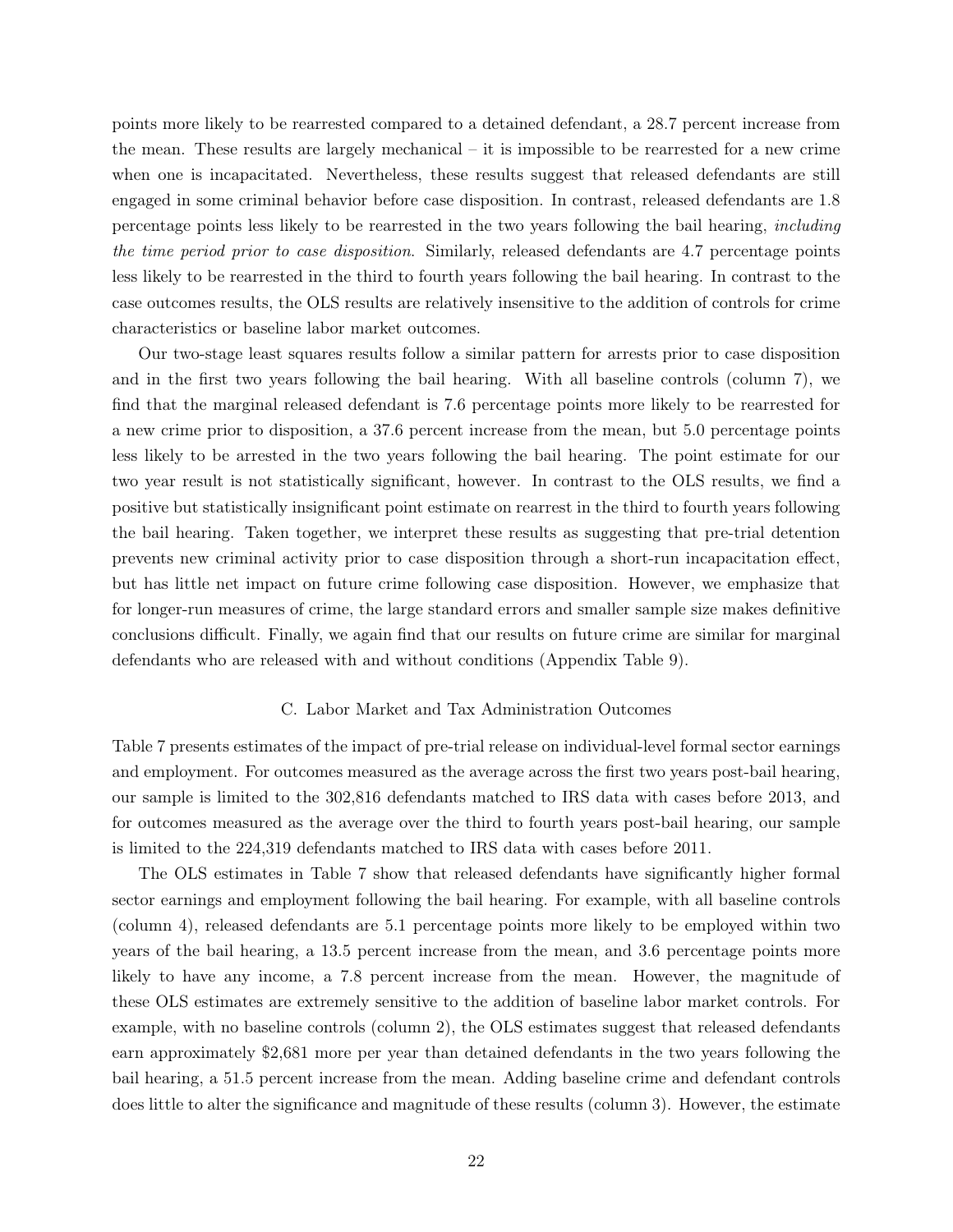falls to only \$406 with the addition of the baseline IRS controls. The OLS results follow a similar pattern for formal sector earnings and employment in the third to fourth years following the bail hearing. These results imply that, perhaps not surprisingly, controlling for baseline earnings and employment is critical when estimating the impact of pre-trial release on labor market outcomes.

The two-stage least squares estimates are broadly similar to the OLS estimates with baseline controls, but much less precisely estimated. With our full set of baseline controls (column 7), we find that marginal released defendants are 9.7 percentage points more likely to have any income two years after bail, a 21.0 percent increase from the mean. Estimates on other outcomes in the first two years post-bail hearing are smaller and not statistically different from zero. By three to four years post-bail hearing, released defendants are 10.2 percentage points more likely to be employed in the formal labor sector, a 26.9 percent increase from the mean. Formal sector earnings are \$1,024 higher over the same time period, a 17.5 percent increase from the mean, and the probability of having any income is 8.5 percentage points higher, a 18.3 percent increase from the mean. Although neither of these estimates are statistically significant, they are broadly consistent with the more precise OLS estimates with our full set of baseline controls (column 4). When we separately identify marginal defendants who are released with and without conditions, we find no significant differences in the impact of pre-trial release by release type (Appendix Table 9).<sup>[29](#page-23-1)</sup>

Table 8 presents estimates for tax filing, UI receipt, and EITC receipt – measures of formal sector engagement that are particularly welfare-relevant in our low-income population. For example, only 30.8 percent of detained defendants file a tax return three to four years after the bail hearing, much lower than would be typical for the average working-age adult. In our two-stage least squares results with the full set of controls (column 7), we find that released defendants are 9.5 percentage points more likely to file a tax return one to two years post-bail, a 22.4 percent increase from the mean. Pre-trial release also increases the receipt of EITC benefits by \$185 over the same time period, a 55.4 percent increase. Three to four years post-bail, released defendants are 4.3 percentage points more likely to file a tax return, a 14.0 percent increase from the mean, and receive an additional \$323 in UI benefits and \$239 in EITC benefits, 131.8 and 66.4 percent increases from the mean, respectively. These results suggest that pre-trial release allows individuals to remain connected to the formal sector, both through employment in the formal labor market and the increased take-up of social benefits that are tied to formal sector employment.

# D. Subsample Results

<span id="page-23-0"></span>Table 9 presents selected two-stage least squares subsample results by crime severity and highest crime type. We find that the effects on case outcomes are consistently larger for misdemeanor

<span id="page-23-1"></span> $29A$  valid question is why we find a significant impact of pre-trial release on the extensive margin, but insignificant effects on the intensive margin. One possible explanation is that our intensive margin estimates are particularly noisy due to the right-skewness of the income distribution among defendants in our sample. Consistent with this explanation, we find that total household income is significantly higher among marginal released defendants when we top-code earnings at the 75th percentile of the earnings distribution in our sample. These results are available upon request from the authors.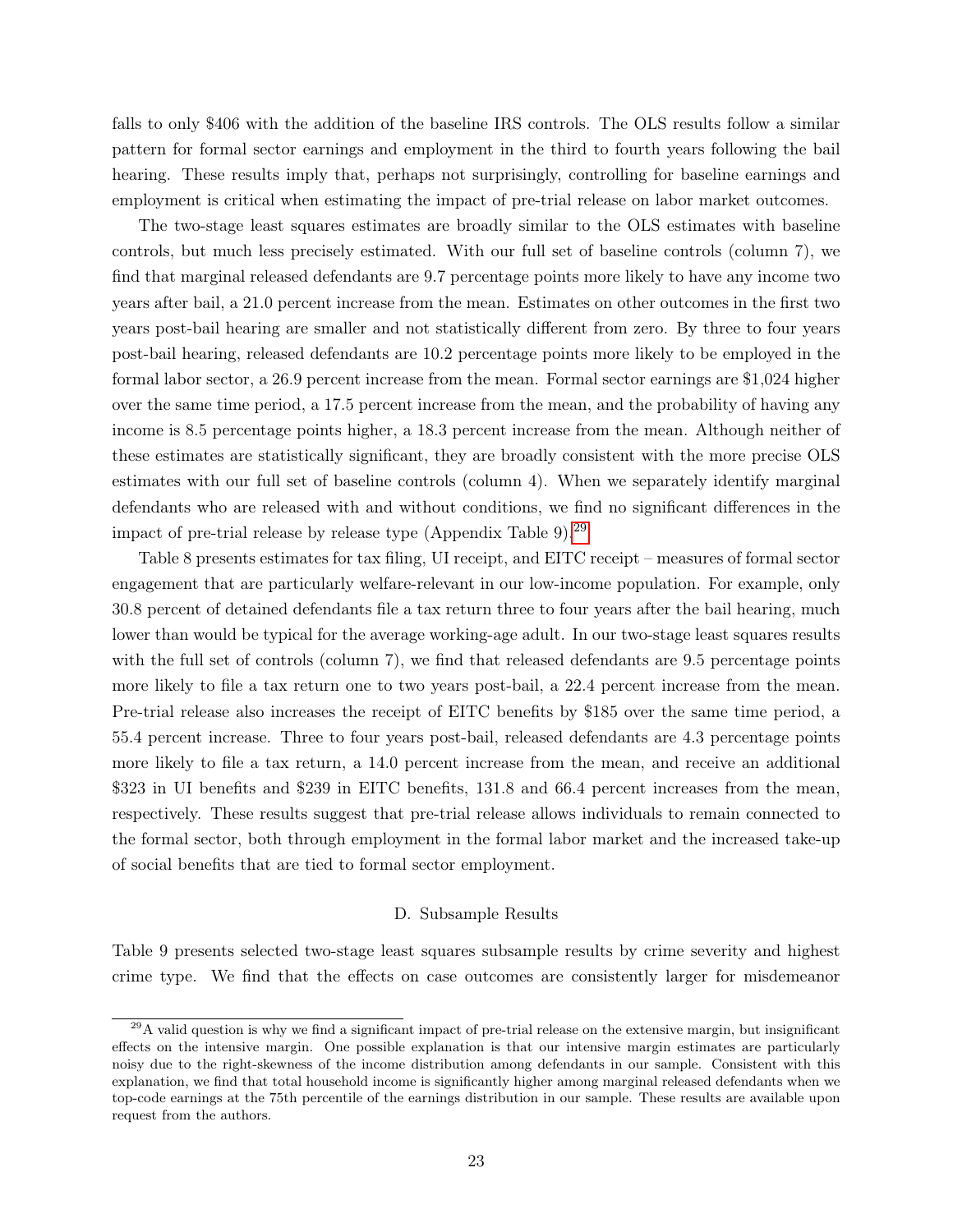offenses. For example, released misdemeanor defendants are 19.0 percentage points less likely to be found guilty and 18.6 percentage points less likely to plead guilty. In contrast, released felony defendants are only 10.0 percentage points less likely to be found guilty and 1.2 percentage points less likely to plead guilty. However, effects on incarceration are nearly 10 percentage points larger for felony defendants, likely because the baseline rate of incarceration is nearly three times higher for felonies compared to misdemeanors. Released felony defendants are also 9.4 percentage points more likely to miss a court appearance compared to released misdemeanor defendants, potentially because felony defendants have a higher flight risk. Effects for other outcomes are largely similar for the two groups.

By crime type, case outcomes are most precisely estimated for drug and property defendants. For example, released drug defendants are 10.8 percentage points less likely to be found guilty and 12.8 percentage points less likely to be incarcerated. Released property defendants are 14.3 percentage points less likely to be found guilty and 10.7 percentage points less likely to plead guilty. However, the point estimates for nearly all outcomes, particularly labor market outcomes, are larger for defendants charged with violent offenses, although large standard errors mean that few of the estimates are statistically significant. With that caveat, it is possible that the larger labor market effects for violent offenders are due to the greater stigma associated with a conviction for a violent offense (Holzer et al. 2003).

Table 10 presents additional subsample results by defendant race, prior criminal history, and baseline employment status. We find that for nearly all outcomes, our estimates are larger for white defendants compared to black defendants. For example, released white defendants are 25.9 percentage points less likely to be found guilty and 19.8 percentage points less likely to plead guilty, compared to only 10.1 percentage points and 12.2 percentage points less likely for released black defendants. Released white defendants are also more likely to be rearrested prior to disposition than released black defendants. Finally, we find that released white defendants are substantially more likely to have any income several years post-bail compared to released black defendants.

By criminal history, we find that the impacts of pre-trial release are largest for those without a prior offense in the past year. For individuals without a recent prior offense, released defendants are 20.2 percentage points less likely to be found guilty, 15.2 percentage points less likely to plead guilty, and 10.7 percentage points more likely to be employed three to four years post-bail. In contrast, almost all results for individuals with a recent prior offense are small and imprecisely estimated. These results suggest that the social costs imposed by pre-trial detention are relatively larger for those with more limited ties to the criminal justice system.

We also find suggestive evidence that pre-trial release improves case outcomes the most for defendants who were employed in the year prior to bail. For example, among those employed prior to the bail hearing, released defendants are 18.5 percentage points less likely to be found guilty, 10.9 percentage points less likely to plead guilty, and 7.3 percentage points less likely to be incarcerated. In contrast, among those not employed prior to the bail hearing, released defendants are 10.3 percentage points less likely to be found guilty, 10.7 percentage points less likely to plead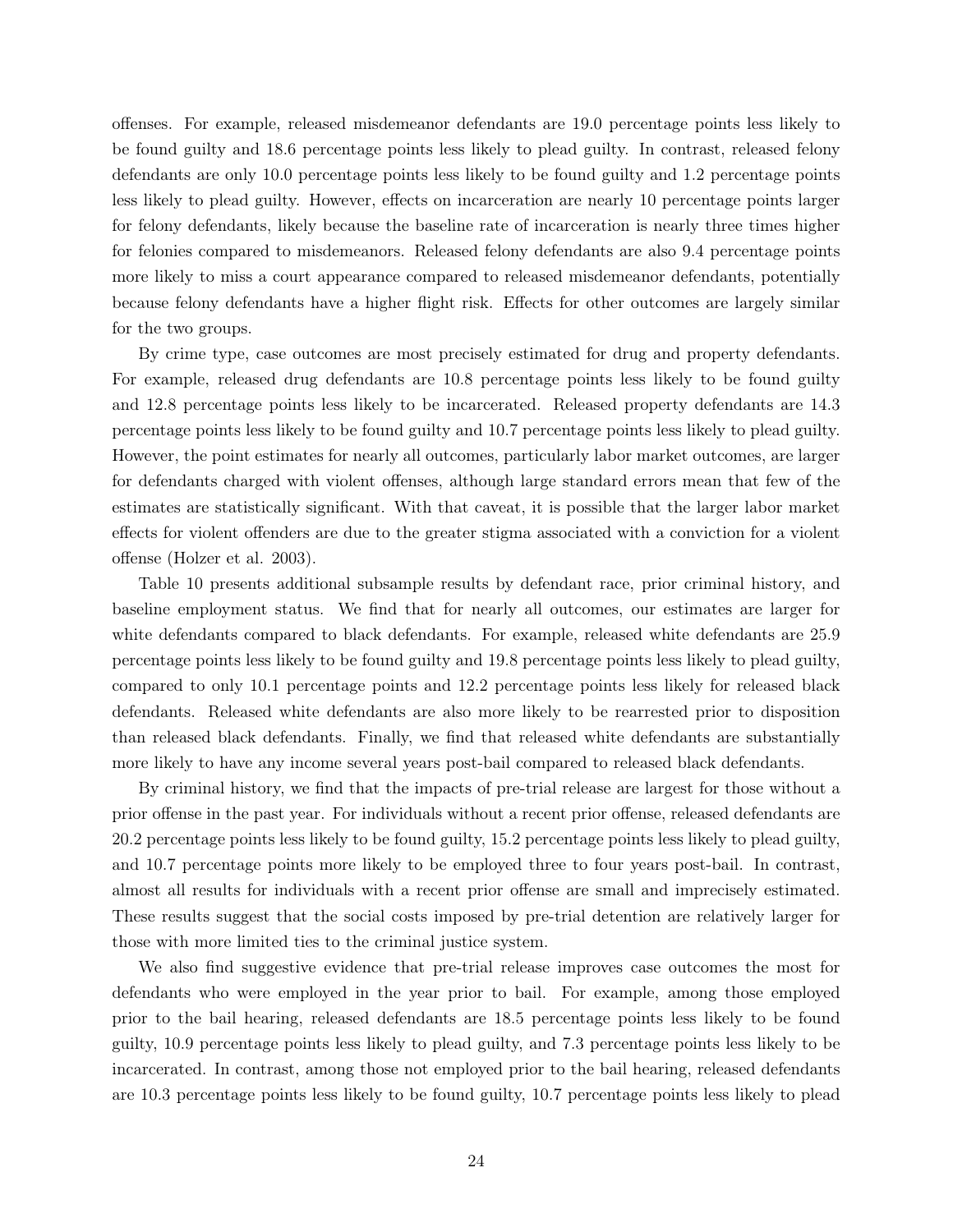guilty, and 2.0 percentage points less likely to be incarcerated. While not precisely estimated, our labor market results are also larger for individuals who were employed prior to bail. Overall, these results suggest that pre-trial detention imposes relatively larger costs on individuals with stronger ties to the formal labor sector.

#### E. Robustness Checks

<span id="page-25-1"></span>Appendix Table 10 explores the sensitivity of our main results to alternative specifications. Column 1 uses a leave-out measure of judge leniency that is allowed to differ for misdemeanors and felonies, thereby relaxing the monotonicity assumption. Column 2 uses a leave-out measure that is allowed to differ for the five mutually exclusive crime types – drug, violent, DUI, property, and other – again relaxing the monotonicity assumption. Column 3 estimates results on whether the defendant is ever released pre-trial, and column 4 estimates results on whether the defendant is assigned nonmonetary bail. Column 5 uses a randomly selected subset of 25 percent of cases to calculate a leave-out measure of judge leniency that is used as an instrument in the mutually exclusive subset of cases. Column 6 calculates judge leniency based on the scheduled bail judge, which differs from the assigned bail judge approximately 30 percent of the time, and column 7 presents results using a full set of judge fixed effects as instruments. Appendix Table 11 presents our main results separately for Philadelphia (column 1), Miami-Dade (column 2), and the sample matched to the IRS (column 3). Results across all specifications are similar to our preferred specification. None of the estimates suggest that our preferred estimates are invalid.

# V. Discussion

<span id="page-25-0"></span>In this section, we tentatively explore the potential mechanisms that might explain our findings on case and labor market outcomes.

Case Outcomes: Pre-trial release could improve case outcomes through at least two main channels. First, pre-trial release may strengthen a defendant's bargaining position during plea negotiations. For example, it is possible that pre-trial release decreases a defendant's incentive to plead guilty to obtain a faster release from jail. Along the same lines, it is also possible that pre-trial release affects a defendant's ability to prepare an adequate defense or negotiate a settlement with prosecutors. The second reason that pre-trial release could impact conviction rates is that seeing detained defendants in jail uniforms and shackles may bias judges or jurors at trial. For example, jurors may assume that only guilty defendants are detained before trial.

While there is no conclusive evidence on this issue, two pieces of evidence suggest that our results are likely driven by changes in a defendant's bargaining position. First, as discussed previously, we find that released defendants are substantially less likely to be convicted of any offense due to a reduction in guilty pleas, not changes in conviction rates at trial where jury bias may come into play. Second, we find that those who are released pre-trial receive more favorable plea deals than those who are detained. For example, we find that released defendants are substantially more likely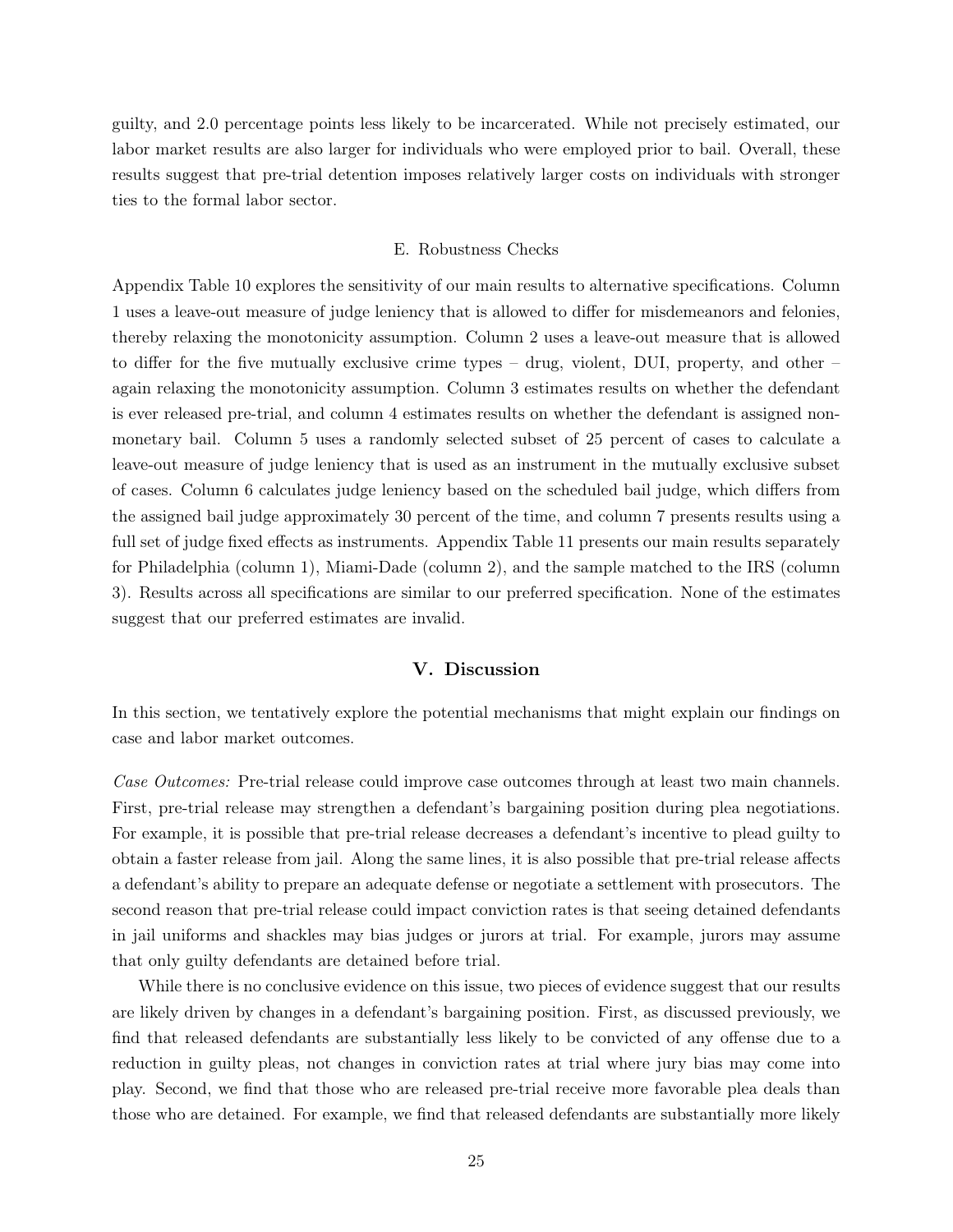to be convicted of a lesser charge and are convicted of fewer total offenses (Appendix Table 7). The fact that so many of our results are driven by changes at the plea bargaining phase, and not the trial phase, suggests that pre-trial release improves case outcomes primarily through a strengthening of defendants' bargaining positions.

Labor Market Outcomes: Pre-trial release could improve labor market outcomes through at least three main channels. First, pre-trial release might increase labor market attachment through a mechanical incapacitation effect since defendants cannot work in the formal sector while detained or incarcerated post-conviction. Defendants who are imprisoned are also ineligible to claim UI benefits and EITC benefits for wages earned while incarcerated. Second, pre-trial release might improve outcomes because detention is highly disruptive to defendants' lives, potentially leading to job loss, which makes it harder for defendants to find new employment. Finally, pre-trial detention could independently lower future employment prospects through the stigma of a criminal conviction (e.g. Mueller-Smith 2015, Agan and Starr 2016), which could in turn limit defendants' eligibility for employment-related benefits like UI and EITC.

We view our results as being inconsistent with the incapacitation channel. For example, we find that pre-trial release increases formal labor market employment in the three to four years post-bail, but the average sentence length in our sample is only 186 days. Among misdemeanor offenses, the average sentence length is 30 days, yet we continue to find suggestive evidence of increased labor market attachment several years post-bail.

To partially test whether pre-trial release improves labor market outcomes through the criminal conviction channel, we explore whether those who are more likely to be employed in the labor market are also those who do not have a criminal conviction. In Appendix Table 12, we present estimates of the joint probability of conviction and employment in the several years post-bail. We find that in the first two years after the bail hearing, our main employment results are primarily driven by an increase in the joint probability of not having a criminal conviction and being employed in the formal labor market. By the third to fourth years after the bail hearing, our employment estimates are entirely driven by the joint probability of having no criminal conviction and being employed. We conclude from these results that pre-trial release primarily affects future labor market outcomes through the channel of a criminal conviction.

# VI. Conclusion

<span id="page-26-0"></span>This paper estimates the impact of being released before trial on criminal case outcomes, future crime, formal sector employment, and the receipt of government benefits. We find that pre-trial release significantly decreases the probability of conviction, primarily through a decrease in guilty pleas. Pre-trial release mechanically increases pre-trial crime and failures to appear in court, but has no detectable effect on future crime. Finally, we find suggestive evidence that pre-trial release increases formal sector attachment both through an increase in formal sector employment and the receipt of tax- and employment-related government benefits. Many of the estimated effects are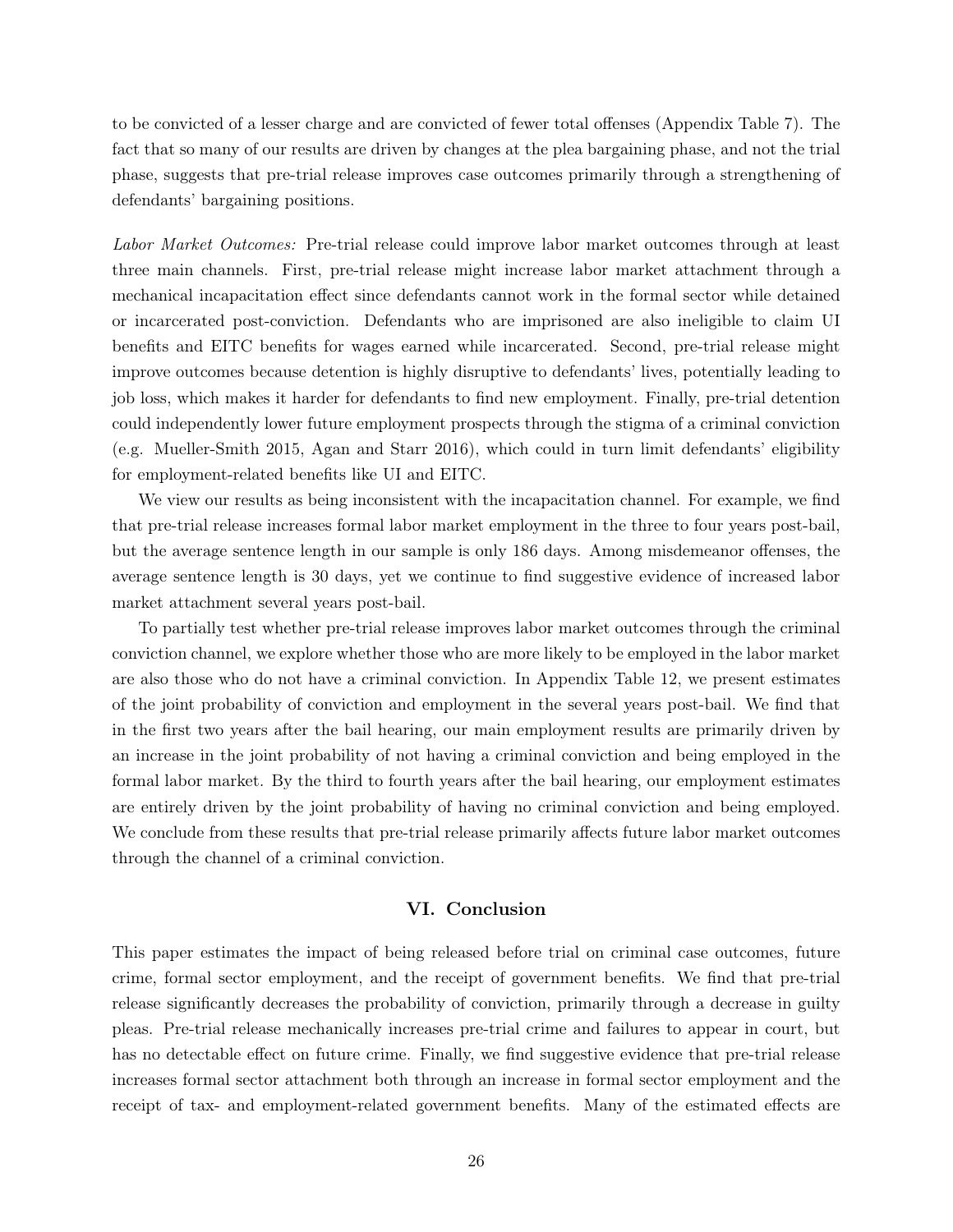larger for defendants with no prior offenses in the past year and defendants employed in the year prior to bail. We argue that these results are consistent with (i) pre-trial release strengthening defendants' bargaining position during plea negotiations, and (ii) a criminal conviction lowering defendants' attachment to the formal labor market.

Our results suggest that it may be welfare enhancing to use alternatives to pre-trial detention, at least on the margin. For example, Di Tella and Schargrodsky (2013) find that recidivism rates are substantially lower among individuals who randomly receive electronic monitoring compared to detention. Electronic monitoring is also extremely cost-effective compared to jail, with the annual cost of electronic monitoring in the United States at roughly \$3,650 compared to over \$30,000 for incarceration. To the extent that their results extend to our setting, electronic monitoring could provide many of the same benefits of pre-trial detention without the substantial costs to defendants documented in our analysis.

In addition, our results offer important lessons for tax administration and policy related to individuals who interact with the criminal justice system. As described above, we find that criminal defendants are substantially more likely to file a tax return and to claim the EITC in subsequent years if they are released pre-trial. One possible explanation is that pre-trial release raises the likelihood of formal sector employment, which is a prerequisite for claiming the EITC. In turn, eligibility for the EITC may greatly increase the incentives for individuals to file tax returns. Another explanation is that pre-trial release may contribute to tax filing and benefit take-up by improving (all else equal) defendants' attitudes towards the government. These findings suggest that bail reform and outreach to those with criminal convictions may be useful methods for increasing tax filing and the take-up of social benefits.

There are at least three caveats to our analysis. First, we are unable to estimate the deterrent effects of a more or less strict bail system. If a more strict bail system has a large deterrent effect, our analysis will understate the benefits of a harsher bail judge. Second, we are unable to measure the impacts of pre-trial detention on informal sector earnings or consumption. If lost formal sector earnings are largely replaced by informal earnings, the case against pre-trial detention is perhaps weaker. Finally, we are unable to draw any sharp welfare conclusions about the optimality of the current bail system using our research design. The substantial costs of the bail system documented in our analysis must be weighed against the social benefits of increasing court appearances and decreasing pre-trial crime. While beyond the scope of this paper, developing a framework to assess the welfare effects of the bail system is an important area of future work.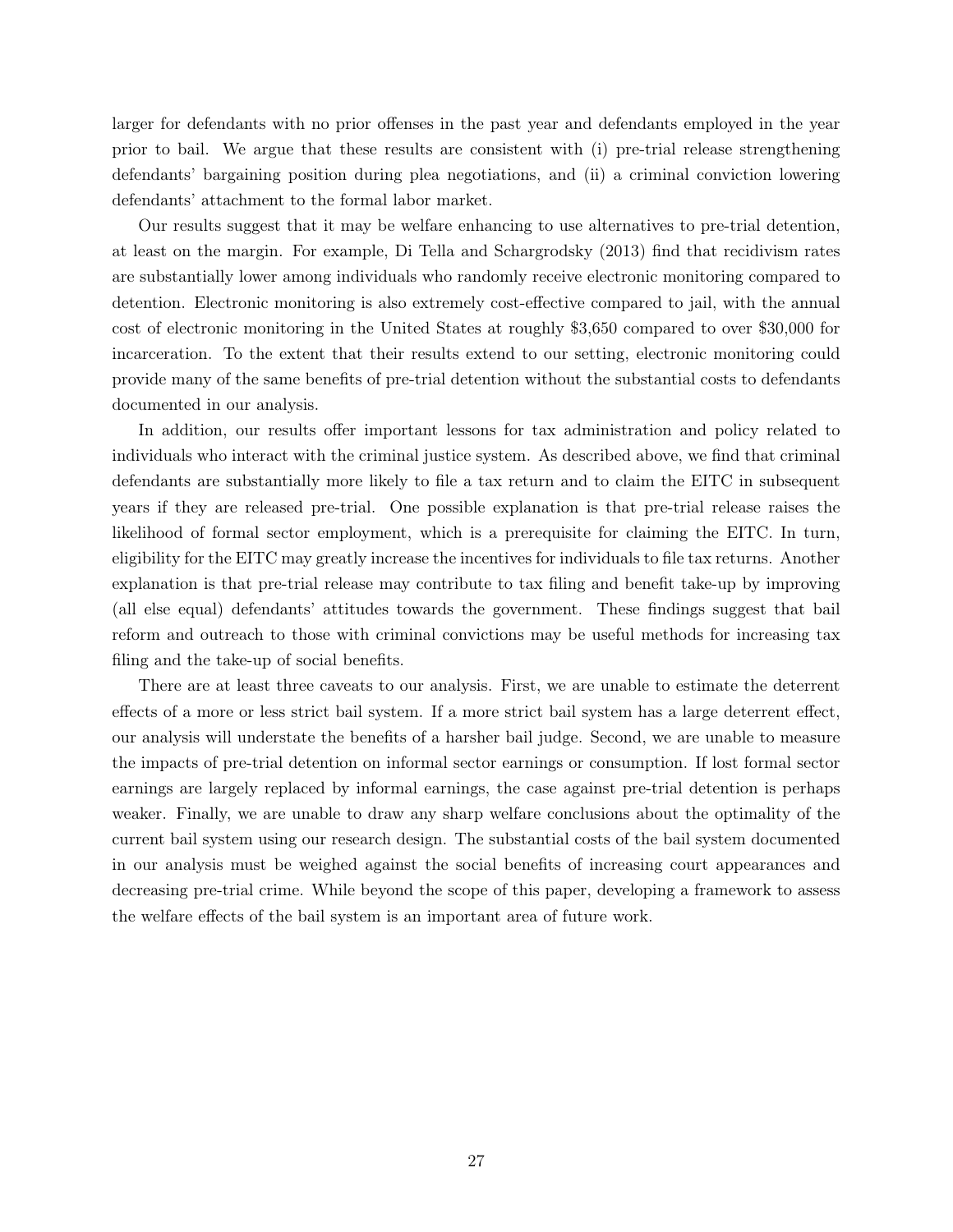# References

- [1] Abrams, David S., Marianne Bertrand, and Sendhil Mullainathan. 2012. "Do Judges Vary in Their Treatment of Race?" Journal of Legal Studies, 41(2): 347-383.
- [2] Agan, Amanda Y., and Sonja B. Starr. 2016. "Ban the Box, Criminal Records, and Statistical Discrimination: A Field Experiment." University of Michigan Law & Econ Research Paper No. 16-012.
- [3] Aizer, Anna, and Joseph Doyle, Jr. 2015. "Juvenile Incarceration, Human Capital, and Future Crime: Evidence from Randomly-Assigned Judges." Quarterly Journal of Economics, 130(2): 759-803.
- [4] Alesina, Alberto, and Eliana La Ferrara. 2014. "A Test of Racial Bias in Capital Sentencing." American Economic Review, 104(11): 3397-3433.
- [5] Anwar, Shamena, Patrick Bayer, and Randi Hjalmarsson. 2012. "The Impact of Jury Race in Criminal Trials." Quarterly Journal of Economics, 127(2): 1017-1055.
- [6] Ares, Charles E., and Anne Rankin, and Herbert Sturz. 1963. "The Manhattan Bail Project: An Interim Report on the Use of Pre-trial Parole." New York University Law Review 38(1): 67-95.
- [7] Autor, David, Andreas Ravndal Kostol, and Magne Mogstad. 2015. "Disability Benefits, Consumption Insurance, and Household Labor Supply." MIT Working Paper.
- [8] Ayres, Ian, and Joel Waldfogel. 1994. "A Market Test for Race Discrimination in Bail Setting." Stanford Law Review, 46(5): 987-1047.
- [9] Bhuller, Manudeep, Gordon B. Dahl, Katrine V. Loken, and Magne Mogstad. 2016. "Incarceration, Recidivism and Employment." Unpublished Working Paper.
- [10] Bushway, Shawn D., and Jonah B. Gelbach. 2011. "Testing for Racial Discrimination in Bail Setting Using Nonparametric Estimation of a Parametric Model." Unpublished Working Paper.
- [11] Chang, Tom, and Antoinette Schoar. 2008. "Judge Specific Differences in Chapter 11 and Firm Outcomes." Unpublished Working Paper.
- [12] Chetty, Raj, John N. Friedman, and Jonah Rockoff. 2014. "Measuring the Impacts of Teachers I: Evaluating Bias in Teacher Value-Added Estimates." American Economic Review, 104(9): 2593-2632.
- [13] Clarke, Stevens H., Jean L. Freeman, and Gary G. Koch. 1976. "Bail Risk: A Multivariate Analysis." Journal of Legal Studies, 5(2):341-385.
- [14] Cohen, Thomas H., and Brian A. Reaves. 2007. "State Court Processing Statistics, 1990-2004: Pretrial Release of Felony Defendants in State Courts." Washington, DC: U.S. Department of Justice.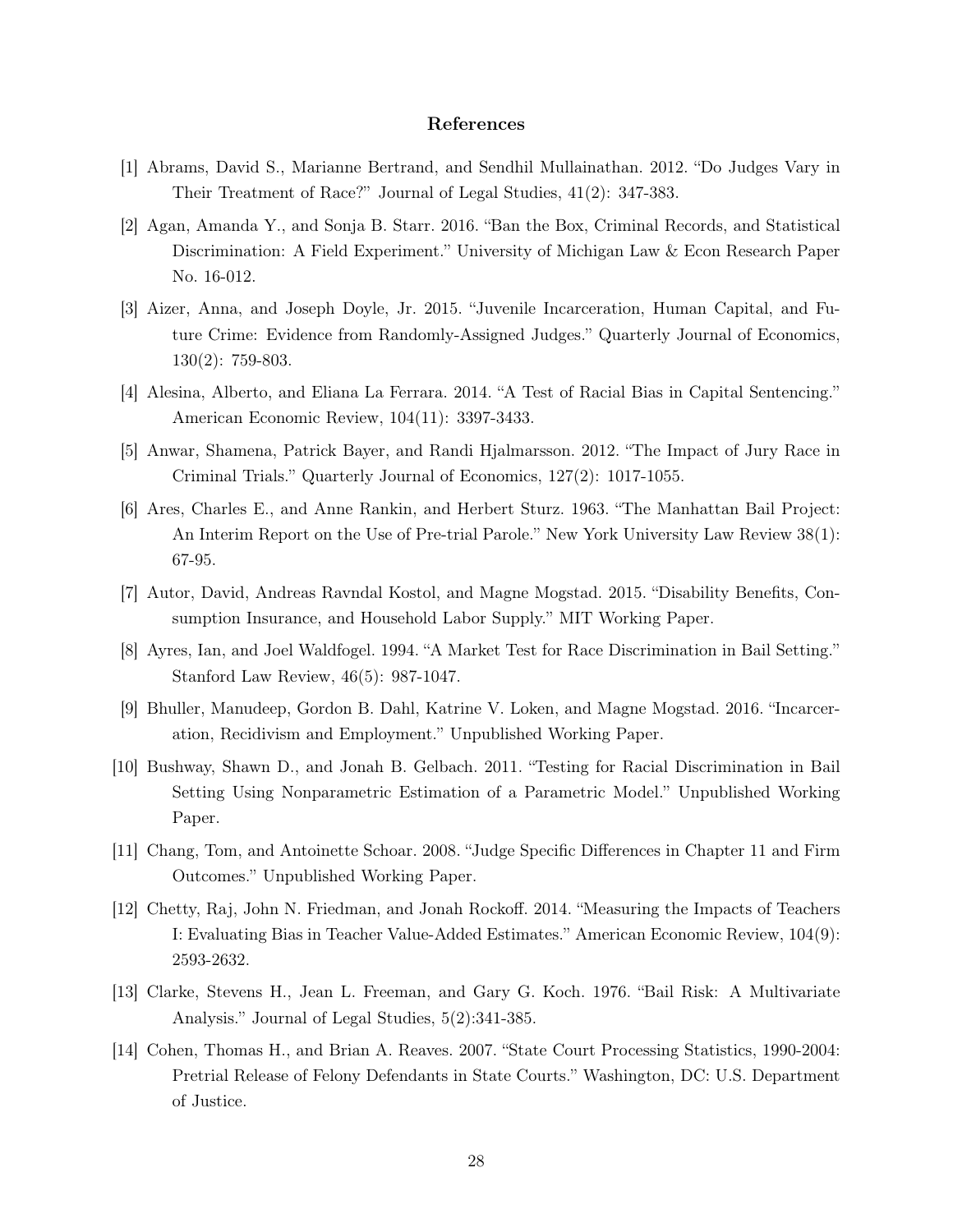- [15] Dahl, Gordon B., Andreas Ravndal Kostol, and Magne Mogstad. 2014. "Family Welfare Cultures." Quarterly Journal of Economics, 129 (4): 1711-1752.
- [16] Di Tella, Rafael, and Ernesto Schargrodsky. 2013. "Criminal Recidivism after Prison and Electronic Monitoring." Journal of Political Economy, 121(1): 28-73.
- [17] Dobbie, Will, Paul Goldsmith-Pinkham, and Crystal Yang. 2015. "Consumer Bankruptcy and Financial Health." NBER Working Paper No. 21032.
- [18] Dobbie, Will, and Jae Song. 2015. "Debt Relief and Debtor Outcomes: Measuring the Effects of Consumer Bankruptcy Protection." American Economic Review, 105(3): 1272-1311.
- [19] Doyle, Joseph. 2007. "Child Protection and Child Outcomes: Measuring the Effects of Foster Care." American Economic Review, 97(5): 1583-1610.
- [20] Doyle, Joseph. 2008. "Child Protection and Adult Crime: Using Investigator Assignment to Estimate Causal Effects of Foster Care." Journal of Political Economy, 116(4): 746-770.
- [21] Durose, Matthew R., and Patrick A. Langan. 2007. "Felony Sentences in State Courts, 2004." Bureau of Justice Statistics.
- [22] French, Eric, and Jae Song. 2014. "The Effect of Disability Insurance Receipt on Labor Supply." American Economic Journal: Economic Policy, 6(2): 291-337.
- [23] Foote, Caleb. 1954. "Compelling Appearance in Court: Administration of Bail in Philadelphia." University of Pennsylvania Law Review, 102: 1031-1079.
- [24] Goldkamp, J. S. 1980. "The Effects of Detention on Judicial Decisions: A Closer Look." Justice System Journal, 5: 234-257.
- [25] Goldkamp, J. S., and M.R. Gottfredson. 1988. "Development of Bail/Pretrial Release Guidelines in Maricopa County Superior Court, Dade County Circuit Court and Boston Municipal Court. Washington, D.C.:National Institute of Justice.
- [26] Gupta, Arpit, Christopher Hansman, and Ethan Frenchman. 2016. "The Heavy Costs of High Bail: Evidence from Judge Randomization." Unpublished Working Paper.
- [27] Holzer, Harry, Steven Raphael, and Michael Stoll. 2003. "Employer Demand for Ex-Offenders: Recent Evidence from Los Angeles." Unpublished Working Paper.
- [28] Kling, Jeffrey. 2006. "Incarceration Length, Employment, and Earnings." American Economic Review, 96(3): 863-876.
- [29] Landes, William M. 1973. "The Bail System: An Economic Approach." Journal of Legal Studies, 2: 79-105.
- [30] Leslie, Emily, and Nolan G. Pope. 2016. "The Unintended Impact of Pretrial Detention on Case Outcomes: Evidence from NYC Arraignments." Unpublished Working Paper.
- [31] Maestas, Nicole, Kathleen Mullen, and Alexander Strand. 2013. "Does Disability Insurance Receipt Discourage Work? Using Examiner Assignment to Estimate Causal Effects of SSDI Receipt." American Economic Review, 103(5): 1797-1829.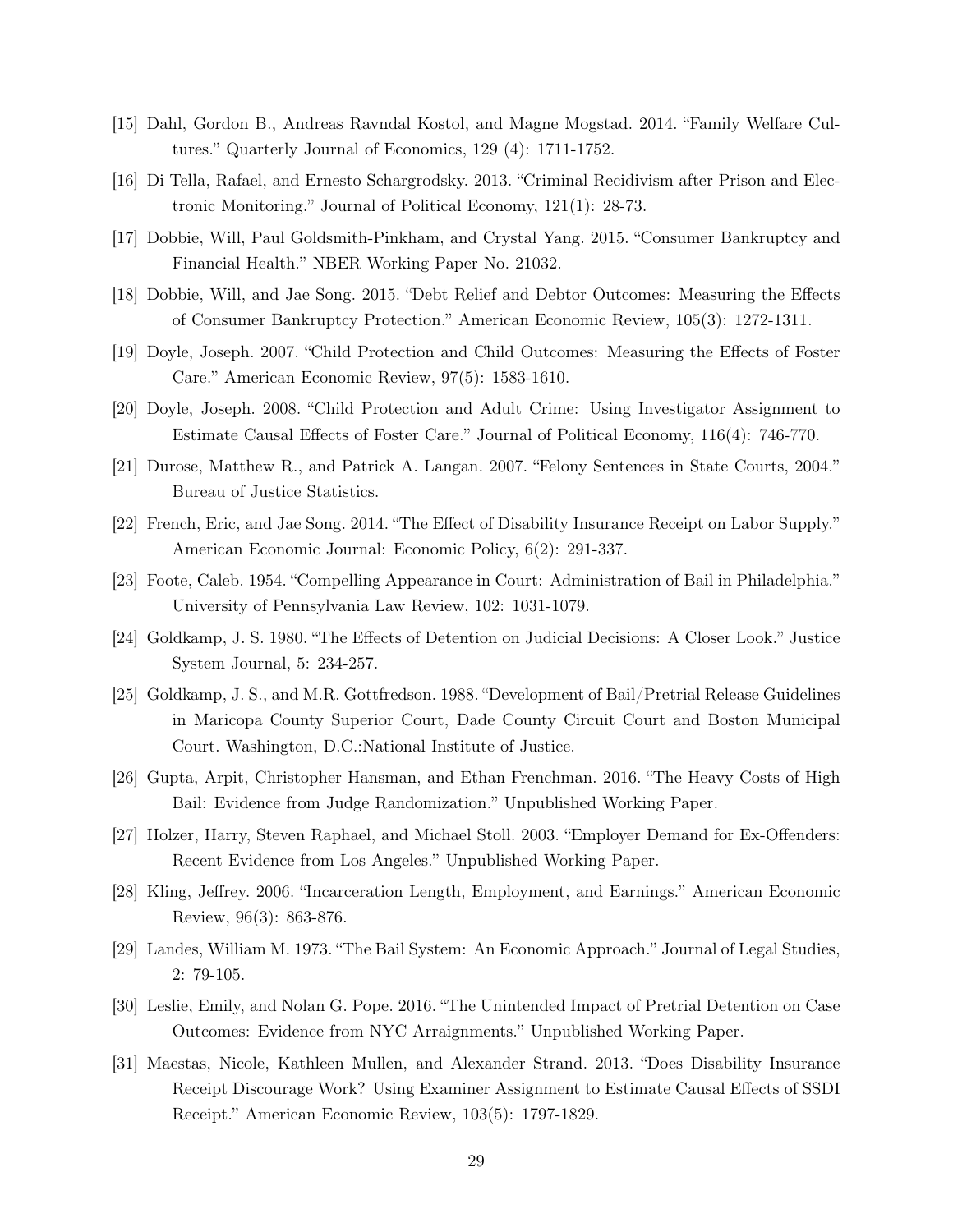- [32] McIntyre, Frank, and Shima Baradaran. 2013. "Race, Prediction, and Pretrial Detention." Journal of Empirical Legal Studies, 10(4): 741-770.
- [33] Mueller-Smith, Michael. 2015. "The Criminal and Labor Market Impacts of Incarceration." Unpublished Working Paper.
- [34] Myers, Samuel L., Jr. 1981. "The Economics of Bail Jumping." Journal of Legal Studies, 10(2):381-396.
- [35] Oleson, James C., Christopher T. Lowenkamp, John Wooldredge, Marie VanNostrand, and Timothy P. Cadigan. 2014. "The Sentencing Consequences of Federal Pretrial Supervision." Crime & Delinquency: 1-21.
- [36] Pager, Devah. 2003. "The Mark of a Criminal Record." American Journal of Sociology, 108: 937-975.
- [37] Phillips, Mary T. 2008. "Bail, Detention, and Felony Case Outcomes." New York Criminal Justice Agency, Inc.
- [38] Reaves, Brian A. 2013. "Felony Defendants in Large Urban Counties, 2009 Statistical Tables." Washington, DC: U.S. Department of Justice.
- [39] Rehavi, M. Marit, and Sonja B. Starr. 2014. "Racial Disparity in Federal Criminal Sentences." Journal of Political Economy, 122(6): 1320-1354.
- [40] Shubik-Richards, Claire and Don Stemen. 2010. "Philadelphia's Crowded, Costly Jails: The Search for Safe Solutions." Technical Report, Pew Charitable Trusts Philadelphia Research Initiative.
- [41] Stevenson, Megan. 2016. "Distortion of Justice: How the Inability to Pay Bail Affects Case Outcomes." Unpublished Working Paper.
- [42] Walmsley, Roy. 2013. "World Prison Population List (tenth edition)," International Centre for Prison Studies, London, United Kingdom.
- [43] Western, Bruce. 2006. Punishment and Inequality in America. New York: Russell Sage Foundation.
- [44] Williams, Marian R. 2003. "The Effect of Pretrial Detention on Imprisonment Decisions." Criminal Justice Review, 28: 299-316.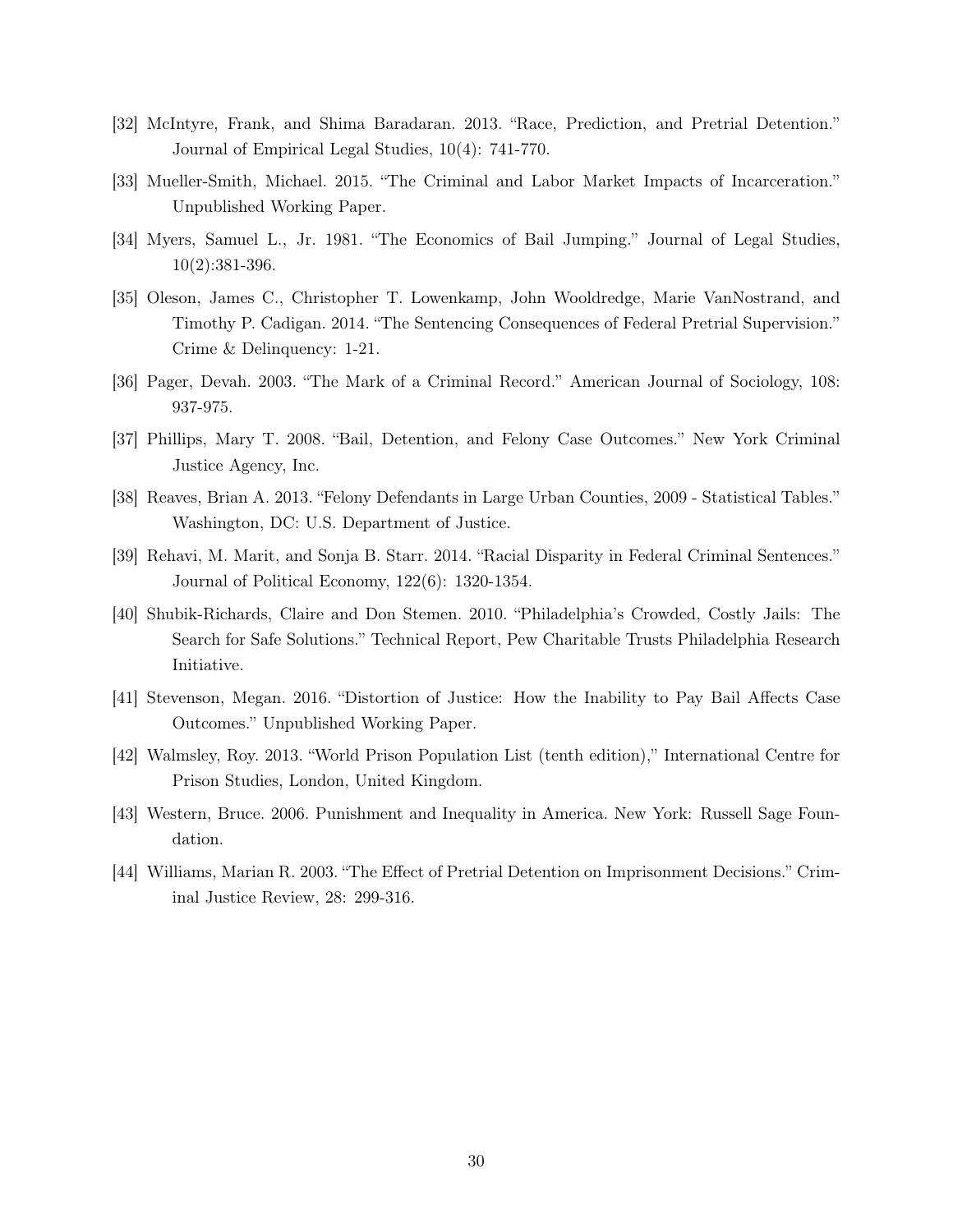| Depertpure Degenered              |          |                       |
|-----------------------------------|----------|-----------------------|
|                                   |          | Initial Bail Decision |
|                                   | Detained | Released              |
| Panel A: Bail Type                | (1)      | (2)                   |
| Release on Recognizance           | 0.017    | 0.368                 |
| Non-Monetary Bail                 | 0.042    | 0.217                 |
| Monetary Bail                     | 0.940    | 0.415                 |
| Bail Amount (in thousands)        | 52.577   | 12.497                |
|                                   |          |                       |
| Panel B: Characteristics          |          |                       |
| Male                              | 0.875    | 0.785                 |
| White                             | 0.385    | 0.424                 |
| Black                             | 0.605    | 0.556                 |
| Age at Bail Decision              | 33.896   | 33.468                |
| Prior Offense in Past Year        | 0.335    | 0.193                 |
|                                   |          |                       |
| Panel C: Charge Characteristics   |          |                       |
| Number of Offenses                | 3.729    | 2.508                 |
| Felony Offense                    | 0.635    | 0.327                 |
| Misdemeanor Only                  | 0.365    | 0.673                 |
| Any Drug Offense                  | 0.288    | 0.420                 |
| Any DUI Offense                   | 0.024    | 0.116                 |
| Any Violent Offense               | 0.289    | 0.191                 |
| Any Property Offense              | 0.346    | 0.185                 |
| Panel D: Outcomes                 |          |                       |
| Any Guilty Offense                | 0.571    | 0.487                 |
| Guilty Plea                       | 0.436    | 0.208                 |
| Any Incarceration                 | 0.296    | 0.146                 |
| Failure to Appear in Court        | 0.121    | 0.179                 |
| Absconded                         | 0.002    | 0.007                 |
| Days to Case Decision             | 200.237  | 247.114               |
| Rearrest Prior to Disposition     | 0.202    | 0.236                 |
| Rearrest in 0-2 Years             | 0.453    | 0.397                 |
| Rearrest in 3-4 Years             | 0.322    | 0.268                 |
| Earnings (thousands) in 1-2 Years | 5.202    | 7.897                 |
| Employed in 1-2 Years             | 0.378    | 0.509                 |
| Any Income in 1-2 Years           | 0.462    | 0.521                 |
| Earnings (thousands) in 3-4 Years | 5.861    | 8.363                 |
| Employed in 3-4 Years             | 0.379    | 0.482                 |
| Any Income in 3-4 Years           | 0.465    | 0.507                 |
|                                   |          |                       |
| Panel E: Data Quality             |          |                       |
| Missing Race                      | 0.273    | 0.483                 |
| Observations                      | 190,769  | 235,261               |

Table 1 Descriptive Statistics

Notes: This table reports descriptive statistics for the sample of defendants from Philadelphia and Miami-Dade counties. Data from Philadelphia are from 2007-2014 and data from Miami-Dade are from 2006-2014. Information on ethnicity, gender, age, and criminal outcomes is derived from court records. Information on earnings, employment, and income is derived from the IRS data and is only available for the 77 percent of the criminal records matched to these data. See the data appendix for additional details on the sample and variable construction.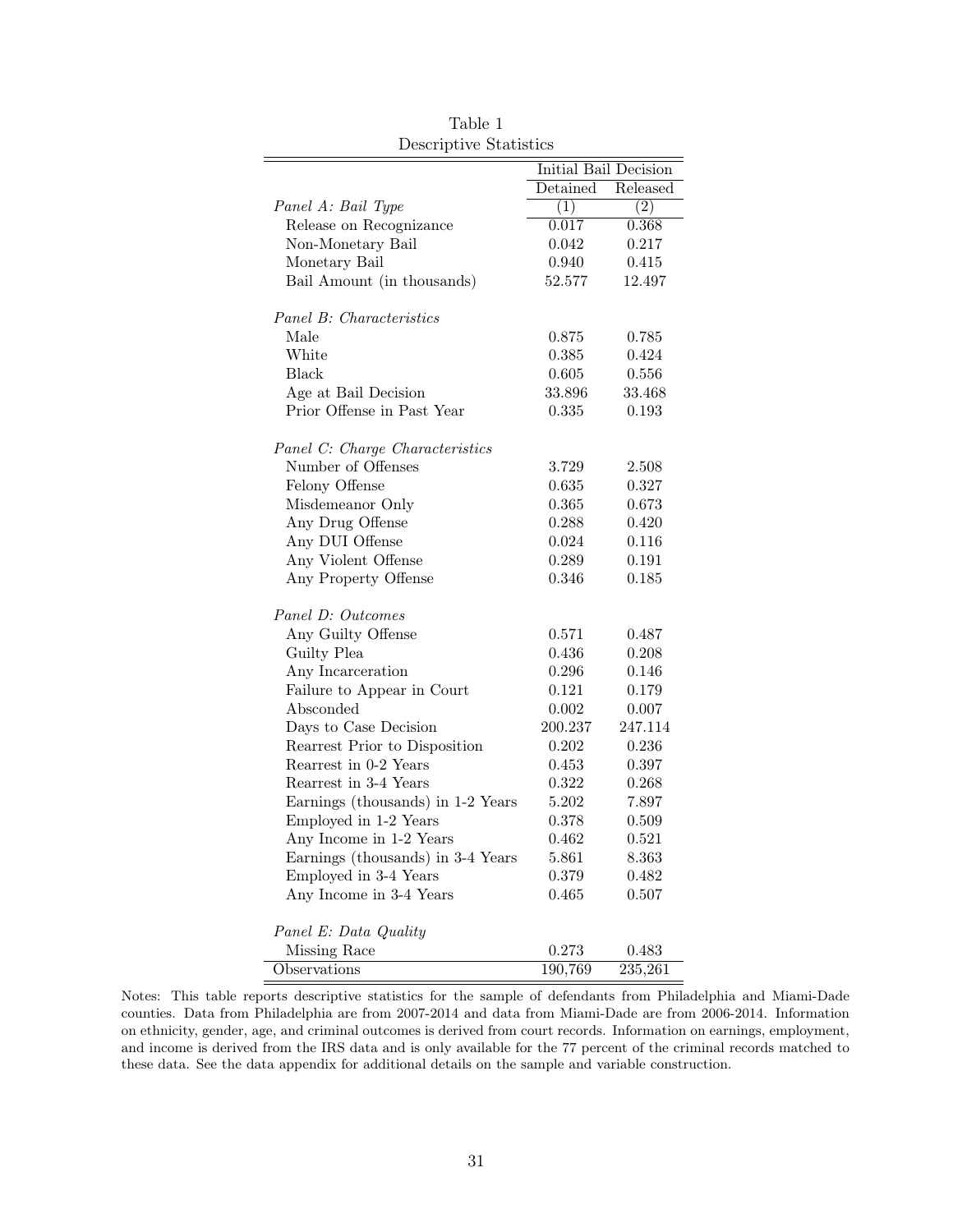|                   | Judge Lemency and Fre-Trial Release |            |                        |            |
|-------------------|-------------------------------------|------------|------------------------|------------|
|                   | Sample                              |            |                        |            |
|                   | Mean                                |            | Judge Leniency         |            |
|                   | $\mathbf{I}$                        | 2          | $\left 3\right\rangle$ | (4)        |
| Pre-Trial Release | 0.552                               | $0.693***$ | $0.690***$             | $0.687***$ |
|                   | (0.497)                             | (0.025)    | (0.023)                | (0.023)    |
| Court x Year FE   |                                     | Yes        | Yes                    | Yes        |
| Crime Controls    |                                     | No         | Yes                    | Yes        |
| IRS Controls      |                                     | No         | No                     | Yes        |
| Observations      | 426,030                             | 426,030    | 426,030                | 426,030    |

Table 2 Judge Leniency and Pre-Trial Release

Notes: This table reports first stage results. The regressions are estimated on the sample as described in the notes to Table 1. Judge leniency is estimated using data from other cases assigned to a bail judge in the same year following the procedure described in Section [III.](#page-13-0) The dependent variable is an indicator for being released before trial within three days of the bail hearing. Column 1 reports the mean and standard deviation of the dependent variable. Column 2 reports results controlling for our full set of court-by-time fixed effects. Column 3 adds crime and defendant baseline controls: defendant race, defendant gender, defendant age, whether the defendant had a prior offense with the past year, number of offenses, indicators for whether the defendant is arrested for a drug, DUI, violent, or property offense, whether the most serious offense is a felony, and indicators for missing characteristics. Column 4 adds a full set of baseline IRS controls: whether the defendant was matched to the IRS data, baseline individual wages, baseline household wages, baseline UI, baseline EITC, baseline tax filing status, baseline employment, baseline any UI, baseline any EITC, baseline any income, and indicators for missing income data. Robust standard errors clustered at the individual level are reported in parentheses. \*\*\* = significant at 1 percent level, \*\* = significant at 5 percent level,  $* =$  significant at 10 percent level.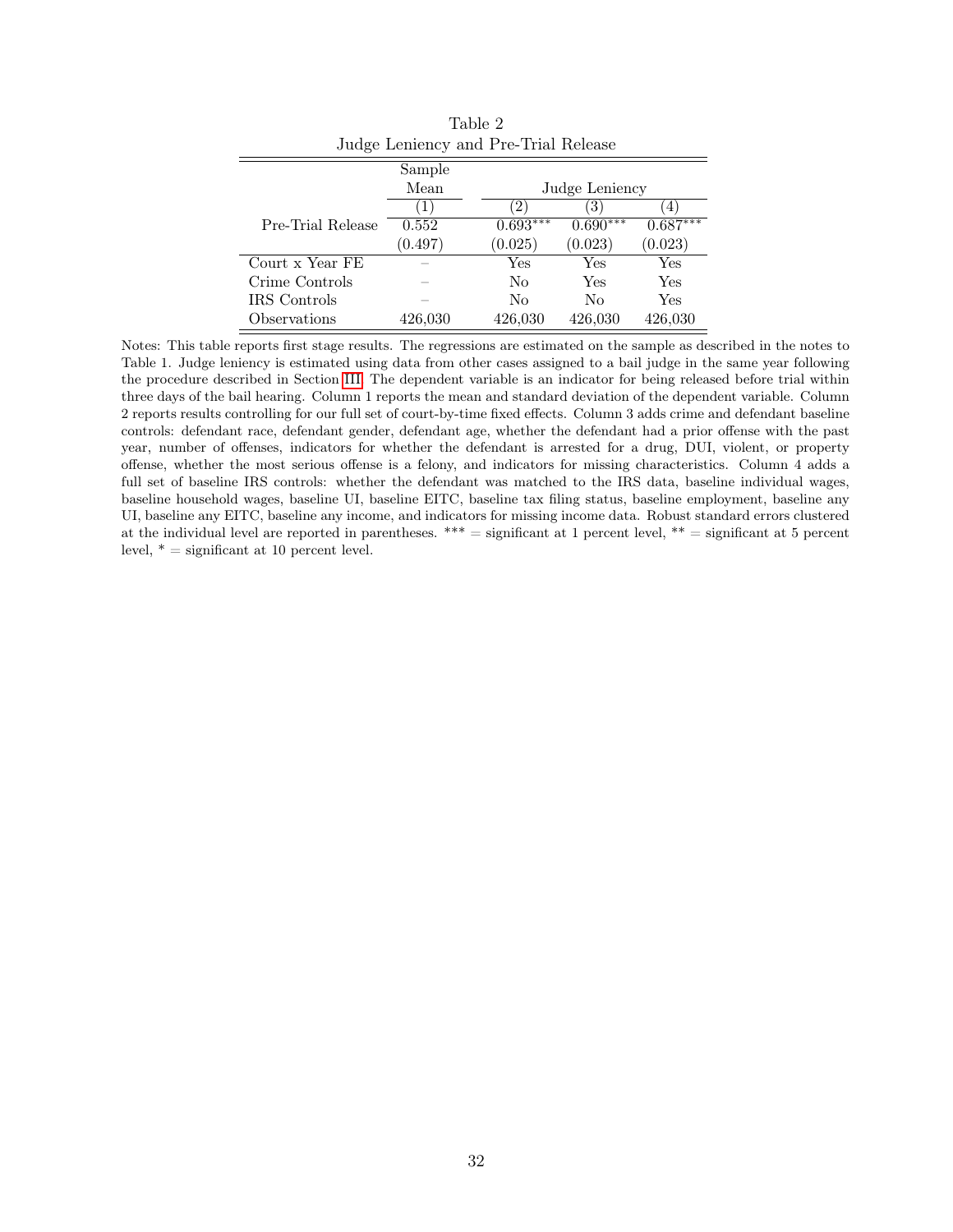| Test of Randomization      |               |             |
|----------------------------|---------------|-------------|
|                            | Pre-Trial     | Judge       |
|                            | Release       | Leniency    |
|                            | $\perp$       | (2)         |
| Male                       | $-0.11385***$ | $-0.00003$  |
|                            | (0.00199)     | (0.00013)   |
| Black                      | $-0.03922***$ | 0.00005     |
|                            | (0.00194)     | (0.00015)   |
| Age at Bail Decision       | $-0.01197***$ | $-0.00006$  |
|                            | (0.00065)     | (0.00005)   |
| Prior Offense in Past Year | $-0.15286***$ | 0.00010     |
|                            | (0.00164)     | (0.00011)   |
| Number of Offenses         | $-0.02469***$ | $-0.00001$  |
|                            | (0.00032)     | (0.00002)   |
| Felony Offense             | $-0.25377***$ | 0.00011     |
|                            | (0.00198)     | (0.00010)   |
| Any Drug Offense           | $0.11910***$  | 0.00014     |
|                            | (0.00192)     | (0.00013)   |
| Any DUI Offense            | $0.10627***$  | 0.00022     |
|                            | (0.00261)     | (0.00015)   |
| Any Violent Offense        | $-0.01563***$ | 0.00013     |
|                            | (0.00226)     | (0.00015)   |
| Any Property Offense       | $0.00832***$  | $-0.00027*$ |
|                            | (0.00201)     | (0.00015)   |
| Matched to IRS Data        | $0.00759***$  | $-0.00004$  |
|                            | (0.00208)     | (0.00014)   |
| <b>Baseline Earnings</b>   | $0.00112***$  | $-0.00001$  |
|                            | (0.00008)     | (0.00001)   |
| Baseline UI                | $0.00287***$  | $-0.00002$  |
|                            | (0.00042)     | (0.00002)   |
| Baseline EITC              | $0.01187***$  | 0.00002     |
|                            | (0.00102)     | (0.00007)   |
| Baseline Filed Return      | $0.04826***$  | $-0.00018$  |
|                            | (0.00252)     | (0.00019)   |
| <b>Baseline Employed</b>   | $0.02529***$  | 0.00015     |
|                            | (0.00205)     | (0.00015)   |
| Baseline Any EITC          | $-0.01631***$ | 0.00006     |
|                            | (0.00347)     | (0.00026)   |
| Baseline Any Income        | 0.00000       | 0.00000     |
|                            | (0.00000)     | (0.00000)   |
| Baseline Any UI            | $0.02333***$  | 0.00032     |
|                            | (0.00396)     | (0.00026)   |
| Joint F-Test               | [0.00000]     | [0.26686]   |
| Observations               | 426,030       | 426,030     |

Table 3

Notes: This table reports reduced form results testing the random assignment of cases to bail judges. Judge leniency is estimated using data from other cases assigned to a bail judge in the same year following the procedure described in Section [III.](#page-13-0) Column 1 reports estimates from an OLS regression of pre-trial release on the variables listed and court-by-time fixed effects. Column 2 reports estimates from an OLS regression of judge leniency on the variables listed and court-by-time fixed effects. The p-value reported at the bottom of columns 1-2 is for a F-test of the joint significance of the variables listed in the rows. Robust standard errors clustered at the individual level are reported in parentheses in all specifications.  $*** =$  significant at 1 percent level,  $** =$  significant at 5 percent level,  $* =$ significant at 10 percent level. See the data appendix for additional details on the sample and variable construction.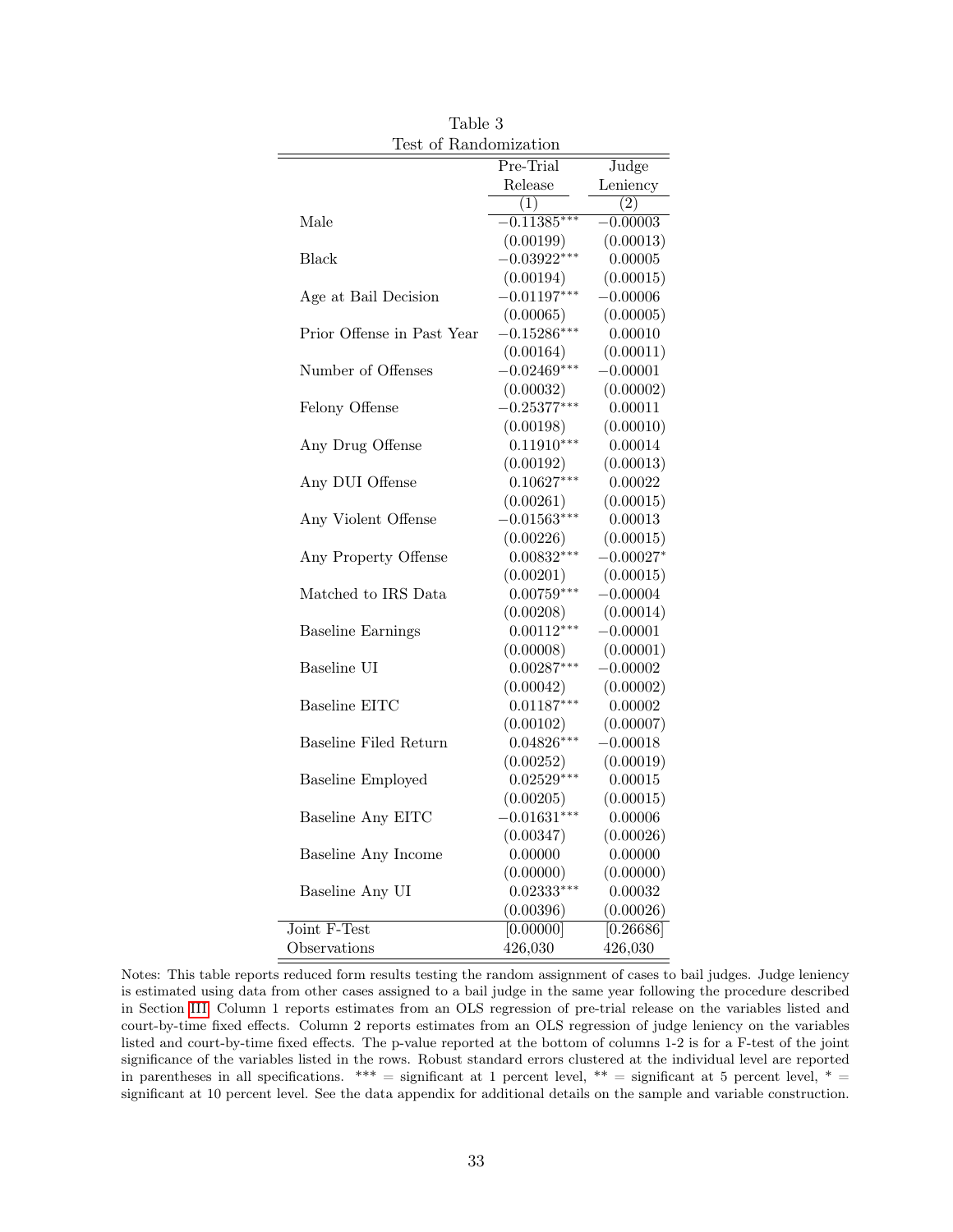|                                     |                 |                    |                          | $-0.156***$ |             |                                                                                  |                | $\begin{array}{c} (0.034)\\ -0.120^{***}\\ (0.032)\\ -0.030\\ \hline Y_{CS}\\ Y_{CS}\\ Y_{CS}\\ Y_{CS}\\ Y_{CS}\\ Y_{CS}\\ \end{array}$ |                   |                                           |                                | $+26,030$           |     |
|-------------------------------------|-----------------|--------------------|--------------------------|-------------|-------------|----------------------------------------------------------------------------------|----------------|-----------------------------------------------------------------------------------------------------------------------------------------|-------------------|-------------------------------------------|--------------------------------|---------------------|-----|
|                                     |                 | 2SLS Results       | $\widehat{6}$            | $-0.157***$ |             |                                                                                  |                | $\begin{array}{c} (0.033)\\ -0.121^{***}\\ (0.032)\\ -0.032\\ \hline Y_{CS}\\ Y_{CS}\\ Y_{CS}\\ Y_{CS}\\ N_O \end{array}$               |                   |                                           |                                | 126,030             |     |
|                                     |                 |                    | $\widetilde{5}$          | $-0.149***$ |             |                                                                                  |                | $\begin{array}{c} (0.036) \\ -0.115^{***} \\ (0.034) \\ -0.018 \\ (0.028) \end{array}$                                                  |                   | $\frac{1}{2}$ $\frac{1}{2}$ $\frac{1}{2}$ |                                | 426,030             |     |
| Pre-Trial Release and Case Outcomes |                 |                    | $(\pm)$                  | $0.050***$  |             |                                                                                  |                | $\begin{array}{c} (0.002) \\ -0.092^{***} \\ (0.002) \\ -0.08^{***} \\ (0.001) \\ (0.001) \end{array}$                                  |                   | Es<br>Yes<br>Yes                          |                                | $+26,030$           |     |
|                                     |                 | <b>OLS</b> Results | $\widehat{S}$            | $0.052***$  |             |                                                                                  |                | $\begin{array}{c} (0.002) \\ -0.092^{***} \\ (0.002) \\ -0.101^{***} \\ (0.001) \\ (0.001) \end{array}$                                 |                   | $\sqrt{\frac{268}{2}}$ Xes                |                                | 426,030             |     |
|                                     |                 |                    | $\widehat{\mathfrak{O}}$ |             |             |                                                                                  |                | $\begin{array}{l} -0.070^{***} \ (0.002) \ (-0.186^{***} \ (0.002) \ (-0.186^{***} \ (0.002) \ (-0.158^{***} \end{array}$               |                   | $\overline{\mathbf{y}}$ is $\mathbf{z}$   |                                | 126,030             |     |
|                                     | <b>Detained</b> | Mean               |                          |             |             | $\begin{array}{c} 967.0 \\ (967.0) \\ (967.0) \\ (125.0) \\ (267.0) \end{array}$ |                | (0.457)                                                                                                                                 |                   |                                           |                                | 190,769             |     |
|                                     |                 |                    |                          | Any Guilty  | Guilty Plea |                                                                                  | $Any$ Incarcer |                                                                                                                                         | 몬<br>Court x Year |                                           | Crime Controls<br>IRS Controls | <b>Observations</b> | くりく |

Table 4

Notes: This table reports OLS and two-stage least squares results of the impact of pre-trial release. The regressions are estimated on the sample as described in the notes to Table 1. The dependent variable is listed in ea Section III. All specifications control for court-by-time fixed effects. Robust standard errors clustered at the individual level are reported in parentheses.<br>\*\*\* = significant at 1 percent level, \*\* = significant at 5 pe Notes: This table reports OLS and two-stage least squares results of the impact of pre-trial release. The regressions are estimated on the sample as described in the notes to Table 1. The dependent variable is listed in each row. Two-stage least squares models instrument for pre-trial detention using a judge leniency measure that is estimated using data from other cases assigned to a bail judge in the same year following the procedure described in Section [III.](#page-13-0) All specifications control for court-by-time fixed effects. Robust standard errors clustered at the individual level are reported in parentheses. \*\*\* = significant at 1 percent level, \*\* = significant at 5 percent level,  $*$  = significant at 10 percent level.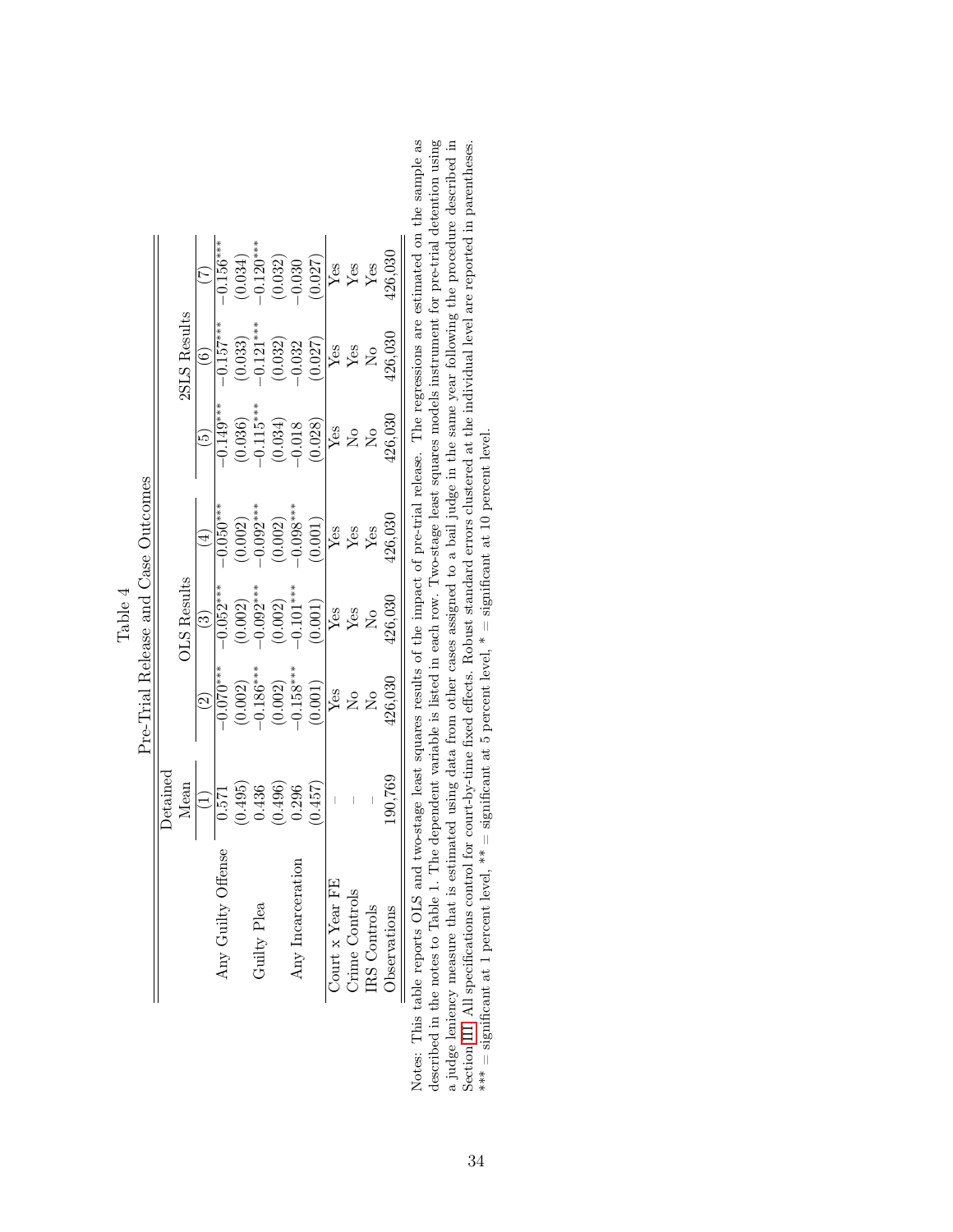|                                                                                                                                         |                                                            | Pre-Trial Release and Process Outcomes | $\sim$ $\sim$ $\sim$    |                         |                                                 |                        |                                                 |
|-----------------------------------------------------------------------------------------------------------------------------------------|------------------------------------------------------------|----------------------------------------|-------------------------|-------------------------|-------------------------------------------------|------------------------|-------------------------------------------------|
|                                                                                                                                         | $\rm{Detained}$                                            |                                        |                         |                         |                                                 |                        |                                                 |
|                                                                                                                                         | Mean                                                       |                                        | <b>OLS</b> Results      |                         |                                                 | 2SLS Results           |                                                 |
|                                                                                                                                         |                                                            |                                        | $\widehat{3}$           | $\overline{4}$          |                                                 | $\widehat{\mathbf{e}}$ |                                                 |
| Failure to Appear in Court                                                                                                              | 0.121                                                      | $0.063***$                             | $0.007***$              | $0.010^{***}$           | $0.153***$                                      | $0.149***$             | $0.150***$                                      |
|                                                                                                                                         | $\begin{array}{c} (0.326) \\ 0.002 \\ (0.045) \end{array}$ | (0.001)                                | $(0.001)$<br>0.002***   |                         |                                                 | (0.031)                |                                                 |
| bsconded                                                                                                                                |                                                            | $0.005***$                             |                         | $(0.001)$<br>$0.002***$ | $\begin{array}{c} (0.032) \\ 0.006 \end{array}$ | 0.006                  | $\begin{array}{c} (0.031) \\ 0.006 \end{array}$ |
|                                                                                                                                         |                                                            | (0.000)                                | $(0.000)$<br>34.174***  | $(0.000)$<br>34.117***  | (0.006)                                         | (0.006)                | (0.006)                                         |
| Days to Case Decision                                                                                                                   | 200.237                                                    | 13.449***                              |                         |                         | 52.980***                                       | $48.674***$            | $18.591***$                                     |
|                                                                                                                                         | 250.014                                                    | (0.851)                                | (0.886)                 | (0.895)                 | 15.761)                                         | (15.543)               | 15.610)                                         |
| Court x Year FE                                                                                                                         | $\begin{array}{c} \hline \end{array}$                      | Yes                                    | ${\rm Yes}$             | ${\rm Yes}$             | Yes                                             | $Y$ es                 | Yes                                             |
| Crime Controls                                                                                                                          |                                                            | $\tilde{\Sigma}^{\circ}$               | $Y$ es                  | $Y$ es                  | $\tilde{\Sigma}^{\circ}$                        | ${\rm Yes}$            | ${\rm Yes}$                                     |
| IRS Controls                                                                                                                            |                                                            | $\overline{M}^{\circ}$                 | $\overline{\mathsf{z}}$ | Yes                     | $\overline{M}^{\circ}$                          | $\overline{N}$         | $Y$ es                                          |
| Observations                                                                                                                            | 190,769                                                    | 426,030                                | 126,030                 | 126,030                 | 126,030                                         | 126,030                | $-26,030$                                       |
| This table reports OLS and two-stage least squares results of the impact of pre-trial release. The regressions are estimated on the san |                                                            |                                        |                         |                         |                                                 |                        |                                                 |

Table 5

Notes: This table reports OLS and two-stage least squares results of the impact of pre-trial release. The regressions are estimated on the sample as described in the notes to Table 1. The dependent variable is listed in e Notes: This table reports OLS and two-stage least squares results of the impact of pre-trial release. The regressions are estimated on the sample as described in the notes to Table 1. The dependent variable is listed in each row. Two-stage least squares models instrument for pre-trial detention using a judge leniency measure that is estimated using data from other cases assigned to a bail judge in the same year following the procedure described in Section [III.](#page-13-0) All specifications control for court-by-time fixed effects. Robust standard errors clustered at the individual level are reported in parentheses. \*\*\* = significant at 1 percent level, \*\* = significant at 5 percent level,  $*$  = significant at 10 percent level.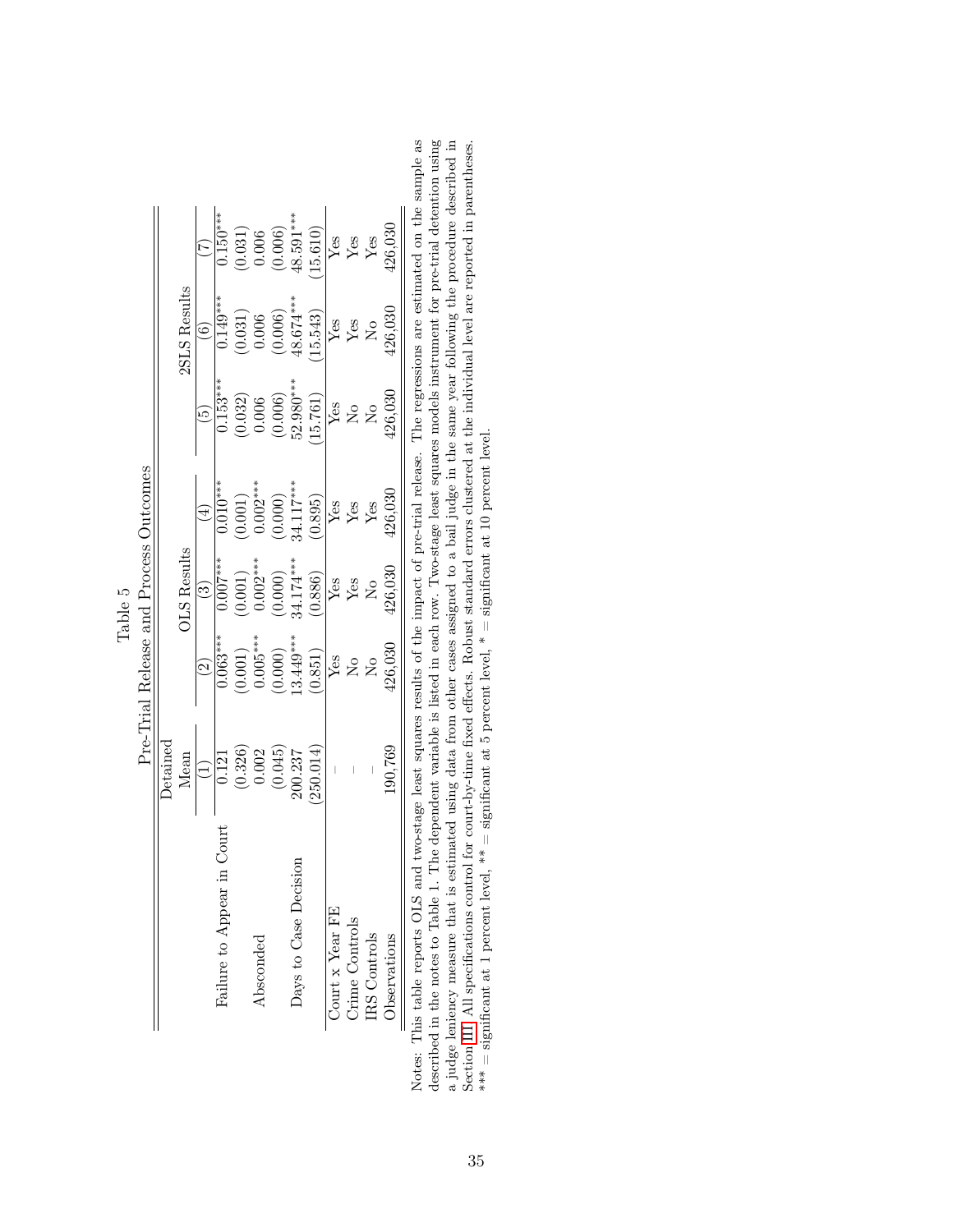|                            |                                                                     |                                      | Table 6                   |                                                                                   |                                           |                                                                      |                                                                      |
|----------------------------|---------------------------------------------------------------------|--------------------------------------|---------------------------|-----------------------------------------------------------------------------------|-------------------------------------------|----------------------------------------------------------------------|----------------------------------------------------------------------|
|                            |                                                                     | Pre-Trial Release and Future Crime   |                           |                                                                                   |                                           |                                                                      |                                                                      |
|                            | Detainec                                                            |                                      |                           |                                                                                   |                                           |                                                                      |                                                                      |
|                            | Mean                                                                |                                      | <b>DLS</b> Results        |                                                                                   |                                           | 2SLS Results                                                         |                                                                      |
|                            |                                                                     |                                      | తె                        | $\tilde{A}$                                                                       |                                           | $\widehat{\circ}$                                                    |                                                                      |
| Rearrest Prior to Dis      | 0.202                                                               | $0.042***$                           | $0.055***$                | $0.058***$                                                                        | $0.077**$                                 | $0.074***$                                                           | $0.076**$                                                            |
|                            | (0.402)                                                             | $(0.001)$<br>$-0.049***$             |                           |                                                                                   | (0.033)                                   |                                                                      |                                                                      |
| Rearrest in 0-2 Years      | 0.453                                                               |                                      | $(0.001)$<br>$-0.025***$  |                                                                                   | 0.056                                     |                                                                      |                                                                      |
|                            | (0.498)                                                             | (0.002)                              | (0.002)                   | $\begin{array}{c} (0.001) \\ -0.018^{***} \\ (0.002) \\ -0.047^{***} \end{array}$ | (0.049)                                   | $\begin{array}{c} (0.033) \\ -0.054 \\ (0.048) \\ 0.061 \end{array}$ | $\begin{array}{c} (0.033) \\ -0.050 \\ (0.047) \\ 0.063 \end{array}$ |
| Rearrest in 3-4 Years      | 0.322                                                               | $-0.060***$                          | $-0.053***$               |                                                                                   | 0.059                                     |                                                                      |                                                                      |
|                            | (0.467)                                                             | (0.002)                              | (0.002)                   | (0.002)                                                                           | 0.053)                                    | (0.054)                                                              | 0.054)                                                               |
| Court x Year FE            |                                                                     | Yes                                  | $Y$ es                    | Yes                                                                               | $Y$ es                                    | $Y$ es                                                               | Yes                                                                  |
| Crime Controls             |                                                                     | $\overline{\mathsf{X}}^{\mathsf{o}}$ | ${\rm Yes}$               | Yes                                                                               | $\tilde{\Sigma}^{\circ}$                  | ${\rm Yes}$                                                          | Yes                                                                  |
| IRS Controls               |                                                                     | $\overline{N}$                       | $\mathsf{S}^{\mathsf{O}}$ | Yes                                                                               | $\overline{\mathsf{N}}$                   | $\rm N_{O}$                                                          | Yes                                                                  |
| Observations               | .90.769                                                             | 126,030                              | 126,030                   | 126.030                                                                           | 26,030                                    | 26,030                                                               | 26,030                                                               |
| This table reports OLS and | two-stage least squares results of the impact of pre-trial release. |                                      |                           |                                                                                   | The regressions are estimated on the samp |                                                                      |                                                                      |

Notes: This table reports OLS and two-stage least squares results of the impact of pre-trial release. The regressions are estimated on the sample as described in the notes to Table 1. The dependent variable is listed in e Notes: This table reports OLS and two-stage least squares results of the impact of pre-trial release. The regressions are estimated on the sample as described in the notes to Table 1. The dependent variable is listed in each row. Two-stage least squares models instrument for pre-trial detention using a judge leniency measure that is estimated using data from other cases assigned to a bail judge in the same year following the procedure described in Section [III.](#page-13-0) All specifications control for court-by-time fixed effects. Robust standard errors clustered at the individual level are reported in parentheses. \*\*\* = significant at 1 percent level, \*\* = significant at 5 percent level,  $*$  = significant at 10 percent level.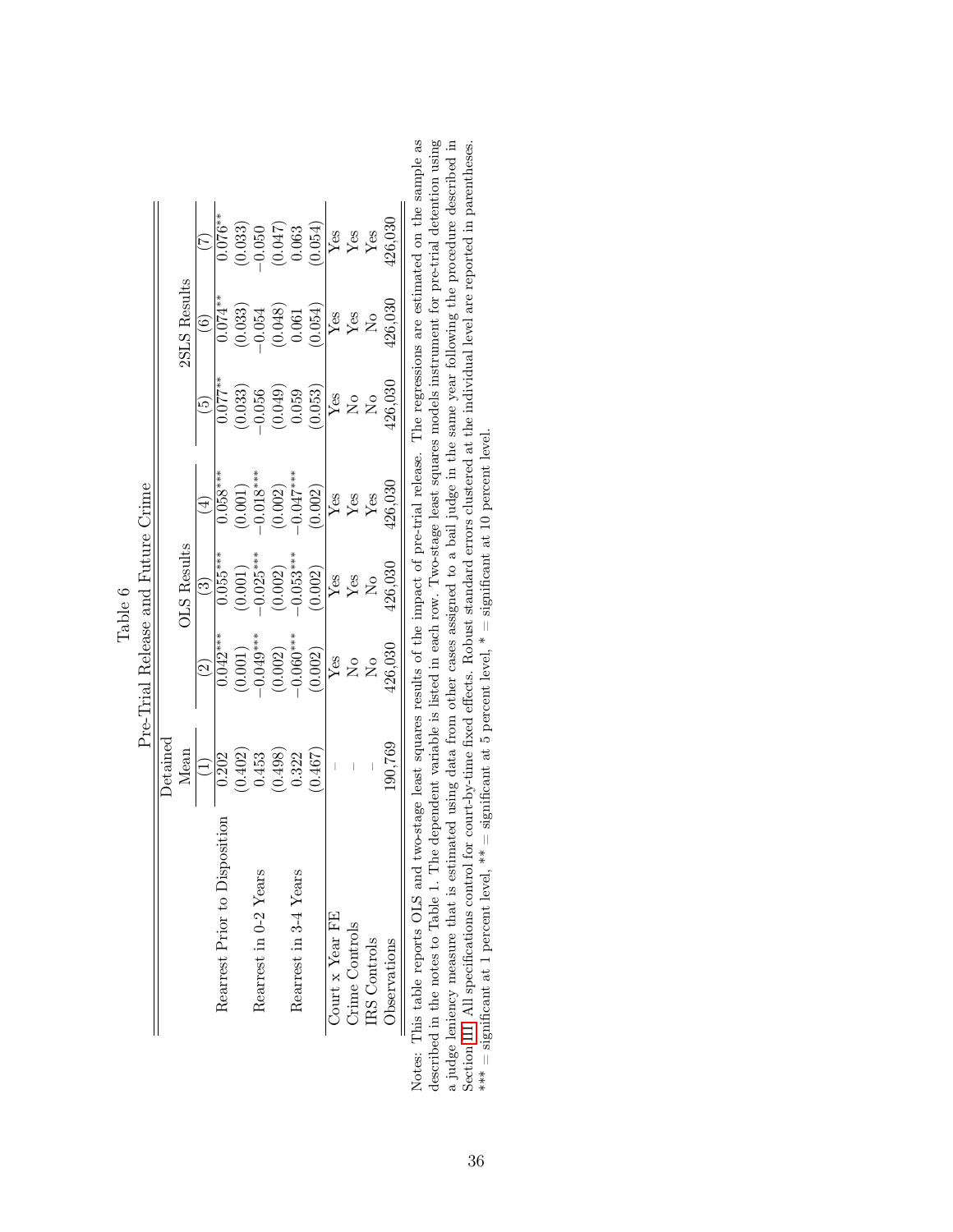|                              | Detained |                                      |                          |                     |                               |                    |                      |
|------------------------------|----------|--------------------------------------|--------------------------|---------------------|-------------------------------|--------------------|----------------------|
|                              | Mean     |                                      | <b>OLS</b> Results       |                     |                               | 2SLS Results       |                      |
| Panel A: Years 1-2           |          | $\widetilde{\Omega}$                 | ಲ                        | $\widehat{\exists}$ | ق                             | $\widehat{\circ}$  | Ĥ                    |
| Employed                     | 0.378    | $0.134***$                           | $0.\overline{102}^{***}$ | $0.051***$          | 0.073                         | 0.068              | 0.037                |
|                              | (0.485)  | (0.002)                              | (0.002)                  | (0.002)             | (0.049)                       | (0.049)            |                      |
| Any Income                   | 0.462    | $0.103***$                           | $0.080***$               | $0.036***$          | $0.131***$                    | $0.125***$         | $(0.043)$<br>0.097** |
|                              | (0.499)  | (0.002)                              | (0.002)                  | (0.002)             | (0.048)                       | (0.048)            | (0.045)              |
| Earnings (thousands)         | 5.202    | $2.681***$                           | $2.239***$               | $0.406***$          | 0.461                         | 0.793              | $-0.462$             |
|                              | 15.108)  | (0.071)                              | (0.073)                  | (0.044)             | (1.536)                       | (1.539)            | (0.976)              |
| Household Income (thousands) | 10.215   | $2.689***$                           | $2.191***$               | $0.241***$          | 2.250                         | 2.770              | $-0.251$             |
|                              | (22.741) | (0.105)                              | (0.107)                  | (0.065)             | (2.214)                       | (2.228)            | (1.532)              |
| Panel B: Years 3-4           |          |                                      |                          |                     |                               |                    |                      |
| Employed                     | 0.379    | $0.103***$                           | $0.077***$               | $0.032***$          | $0.111*$                      | $0.118^{\ast\ast}$ | $0.102*$             |
|                              | (0.485)  | (0.002)                              | (0.003)                  | (0.002)             | (0.057)                       | (0.058)            | (0.053)              |
| Any Income                   | 0.465    | $0.089***$                           | $0.066***$               | $0.030***$          | $0.112***$                    | $0.110*$           | 0.085                |
|                              | (0.499)  | (0.002)                              | (0.003)                  | (0.002)             | (0.055)                       | (0.057)            | (0.054)              |
| Earnings (thousands)         | 5.861    | $2.416***$                           | $1.995***$               | $0.224***$          | 0.334                         | 1.142              | 1.024                |
|                              | 15.806   | (0.085)                              | (0.088)                  | (0.061)             | (1.858)                       | (1.898)            | (1.338)              |
| Household Income (thousands) | 10.953   | $2.434***$                           | $1.946***$               | 0.036               | 1.259                         | 2.085              | $-0.083$             |
|                              | 23.879)  | (0.126)                              | (0.130)                  | (0.088)             | (2.664)                       | (2.729)            | (2.022)              |
| Court $x$ Year FE            |          | Yes                                  | Yes                      | Yes                 | Yes                           | ${\rm Yes}$        | Yes                  |
| Crime Controls               |          | $\overline{\mathsf{X}}^{\mathsf{o}}$ | ${\rm Yes}$              | ${\rm Yes}$         | $\overline{N}_{\overline{O}}$ | Yes                | ${\rm Yes}$          |
| IRS Controls                 |          | $\overline{N}$                       | $\overline{N}$           | ${\rm Yes}$         | $_{\rm N_o}$                  | $\overline{N}$     | ${\rm Yes}$          |
| Observations                 | 147,295  | 338,793                              | 338,793                  | 338,793             | 338,793                       | 338,793            | 338,793              |

Notes: This table reports OLS and two-stage least squares results of the impact of pre-trial release. The regressions are estimated on the sample as described in the notes to Table 1. The dependent variable is listed in e described in the notes to Table 1. The dependent variable is listed in each row. Two-stage least squares models instrument for pre-trial detention using a judge leniency measure that is estimated using data from other cases assigned to a bail judge in the same year following the procedure described in Section [III.](#page-13-0) All specifications control for court-by-time fixed effects. Robust standard errors clustered at the individual level are reported in parentheses.

\*\* = significant at 1 percent level, \*\* = significant at 5 percent level, \* = significant at 10 percent level.

37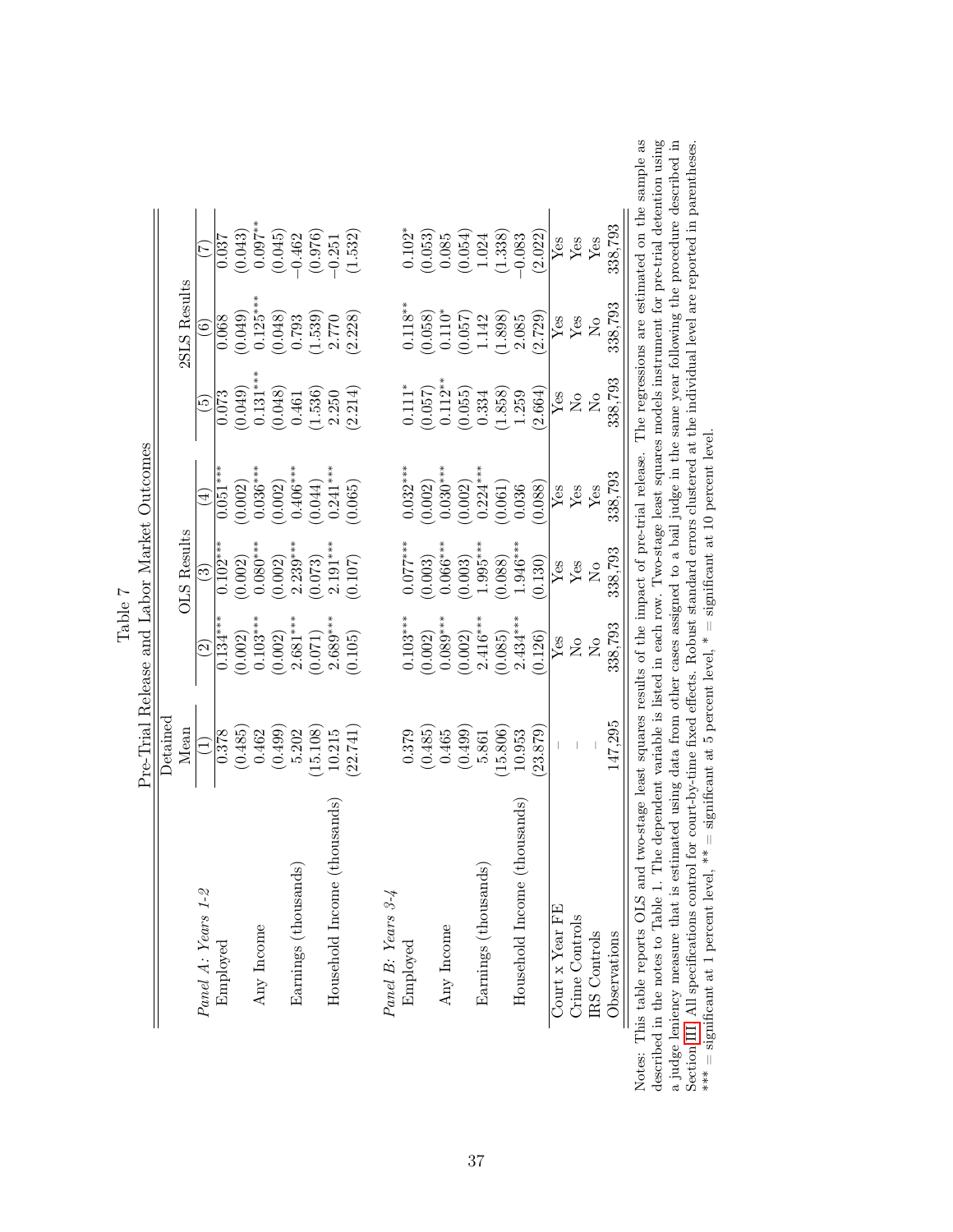|                                               |          |                    | E                       | $0.095**$    | (0.037) | 0.060                                           |                      |                    |         |            | $\begin{array}{c} (0.171) \\ 0.185^* \\ (0.099) \\ (0.036) \\ 0.036 \\ (0.026) \\ 0.100^{**} \end{array}$ |            | 0.042)  |                    | 0.043        | (0.032) |                | $\begin{array}{c} 0.323 \\ 0.198 \\ 0.239^* \\ 0.128 \\ 0.0120 \\ 0.033 \end{array}$ |                  |                                   |            |         | $0.113**$  | (0.051) | Yes          | ${\rm Yes}$    | Yes                           | 338,793      |                                                                                                                        |
|-----------------------------------------------|----------|--------------------|-------------------------|--------------|---------|-------------------------------------------------|----------------------|--------------------|---------|------------|-----------------------------------------------------------------------------------------------------------|------------|---------|--------------------|--------------|---------|----------------|--------------------------------------------------------------------------------------|------------------|-----------------------------------|------------|---------|------------|---------|--------------|----------------|-------------------------------|--------------|------------------------------------------------------------------------------------------------------------------------|
|                                               |          | 2SLS Results       | $\odot$                 | $0.122***$   |         | $\begin{array}{c} (0.039) \\ 0.178 \end{array}$ | $(0.178)$<br>0.237** |                    | (0.109) | $0.058***$ | (0.028)                                                                                                   | $0.114***$ | (0.043) |                    | $0.062*$     | (0.033) |                | $\begin{array}{c} 0.361^{*} \\ (0.201) \\ 0.312^{**} \end{array}$                    |                  | $(0.135)$<br>$0.030$<br>$(0.034)$ |            |         | $0.134***$ | 0.052)  | Yes          | $\rm Yes$      | $_{\rm N_o}$                  | 338,793      |                                                                                                                        |
|                                               |          |                    | ق                       | $0.126***$   | (0.039) | 0.170                                           | (0.176)              | $0.252***$         | (0.110) | $0.058***$ | (0.028)                                                                                                   | $0.122***$ | (0.044) |                    | $0.065***$   | (0.033) | $0.326*$       | (0.195)                                                                              | $0.345***$       | (0.134)                           | 0.027      | (0.033) | $0.143***$ | (0.052) | Yes          | $\rm _{No}$    | $\overline{S}$                | 338,793      |                                                                                                                        |
| Pre-Trial Release and Social Benefits Take-Up |          |                    | ٣                       | $0.032***$   | (0.002) | $0.205***$                                      | (0.009)              | $0.093***$         | (0.004) | $0.030***$ | (0.001)                                                                                                   | $0.033***$ | (0.002) |                    | $0.019***$   | (0.002) | $0.155***$     | (0.008)                                                                              | $0.090**$        | (0.006)                           | $0.030***$ | (0.001) | $0.026***$ | (0.002) | $Y$ es       | ${\rm Yes}$    | $\rm Yes$                     | 338,793      |                                                                                                                        |
|                                               |          | <b>DLS</b> Results | $\odot$                 | $0.071**$    | (0.002) | $0.375***$                                      | (0.010)              | $0.154***$         | (0.005) | $0.058***$ | (0.001)                                                                                                   | $0.055***$ | (0.002) |                    | $0.043***$   | (0.002) | $0.253***$     | (0.009)                                                                              | $0.139***$       | (0.006)                           | $0.048***$ | (0.001) | $0.042***$ | (0.002) | Yes          | ${\rm Yes}$    | $\overline{N}_{\overline{O}}$ | 338,793      |                                                                                                                        |
|                                               |          |                    | $\widetilde{\omega}$    | $*$<br>0.091 | (0.002) | $0.413***$                                      | (0.008)              | $0.189***$         | (0.004) | $0.067***$ | (0.001)                                                                                                   | $0.070***$ | (0.002) |                    | $0.056***$   | (0.002) | $0.276***$     | (0.008)                                                                              | $0.177***$       | (0.005)                           | $0.055***$ | (0.001) | $0.057***$ | (0.002) | Yes          | $_{\rm N_o}$   | $\overline{\mathsf{N}}$ o     | 338,793      |                                                                                                                        |
|                                               | Detained | Mean               |                         | 0.424        | (0.494) | 0.282                                           | (1.535)              | 0.334              | (0.954) | 0.066      | (0.248)                                                                                                   | 0.220      | (0.414) |                    | 0.308        | (0.462) | 0.245          | (1.333)                                                                              | 0.360            | (1.002)                           | 0.064      | (0.245) | 0.234      | (0.423) |              |                |                               | 147,295      |                                                                                                                        |
|                                               |          |                    | $1-2$<br>Panel A: Years | Filed Return |         | $UI$ (thousands)                                |                      | $ETTC$ (thousands) |         | Any UI     |                                                                                                           | Any EITC   |         | Panel B: Years 3-4 | Filed Return |         | UI (thousands) |                                                                                      | EITC (thousands) |                                   | Any UI     |         | Any EITC   |         | Yourx YearFB | Crime Controls | IRS Controls                  | Observations | e reports OLS and two-stage least squares results of the impact of pre-trial release. The regressions are estimated on |

|   | Ť<br>F |
|---|--------|
| ž | ိ      |
| Ē | ЭЩ     |
|   |        |

described in the notes to Table 1. The dependent variable is listed in each row. Two-stage least squares models instrument for pre-trial detention using<br>a judge leniency measure that is estimated using data from other cas the sample as Notes: This table reports OLS and two-stage least squares results of the impact of pre-trial release. The regressions are estimated on the sample as described in the notes to Table 1. The dependent variable is listed in each row. Two-stage least squares models instrument for pre-trial detention using a judge leniency measure that is estimated using data from other cases assigned to a bail judge in the same year following the procedure described in Section [III.](#page-13-0) All specifications control for court-by-time fixed effects. Robust standard errors clustered at the individual level are reported in parentheses. \*\*\* = significant at 1 percent level, \*\* = significant at 5 percent level, \* = significant at 10 percent level. Notes: This table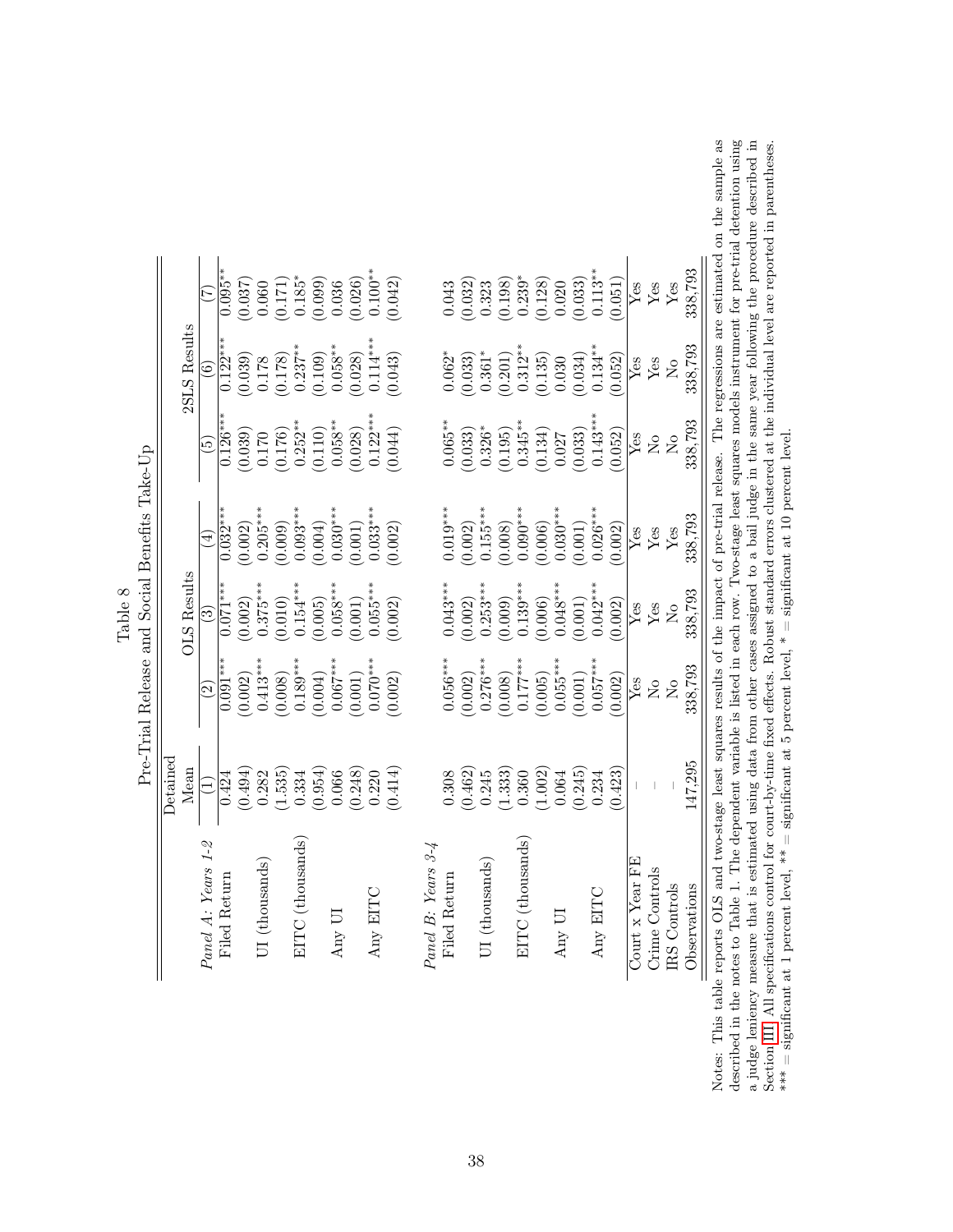|                               |                  |                  | $C1$ and $C1$ and $C2$ and $C3$ and $C4$ |                  |                  |                  |
|-------------------------------|------------------|------------------|------------------------------------------|------------------|------------------|------------------|
|                               | Crime Severity   |                  |                                          |                  | Crime Type       |                  |
|                               | Misd.            | Felony           | Drug                                     | <b>DUI</b>       | Property         | Violent          |
|                               | $\overline{(1)}$ | $\overline{(2)}$ | $\overline{(3)}$                         | $\overline{(4)}$ | $\overline{(5)}$ | $\overline{(6)}$ |
| Any Guilty Offense            | $-0.190***$      | $-0.100$         | $-0.108*$                                | 0.085            | $-0.143***$      | $-0.538$         |
|                               | (0.035)          | (0.068)          | (0.063)                                  | (0.121)          | (0.050)          | (0.382)          |
|                               | [0.509]          | [0.543]          | [0.667]                                  | [0.528]          | [0.548]          | [0.291]          |
| Guilty Plea                   | $-0.186***$      | $-0.012$         | $-0.088$                                 | $-0.028$         | $-0.107**$       | $-0.203$         |
|                               | (0.032)          | (0.068)          | (0.061)                                  | (0.108)          | (0.049)          | (0.298)          |
|                               | [0.214]          | [0.420]          | [0.349]                                  | [0.264]          | [0.411]          | [0.200]          |
| Any Incarceration             | 0.017            | $-0.116*$        | $-0.128**$                               | $0.109\,$        | $0.005\,$        | $-0.274$         |
|                               | (0.019)          | (0.065)          | (0.055)                                  | (0.114)          | (0.043)          | (0.263)          |
|                               | [0.112]          | [0.330]          | [0.255]                                  | [0.430]          | [0.223]          | [0.148]          |
| Failure to Appear in Court    | $0.116***$       | $0.210***$       | $0.193**$                                | 0.095            | $0.141***$       | 0.120            |
|                               | (0.041)          | (0.049)          | (0.079)                                  | (0.102)          | (0.036)          | (0.246)          |
|                               | [0.201]          | [0.101]          | [0.237]                                  | [0.182]          | [0.187]          | [0.082]          |
| Rearrest Prior to Disposition | $0.084***$       | 0.064            | 0.012                                    | 0.045            | 0.038            | 0.385            |
|                               | (0.029)          | (0.074)          | (0.065)                                  | (0.097)          | (0.055)          | (0.359)          |
|                               | [0.192]          | [0.254]          | [0.271]                                  | [0.163]          | [0.251]          | [0.142]          |
| Employed in 1-2 Years         | 0.038            | 0.033            | $0.132*$                                 | $-0.060$         | $-0.002$         | 0.475            |
|                               | (0.050)          | (0.075)          | (0.080)                                  | (0.114)          | (0.075)          | (0.318)          |
|                               | [0.481]          | [0.418]          | [0.424]                                  | [0.601]          | [0.397]          | [0.490]          |
| Any Income in 1-2 Years       | $0.114**$        | $0.074\,$        | $0.116\,$                                | $-0.020$         | 0.044            | $0.627*$         |
|                               | (0.052)          | (0.078)          | (0.083)                                  | (0.121)          | (0.078)          | (0.345)          |
|                               | [0.509]          | [0.480]          | [0.458]                                  | [0.591]          | [0.485]          | [0.524]          |
| Employed in 3-4 Years         | $\,0.091\,$      | 0.117            | 0.119                                    | $-0.031$         | $-0.111$         | $0.877**$        |
|                               | (0.061)          | (0.091)          | (0.096)                                  | (0.228)          | (0.105)          | (0.378)          |
|                               | [0.458]          | [0.414]          | [0.407]                                  | [0.568]          | [0.387]          | [0.469]          |
| Any Income in 3-4 Years       | 0.058            | 0.122            | 0.028                                    | $-0.183$         | 0.057            | $0.576*$         |
|                               | (0.063)          | (0.092)          | (0.097)                                  | (0.239)          | (0.105)          | (0.329)          |
|                               | [0.492]          | [0.486]          | [0.461]                                  | [0.556]          | [0.477]          | [0.500]          |
| Court x Year FE               | Yes              | Yes              | Yes                                      | Yes              | Yes              | Yes              |
| Crime Controls                | Yes              | Yes              | Yes                                      | Yes              | Yes              | Yes              |
| IRS Controls                  | Yes              | Yes              | Yes                                      | Yes              | Yes              | Yes              |
| Observations                  | 228,056          | 197,974          | 117,666                                  | 20,786           | 73,057           | 34,514           |

Table 9 Results by Crime Characteristics

Notes: This table reports two-stage least squares results of the impact of pre-trial release for selected case types. The regressions are estimated on the judge sample as described in the notes to Table 1. The dependent variable is listed in each row. Two-stage least squares models instrument for pre-trial detention using a judge leniency measure that is estimated using data from other cases assigned to a bail judge in the same year following the procedure described in Section [III.](#page-13-0) All specifications control for court-by-time fixed effects. Robust standard errors clustered at the individual level are reported in parentheses. \*\*\* = significant at 1 percent level, \*\* = significant at 5 percent level,  $* =$  significant at 10 percent level.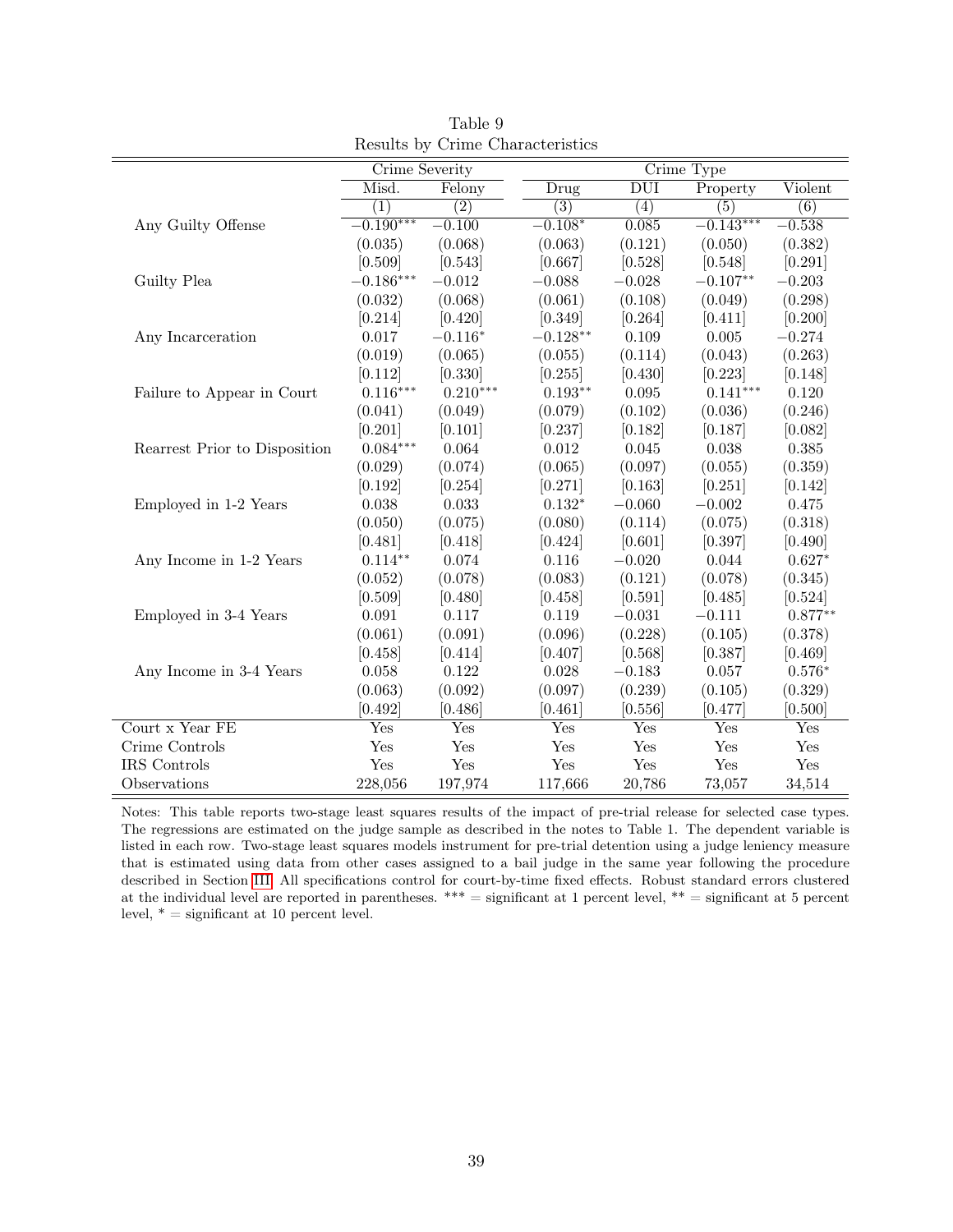|                               |                  |                    | resume by Defendant Characteristics |                  |                  |                  |
|-------------------------------|------------------|--------------------|-------------------------------------|------------------|------------------|------------------|
|                               | <b>Black</b>     | White              | No Priors                           | Priors           | Not Emp.         | Employed         |
|                               | $\overline{(1)}$ | $\overline{(2)}$   | $\overline{(3)}$                    | $\overline{(4)}$ | $\overline{(5)}$ | $\overline{(6)}$ |
| Any Guilty Offense            | $-0.101*$        | $-0.259***$        | $-0.202***$                         | $-0.053$         | $-0.103**$       | $-0.185***$      |
|                               | (0.053)          | (0.064)            | (0.042)                             | (0.055)          | (0.050)          | (0.058)          |
|                               | [0.565]          | [0.581]            | [0.495]                             | [0.611]          | [0.547]          | [0.501]          |
| Guilty Plea                   | $-0.122**$       | $-0.198***$        | $-0.152***$                         | $-0.054$         | $-0.107**$       | $-0.109**$       |
|                               | (0.053)          | (0.063)            | (0.039)                             | (0.055)          | (0.048)          | (0.055)          |
|                               | [0.377]          | [0.385]            | [0.283]                             | [0.388]          | [0.323]          | [0.289]          |
| Any Incarceration             | $-0.049$         | $-0.049$           | $-0.024$                            | $-0.040$         | $-0.020$         | $-0.073$         |
|                               | (0.044)          | (0.051)            | (0.033)                             | (0.046)          | (0.041)          | (0.045)          |
|                               | [0.276]          | [0.239]            | [0.190]                             | [0.281]          | [0.231]          | [0.195]          |
| Failure to Appear in Court    | $0.212***$       | $0.166^{\ast\ast}$ | $0.135***$                          | $0.185***$       | $0.138***$       | $0.111*$         |
|                               | (0.068)          | (0.073)            | (0.042)                             | (0.044)          | (0.045)          | (0.059)          |
|                               | [0.201]          | [0.209]            | [0.149]                             | [0.181]          | [0.171]          | [0.143]          |
| Rearrest Prior to Disposition | $-0.057$         | $0.123*$           | $0.078**$                           | 0.064            | 0.045            | 0.072            |
|                               | (0.053)          | (0.064)            | (0.040)                             | (0.053)          | (0.050)          | (0.057)          |
|                               | [0.231]          | [0.213]            | [0.195]                             | [0.294]          | [0.242]          | [0.210]          |
| Employed in 1-2 Years         | 0.063            | 0.059              | 0.047                               | 0.009            | 0.016            | 0.053            |
|                               | (0.071)          | (0.092)            | (0.051)                             | (0.075)          | (0.058)          | (0.065)          |
|                               | [0.403]          | [0.444]            | [0.485]                             | [0.358]          | [0.234]          | [0.689]          |
| Any Income in 1-2 Years       | 0.098            | $0.222**$          | $0.139***$                          | $-0.004$         | $\,0.081\,$      | $0.119*$         |
|                               | (0.074)          | (0.097)            | (0.053)                             | (0.080)          | (0.063)          | (0.064)          |
|                               | [0.481]          | [0.490]            | [0.511]                             | [0.452]          | [0.357]          | [0.646]          |
| Employed in 3-4 Years         | 0.034            | 0.038              | $0.107*$                            | 0.075            | 0.076            | $0.133*$         |
|                               | (0.098)          | (0.136)            | (0.060)                             | (0.105)          | (0.069)          | (0.081)          |
|                               | [0.389]          | [0.425]            | [0.464]                             | [0.363]          | [0.246]          | [0.634]          |
| Any Income in 3-4 Years       | $-0.027$         | $0.290**$          | $0.111*$                            | 0.023            | 0.065            | $0.133*$         |
|                               | (0.097)          | (0.143)            | (0.061)                             | (0.107)          | (0.074)          | (0.078)          |
|                               | [0.466]          | [0.495]            | [0.512]                             | [0.422]          | [0.356]          | [0.625]          |
| Court x Year FE               | Yes              | Yes                | Yes                                 | Yes              | Yes              | Yes              |
| Crime Controls                | Yes              | Yes                | $\operatorname{Yes}$                | Yes              | Yes              | Yes              |
| IRS Controls                  | Yes              | Yes                | Yes                                 | Yes              | Yes              | Yes              |
| Observations                  | 155,310          | 104,918            | 316,644                             | 109,386          | 178,060          | 160,733          |

Table 10 Results by Defendant Characteristics

Notes: This table reports two-stage least squares results of the impact of pre-trial release by defendant type. The regressions are estimated on the judge sample as described in the notes to Table 1. The dependent variable is listed in each row. Two-stage least squares models instrument for pre-trial detention using a judge leniency measure that is estimated using data from other cases assigned to a bail judge in the same year following the procedure described in Section [III.](#page-13-0) All specifications control for court-by-time fixed effects. Robust standard errors clustered at the individual level are reported in parentheses.  $*** =$  significant at 1 percent level,  $** =$  significant at 5 percent level,  $* =$  significant at 10 percent level.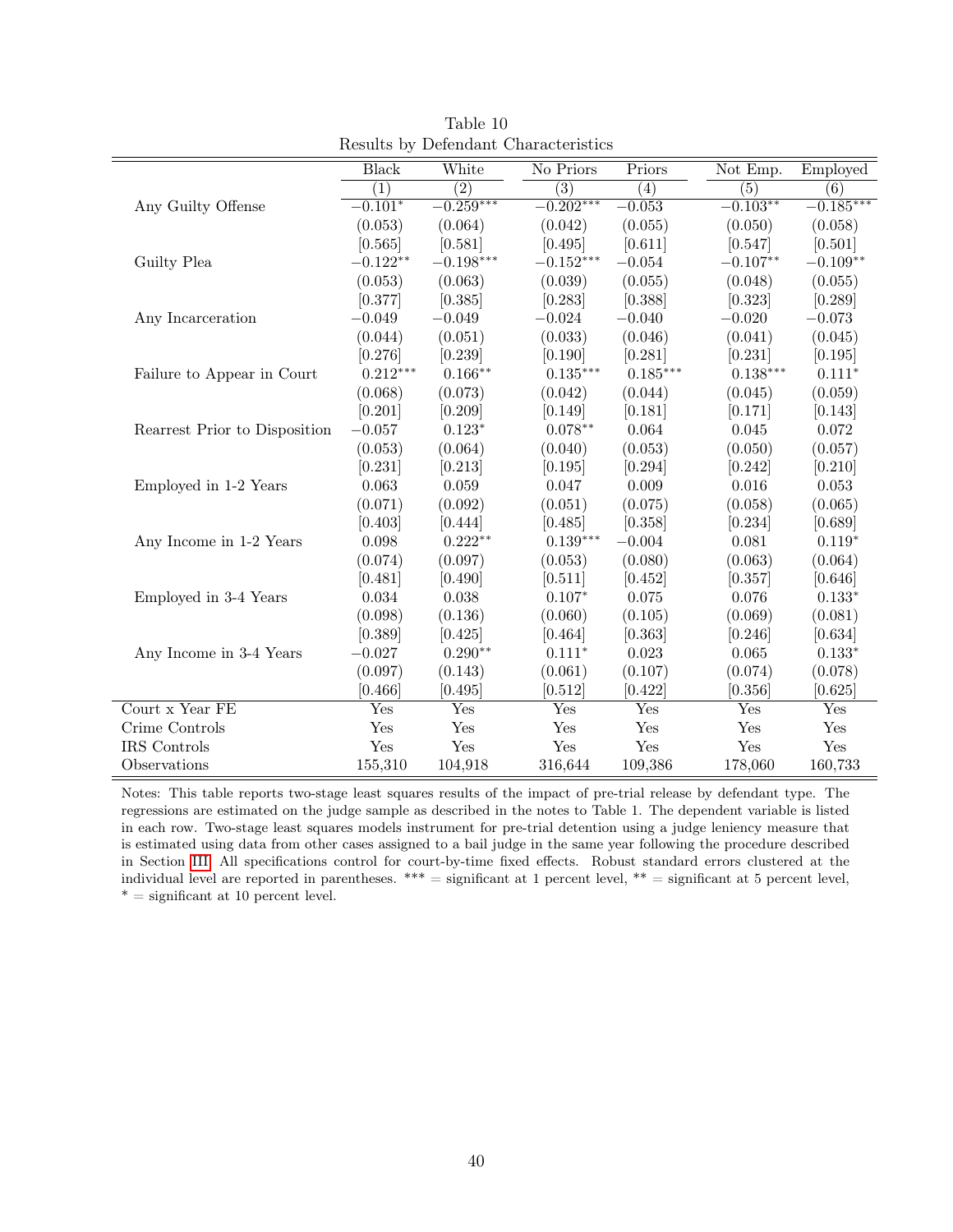Figure 1 Distribution of Judge Leniency Measure and First Stage



Notes: This figure reports the distribution of the judge leniency measure that is estimated using data from other cases assigned to a bail judge in the same year following the procedure described in Section [III.](#page-13-0)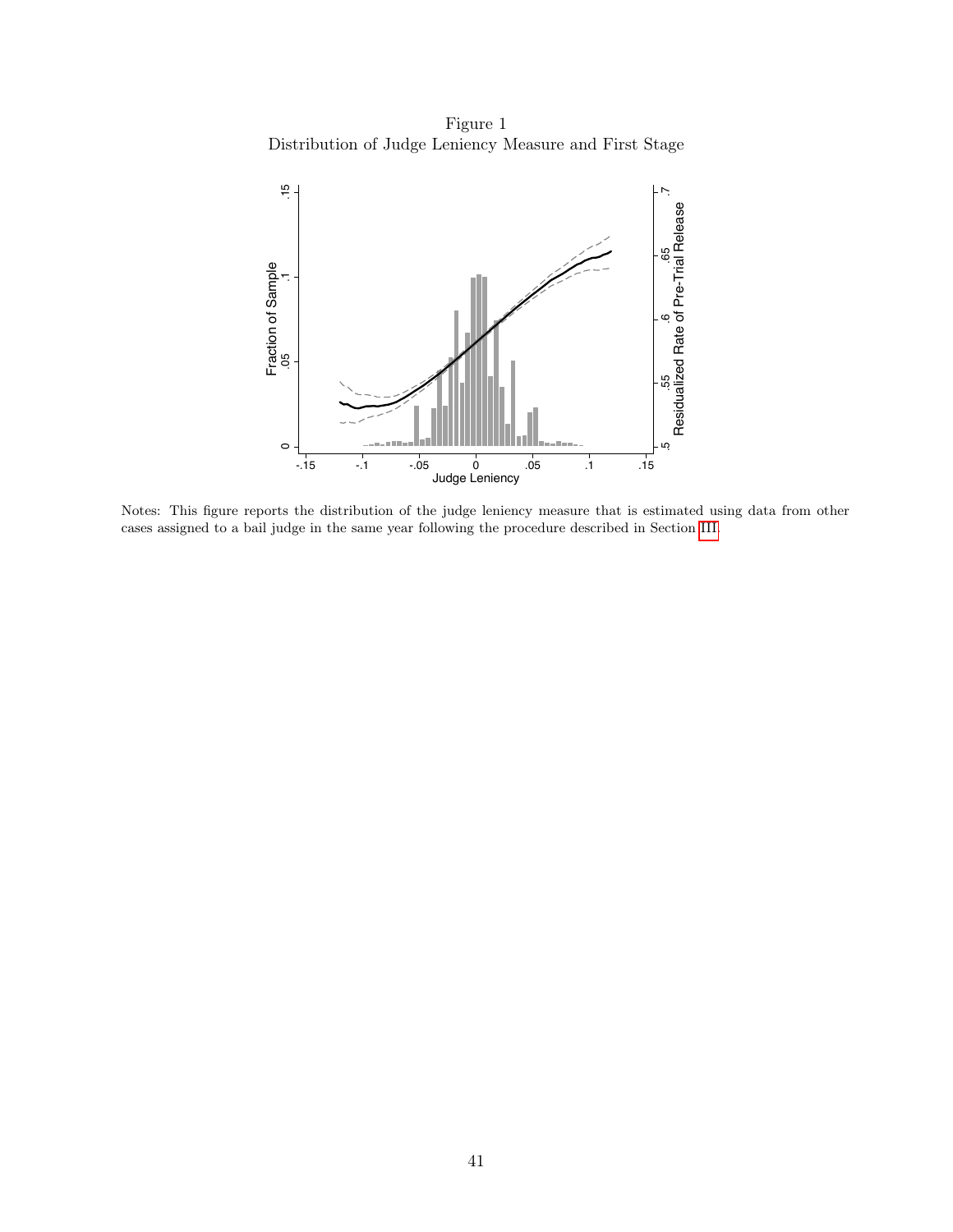|                                   |                  | Initial Bail Decision |                  |
|-----------------------------------|------------------|-----------------------|------------------|
|                                   | ROR              | Non-Monetary          | Monetary         |
| Panel A: Characteristics          | $\overline{(1)}$ | $\overline{(2)}$      | $\overline{(3)}$ |
| Male                              | 0.765            | 0.786                 | 0.846            |
| White                             | 0.422            | 0.434                 | 0.382            |
| Black                             | 0.555            | 0.556                 | 0.604            |
| Age at Bail Decision              | 34.157           | 33.894                | 33.229           |
| Prior Offense in Past Year        | 0.145            | 0.277                 | 0.281            |
|                                   |                  |                       |                  |
| Panel B: Charge Characteristics   |                  |                       |                  |
| Number of Offenses                | 1.887            | 2.047                 | 3.735            |
| Felony Offense                    | 0.134            | 0.423                 | 0.633            |
| Misdemeanor Only                  | 0.866            | 0.577                 | 0.367            |
| Any Drug Offense                  | 0.490            | 0.501                 | 0.306            |
| Any DUI Offense                   | 0.190            | 0.049                 | 0.044            |
| Any Violent Offense               | 0.042            | 0.093                 | 0.348            |
| Any Property Offense              | 0.165            | 0.281                 | 0.268            |
| Panel C: Outcomes                 |                  |                       |                  |
| Any Guilty Offense                | 0.516            | 0.569                 | 0.493            |
| Guilty Plea                       | 0.140            | 0.262                 | 0.342            |
| Any Incarceration                 | 0.132            | 0.184                 | 0.267            |
| Failure to Appear in Court        | 0.251            | 0.263                 | 0.099            |
| Absconded                         | 0.013            | 0.007                 | 0.002            |
| Days to Case Decision             | 261.294          | 232.109               | 229.731          |
| Rearrest Prior to Disposition     | 0.234            | 0.314                 | 0.216            |
| Rearrest in 0-2 Years             | 0.373            | 0.479                 | 0.414            |
| Rearrest in 3-4 Years             | 0.251            | 0.316                 | 0.297            |
| Earnings (thousands) in 1-2 Years | 8.015            | 5.871                 | 6.460            |
| Employed in 1-2 Years             | 0.514            | 0.443                 | 0.438            |
| Any Income in 1-2 Years           | 0.510            | 0.498                 | 0.491            |
| Earnings (thousands) in 3-4 Years | 8.657            | 6.380                 | 7.049            |
| Employed in 3-4 Years             | 0.495            | 0.421                 | 0.428            |
| Any Income in 3-4 Years           | 0.504            | 0.496                 | 0.485            |
| Panel D: Data Quality             |                  |                       |                  |
| Missing Race                      | 0.488            | 0.359                 | 0.371            |
| Observations                      | 89,870           | 59,134                | 271,646          |

Appendix Table 1 Descriptive Statistics by Bail Type

Notes: This table reports descriptive statistics by bail decision. The sample is described in the notes to Table 1. See the data appendix for additional details on the sample and variable construction.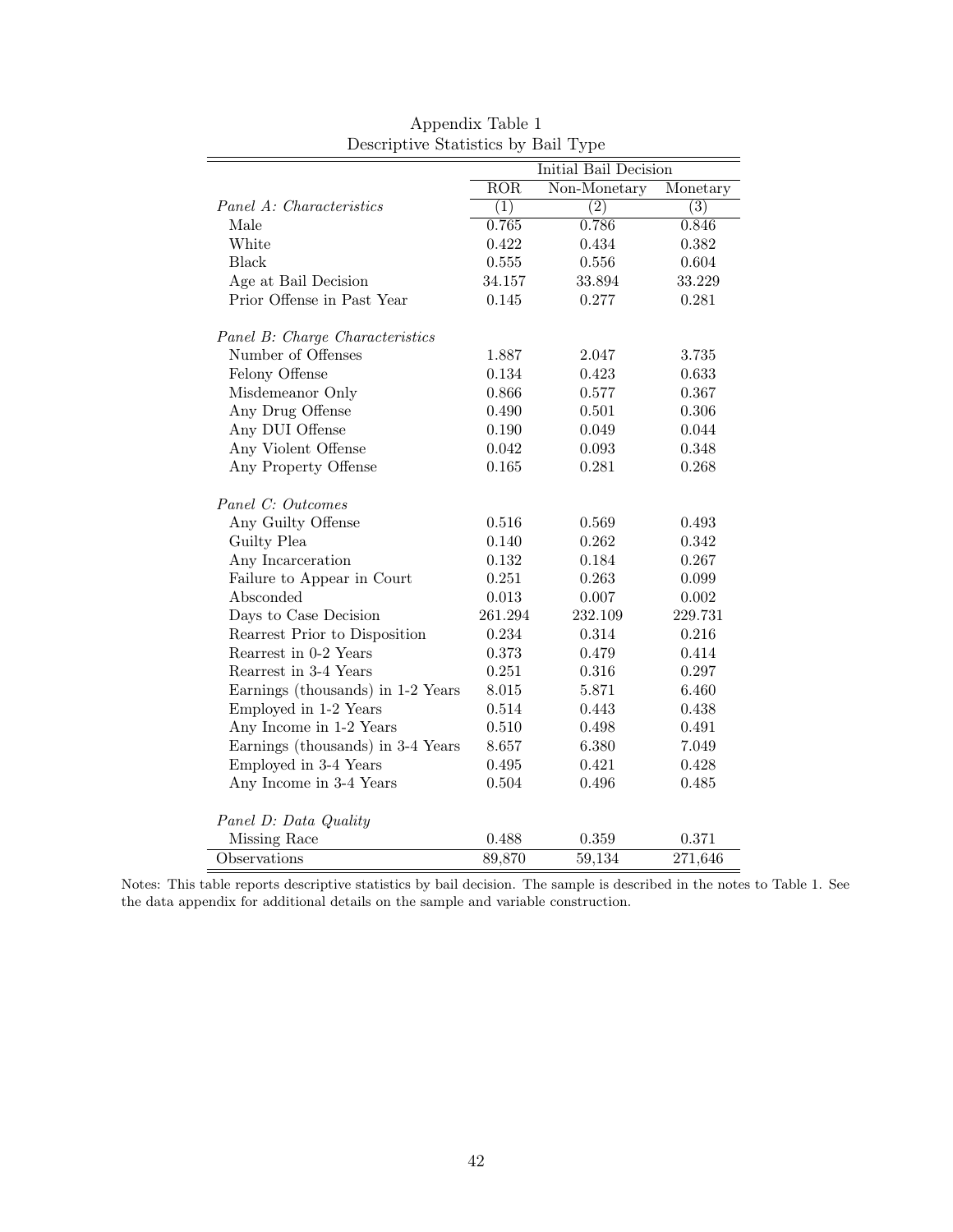|                                 | Appendix Table 2 |               |             |             |
|---------------------------------|------------------|---------------|-------------|-------------|
| Predictors of Pre-Trial Release |                  |               |             |             |
|                                 |                  | $^{\prime}2)$ | 3)          | 4           |
| Residualized ROR Rate           | 0.020            |               |             |             |
|                                 | (0.013)          |               |             |             |
| Residualized Non-Monetary Rate  |                  | $0.146***$    |             |             |
|                                 |                  | (0.011)       |             |             |
| Residualized Monetary Rate      |                  |               | $-0.482***$ |             |
|                                 |                  |               | (0.019)     |             |
| Residualized Monetary Amount    |                  |               |             | $-0.002***$ |
|                                 |                  |               |             | (0.000)     |
| Observations                    | 426,030          | 426,030       | 426,030     | 426.030     |

Notes: This table reports the pair-wise correlation between different judge leniency measures. The correlations are calculated using the sample as described in the notes to Table 1. Judge leniency is estimated using data from other cases assigned to a bail judge the same year following the procedure described in Section [III.](#page-13-0) \*\*\* = significant at 1 percent level, \*\* = significant at 5 percent level, \* = significant at 10 percent level.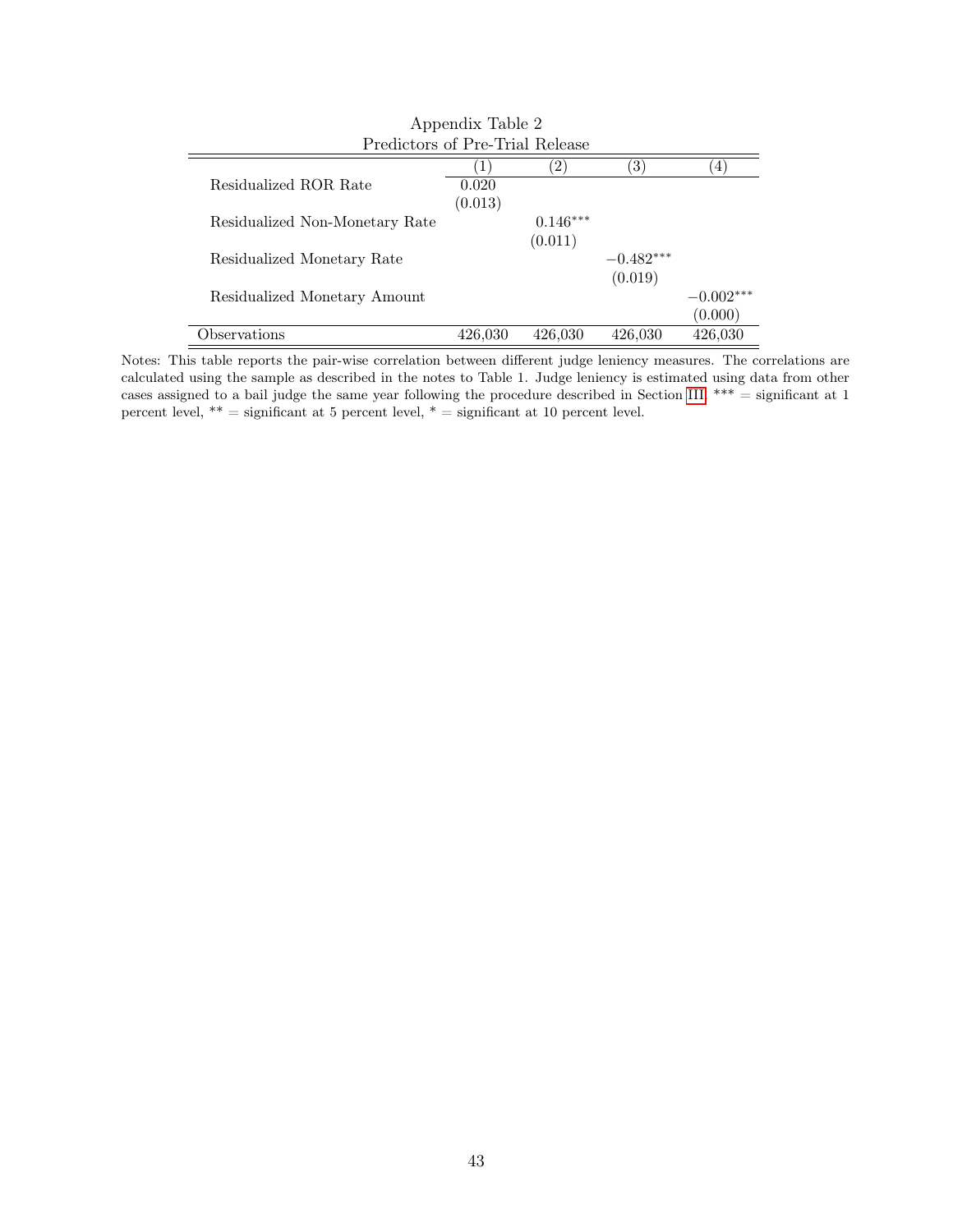| Additional First Diage Results |         |                   |                |             |  |  |
|--------------------------------|---------|-------------------|----------------|-------------|--|--|
|                                | Sample  |                   |                |             |  |  |
|                                | Mean    |                   | Judge Leniency |             |  |  |
|                                | 1)      | $\left( 2\right)$ | 3)             | 4)          |  |  |
| Bail Modification Petition     | 0.208   | $-0.399***$       | $-0.398***$    | $-0.398***$ |  |  |
|                                | (0.406) | (0.033)           | (0.032)        | (0.032)     |  |  |
| Released in 14 Days            | 0.593   | $0.684***$        | $0.680***$     | $0.677***$  |  |  |
|                                | (0.491) | (0.025)           | (0.024)        | (0.023)     |  |  |
| Released Before Trial          | 0.713   | $0.576***$        | $0.570***$     | $0.568***$  |  |  |
|                                | (0.452) | (0.024)           | (0.023)        | (0.023)     |  |  |
| Court x Year FE                |         | Yes               | Yes            | Yes         |  |  |
| Crime Controls                 |         | No                | Yes            | Yes         |  |  |
| IRS Controls                   |         | No                | No             | <b>Yes</b>  |  |  |
| Observations                   | 426,030 | 426,030           | 426,030        | 426,030     |  |  |

Appendix Table 3 Additional First Stage Results

Notes: This table reports additional first stage results. The regressions are estimated on the sample as described in the notes to Table 1. The dependent variable is listed in each row. Judge leniency is estimated using data from other cases assigned to a bail judge in the same year following the procedure described in Section [III.](#page-13-0) All specifications control for court-by-time fixed effects. Robust standard errors clustered at the individual level are reported in parentheses in all specifications. \*\*\* = significant at 1 percent level, \*\* = significant at 5 percent level, \* = significant at 10 percent level.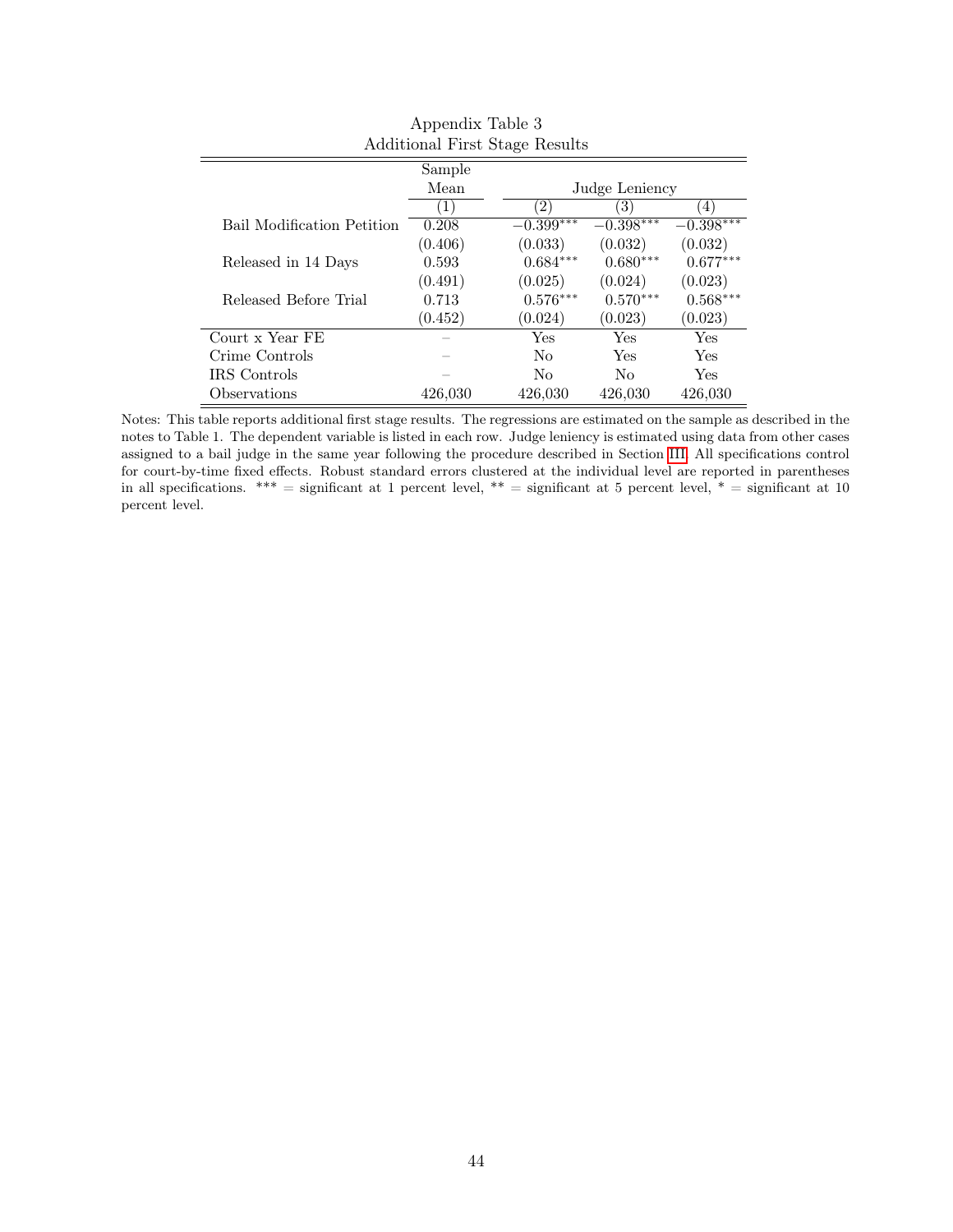|                               | Detained |                  |                 |                  |
|-------------------------------|----------|------------------|-----------------|------------------|
|                               | Mean     |                  | OLS Results     |                  |
|                               | (1)      | $\overline{(2)}$ | $\overline{3)}$ | $\left(4\right)$ |
| Any Guilty Offense            | 0.571    | $-0.103***$      | $-0.109***$     | $0.107***$       |
|                               | (0.495)  | (0.025)          | (0.023)         | (0.023)          |
| Guilty Plea                   | 0.436    | $-0.080***$      | $-0.083***$     | $-0.083***$      |
|                               | (0.496)  | (0.024)          | (0.022)         | (0.022)          |
| Any Incarceration             | 0.296    | $-0.012$         | $-0.022$        | $-0.021$         |
|                               | (0.457)  | (0.019)          | (0.019)         | (0.018)          |
| Failure to Appear in Court    | 0.121    | $0.142***$       | $0.138***$      | $0.139***$       |
|                               | (0.326)  | (0.029)          | (0.029)         | (0.029)          |
| Rearrest Prior to Disposition | 0.202    | $0.054**$        | $0.051**$       | $0.052**$        |
|                               | (0.402)  | (0.023)          | (0.022)         | (0.022)          |
| Employed in 1-2 Years         | 0.378    | 0.049            | 0.045           | 0.025            |
|                               | (0.485)  | (0.034)          | (0.033)         | (0.029)          |
| Any Income in 1-2 Years       | 0.462    | $0.089***$       | $0.083***$      | $0.064**$        |
|                               | (0.499)  | (0.032)          | (0.032)         | (0.030)          |
| Employed in 3-4 Years         | 0.379    | $0.076*$         | $0.078**$       | $0.067*$         |
|                               | (0.485)  | (0.039)          | (0.038)         | (0.035)          |
| Any Income in 3-4 Years       | 0.465    | $0.076**$        | $0.073*$        | 0.056            |
|                               | (0.499)  | (0.038)          | (0.037)         | (0.035)          |
| Court x Year FE               |          | Yes              | Yes             | Yes              |
| Crime Controls                |          | No               | Yes             | Yes              |
| IRS Controls                  |          | No               | $\rm No$        | Yes              |
| Observations                  | 190,769  | 426,030          | 426,030         | 426,030          |

Appendix Table 4 Reduced Form Effect of Judge Leniency

Notes: This table reports reduced form OLS estimates of case outcomes on our residualized judge leniency measure described in Section [III.](#page-13-0) The regressions are estimated on the sample as described in the notes to Table 1. The dependent variable is listed in each row. All specifications control for court-by-time fixed effects. Robust standard errors clustered at the individual level are reported in parentheses in all specifications. \*\*\* = significant at 1 percent level,  $**$  = significant at 5 percent level,  $*$  = significant at 10 percent level.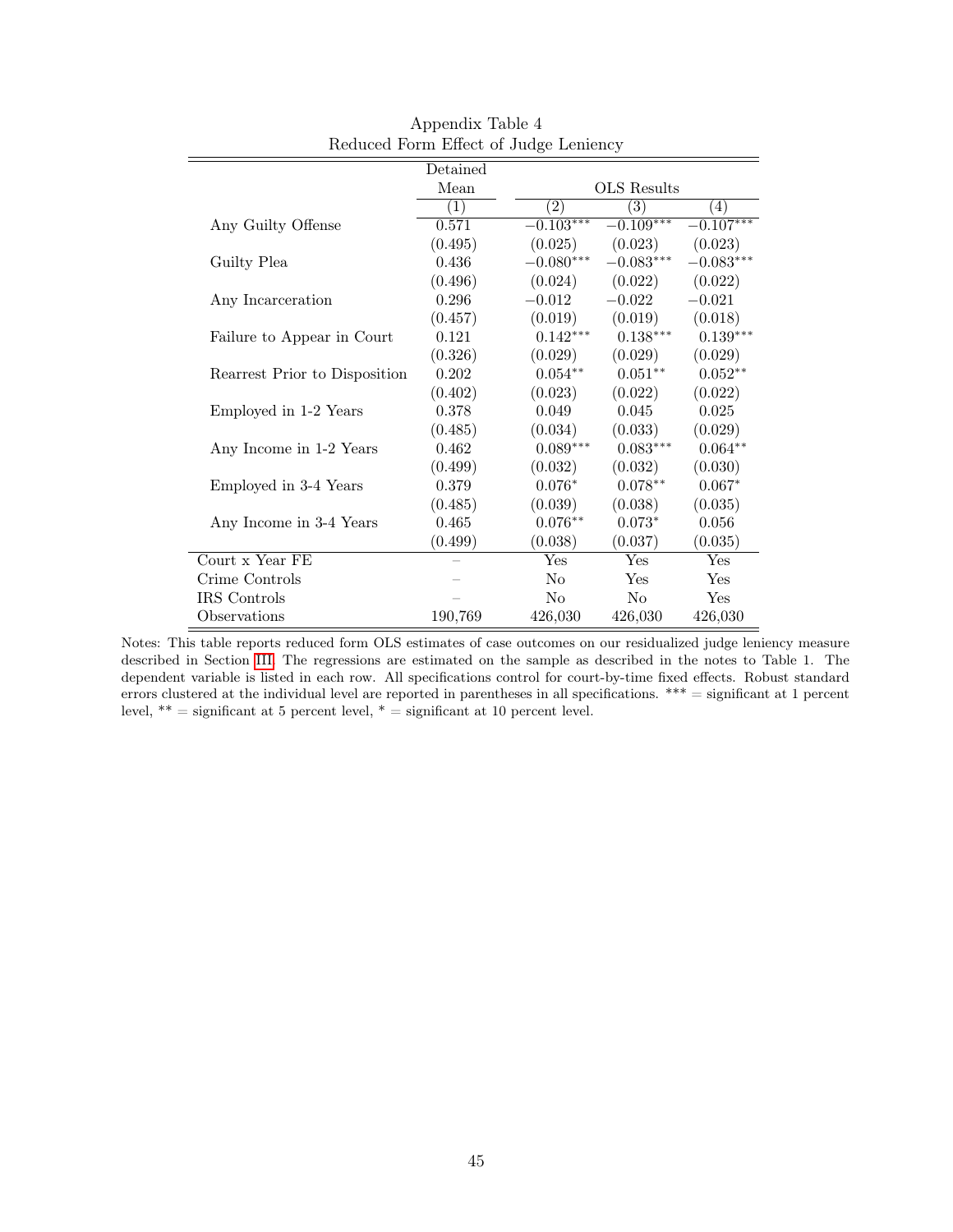|                         | Crime Severity |                   |                   |            | Crime Type |            |
|-------------------------|----------------|-------------------|-------------------|------------|------------|------------|
|                         | Misd.          | Felony            | Drug              | DUI        | Property   | Violent    |
| Panel A: Full Sample    | $\perp$        | $\left( 2\right)$ | $\left( 3\right)$ | (4)        | (5)        | (6)        |
| Judge Leniency          | $0.875***$     | $0.498***$        | $0.705***$        | $1.269***$ | $0.923***$ | $0.136***$ |
|                         | (0.030)        | (0.035)           | (0.042)           | (0.113)    | (0.044)    | (0.053)    |
|                         | [0.694]        | [0.388]           | [0.636]           | [0.854]    | [0.393]    | [0.488]    |
|                         |                |                   |                   |            |            |            |
| Panel B: Reverse Sample |                |                   |                   |            |            |            |
| Judge Leniency          | $1.126***$     | $0.831***$        | $1.014***$        | $1.311***$ | $1.195***$ | $0.424***$ |
|                         | (0.030)        | (0.035)           | (0.042)           | (0.113)    | (0.043)    | (0.053)    |
|                         | [0.694]        | [0.388]           | [0.636]           | [0.854]    | [0.393]    | [0.488]    |
| Court x Year FE         | Yes            | Yes               | Yes               | Yes        | Yes        | Yes        |
| Crime Controls          | Yes            | Yes               | Yes               | Yes        | Yes        | <b>Yes</b> |
| IRS Controls            | Yes            | Yes               | Yes               | Yes        | Yes        | Yes        |
| Observations            | 228,056        | 197,974           | 117,666           | 20,786     | 80,690     | 73,057     |

Appendix Table 5 First Stage Results by Case Characteristics

Notes: This table reports first stage results for selected case types. The regressions are estimated on the sample as described in the notes to Table 1. In Panel A, judge leniency is estimated using all cases assigned to a bail judge in the same year following the procedure described in Section [III.](#page-13-0) In Panel B, judge leniency is estimated using data excluding own-type cases assigned to a bail judge in the same year following the procedure described in Section [III.](#page-13-0) The dependent variable is an indicator for being released before trial within three days of the bail hearing. All specifications control for court-by-time fixed effects. Robust standard errors clustered at the individual level are reported in parentheses and the mean of the dependent variable is reported in brackets in all specifications.  $*** =$ significant at 1 percent level,  $** =$  significant at 5 percent level,  $* =$  significant at 10 percent level.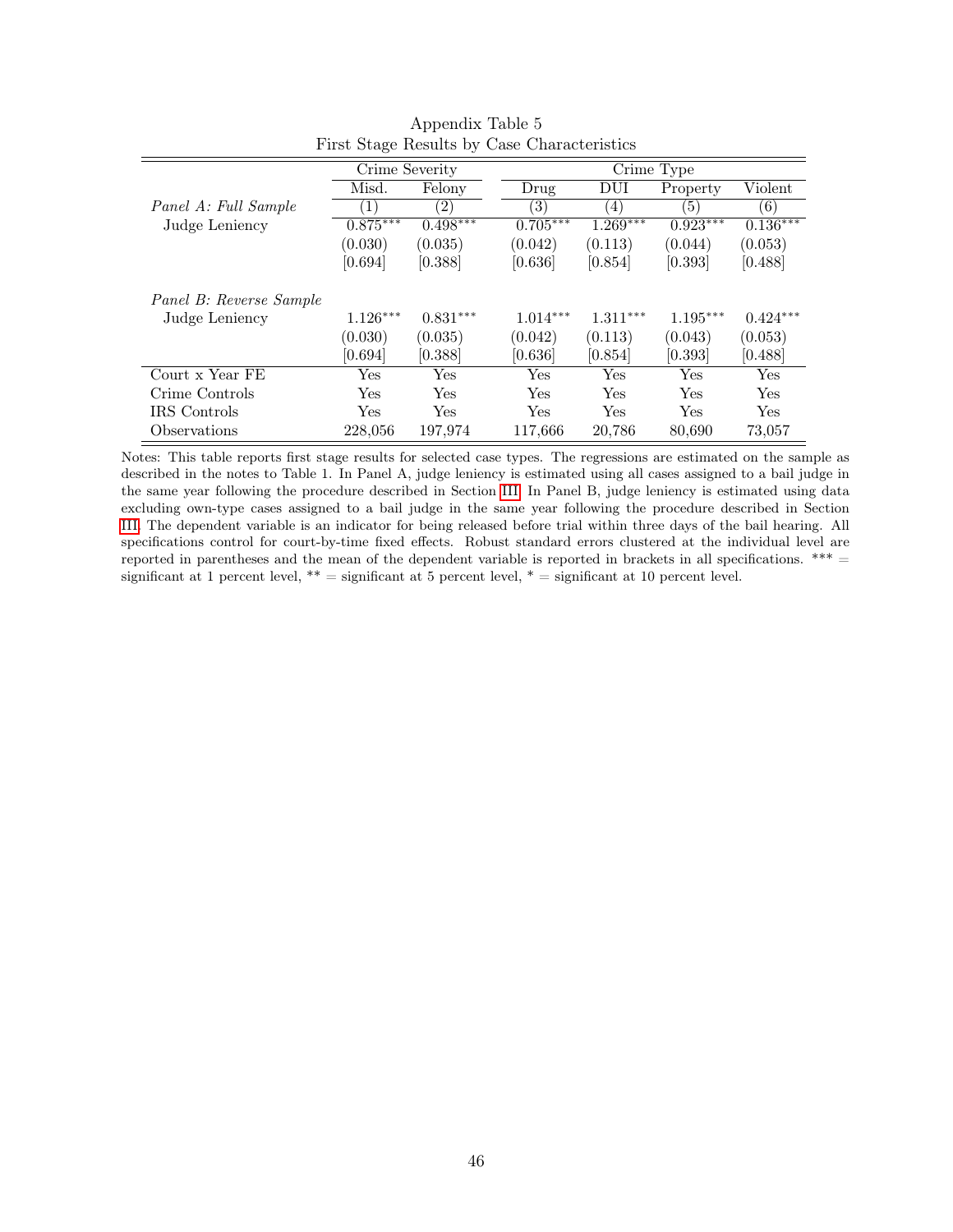|                         | <b>Black</b> | White             | No Prior          | Prior      | Emp.       | Non-Emp.   |
|-------------------------|--------------|-------------------|-------------------|------------|------------|------------|
| Panel A: Full Sample    | $\perp$      | $\left( 2\right)$ | $\left( 3\right)$ | (4)        | 5)         | (6)        |
| Judge Leniency          | $0.668***$   | $0.601***$        | $0.645***$        | $0.810***$ | $0.649***$ | $0.715***$ |
|                         | (0.036)      | (0.039)           | (0.028)           | (0.041)    | (0.039)    | (0.035)    |
|                         | [0.451]      | [0.491]           | [0.600]           | [0.415]    | [0.619]    | [0.517]    |
| Panel B: Reverse Sample |              |                   |                   |            |            |            |
| Judge Leniency          | $1.009***$   | $0.969***$        | $0.964***$        | $1.050***$ | $0.952***$ | $1.005***$ |
|                         | (0.035)      | (0.039)           | (0.031)           | (0.041)    | (0.038)    | (0.035)    |
|                         | [0.451]      | [0.491]           | [0.600]           | [0.415]    | [0.619]    | [0.517]    |
| Court x Year FE         | Yes          | Yes               | Yes               | Yes        | Yes        | Yes        |
| Crime Controls          | Yes          | Yes               | Yes               | Yes        | Yes        | Yes        |
| <b>IRS</b> Controls     | Yes          | Yes               | Yes               | Yes        | Yes        | Yes        |
| Observations            | 155,310      | 104,918           | 316,644           | 109,386    | 160,733    | 178,060    |

Apppendix Table 6 First Stage Results by Defendant Characteristics

Notes: This table reports first stage results for selected defendant types. The regressions are estimated on the sample as described in the notes to Table 1. In Panel A, judge leniency is estimated using all cases assigned to a bail judge in the same year following the procedure described in Section [III.](#page-13-0) In Panel B, judge leniency is estimated using data excluding own-type cases assigned to a bail judge in the same year following the procedure described in Section [III.](#page-13-0) The dependent variable is an indicator for being released before trial within three days of the bail hearing. All specifications control for court-by-time fixed effects. Robust standard errors clustered at the individual level are reported in parentheses and the mean of the dependent variable is reported in brackets in all specifications.  $*** =$ significant at 1 percent level, \*\* = significant at 5 percent level, \* = significant at 10 percent level.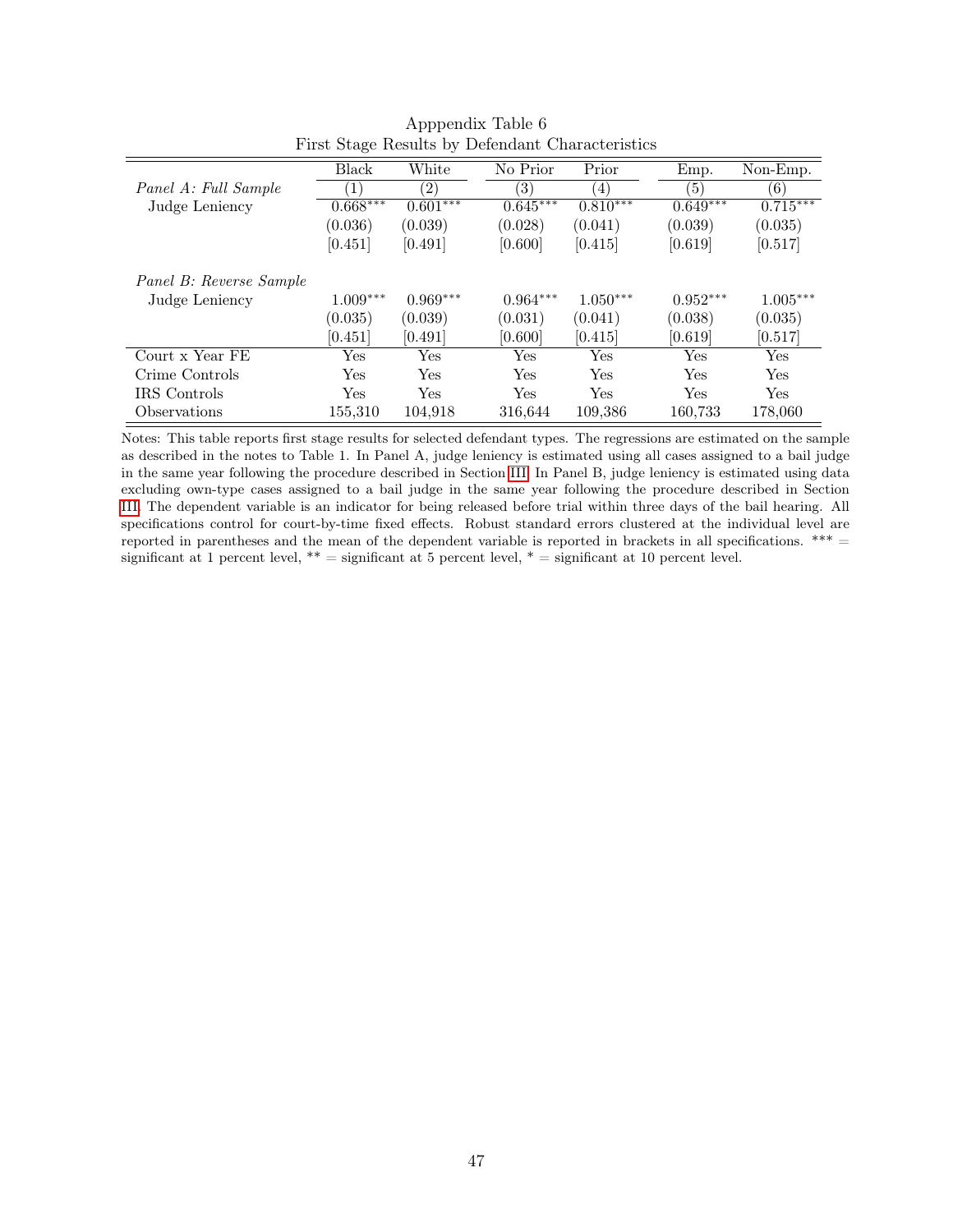|                                                                                                                                                                                                                                                                                                            |                                |                           | Additional Results<br>Appendix Table 7 |                              |                |                                                                        |                         |
|------------------------------------------------------------------------------------------------------------------------------------------------------------------------------------------------------------------------------------------------------------------------------------------------------------|--------------------------------|---------------------------|----------------------------------------|------------------------------|----------------|------------------------------------------------------------------------|-------------------------|
|                                                                                                                                                                                                                                                                                                            | Detained                       |                           |                                        |                              |                |                                                                        |                         |
|                                                                                                                                                                                                                                                                                                            | Mean                           |                           | <b>OLS</b> Results                     |                              |                | 2SLS Results                                                           |                         |
|                                                                                                                                                                                                                                                                                                            |                                |                           | වි                                     | $\left( \frac{1}{2} \right)$ |                | $\widehat{\mathbf{e}}$                                                 |                         |
| Number of Guilty Offenses                                                                                                                                                                                                                                                                                  | 0.927                          | $-0.241***$               | $-0.078$ **                            | $-0.075***$                  | $-0.182**$     | $-0.187***$                                                            | $-0.186***$             |
|                                                                                                                                                                                                                                                                                                            | (1.745)                        | (0.004)                   | (0.004)                                | (0.004)                      | (0.074)        | (0.069)                                                                | (0.069)                 |
| Guilty Plea to Time Served                                                                                                                                                                                                                                                                                 | 0.202                          | $-0.140***$               | $-0.064***$                            | $-0.062$ ***                 | $-0.141***$    | $-0.131***$                                                            | $-0.130***$             |
|                                                                                                                                                                                                                                                                                                            | (0.401)                        | (0.002)                   | (0.002)                                | (0.002)                      | (0.037)        | (0.035)                                                                | (0.035)                 |
| Offense Charged Down                                                                                                                                                                                                                                                                                       | 0.482                          | $0.015***$                | $0.051***$                             | $0.048***$                   | $0.082**$      | $0.088**$                                                              | $0.086**$               |
|                                                                                                                                                                                                                                                                                                            | (0.500)                        | (0.002)                   | (0.002)                                | (0.002)                      | (0.036)        | (0.035)                                                                | (0.035)                 |
| Max Days Incarcerated                                                                                                                                                                                                                                                                                      | 332.244                        | 293.075***                | 156.557***                             | 155.805***                   | $-144.049$     | $-146.112$                                                             | $-144.745$              |
|                                                                                                                                                                                                                                                                                                            | 617.928<br>$\dot{\mathcal{O}}$ | (4.197)                   | (4.227)                                | (4.554)                      | 210.643        | 211.005                                                                | (211.974)               |
| Court $x$ Year FE                                                                                                                                                                                                                                                                                          |                                | Yes                       | Yes                                    | Yes                          | Yes            | $Y_{\text{es}}$                                                        | ${\rm Yes}$             |
| Crime Controls                                                                                                                                                                                                                                                                                             |                                | $\overline{N}$            | ${\rm Yes}$                            | Yes                          | $\overline{R}$ |                                                                        | $\mathbf{Y}\mathbf{es}$ |
| IRS Controls                                                                                                                                                                                                                                                                                               |                                | $\rm \stackrel{\circ}{X}$ | $\overline{\mathsf{X}}$                | $Y$ es                       | $\overline{N}$ | $\rm \stackrel{\circ}{\rm \stackrel{\circ}{\rm \scriptscriptstyle M}}$ | Yes                     |
| Observations                                                                                                                                                                                                                                                                                               | 190,769                        | 426,030                   | 126,030                                | 426,030                      | 426,030        | 426,030                                                                | 426,030                 |
| Notes: This table reports additional OLS and two-stage least squares results of the impact of pre-trial release. The regressions are estimated on the<br>sample as described in the notes to Table 1. The dependent variable is listed in each row. Two-stage least squares models instrument for pre-tria |                                |                           |                                        |                              |                |                                                                        |                         |

| Notes: This table reports additional OLS and two-stage least squares results of the impact of pre-trial release. The regressions are estimated on the          |
|----------------------------------------------------------------------------------------------------------------------------------------------------------------|
| sample as described in the notes to Table 1. The dependent variable is listed in each row. Two-stage least squares models instrument for pre-trial             |
| etention using a judge leniency measure that is estimated using data from other cases assigned to a bail judge in the same year following the procedure        |
| described in Section III. All specifications control for court-by-time fixed effects. Robust standard errors clustered at the individual level are reported in |
| parentheses. *** = significant at 1 percent level, ** = significant at 5 percent level, * = significant at 10 percent level.                                   |
|                                                                                                                                                                |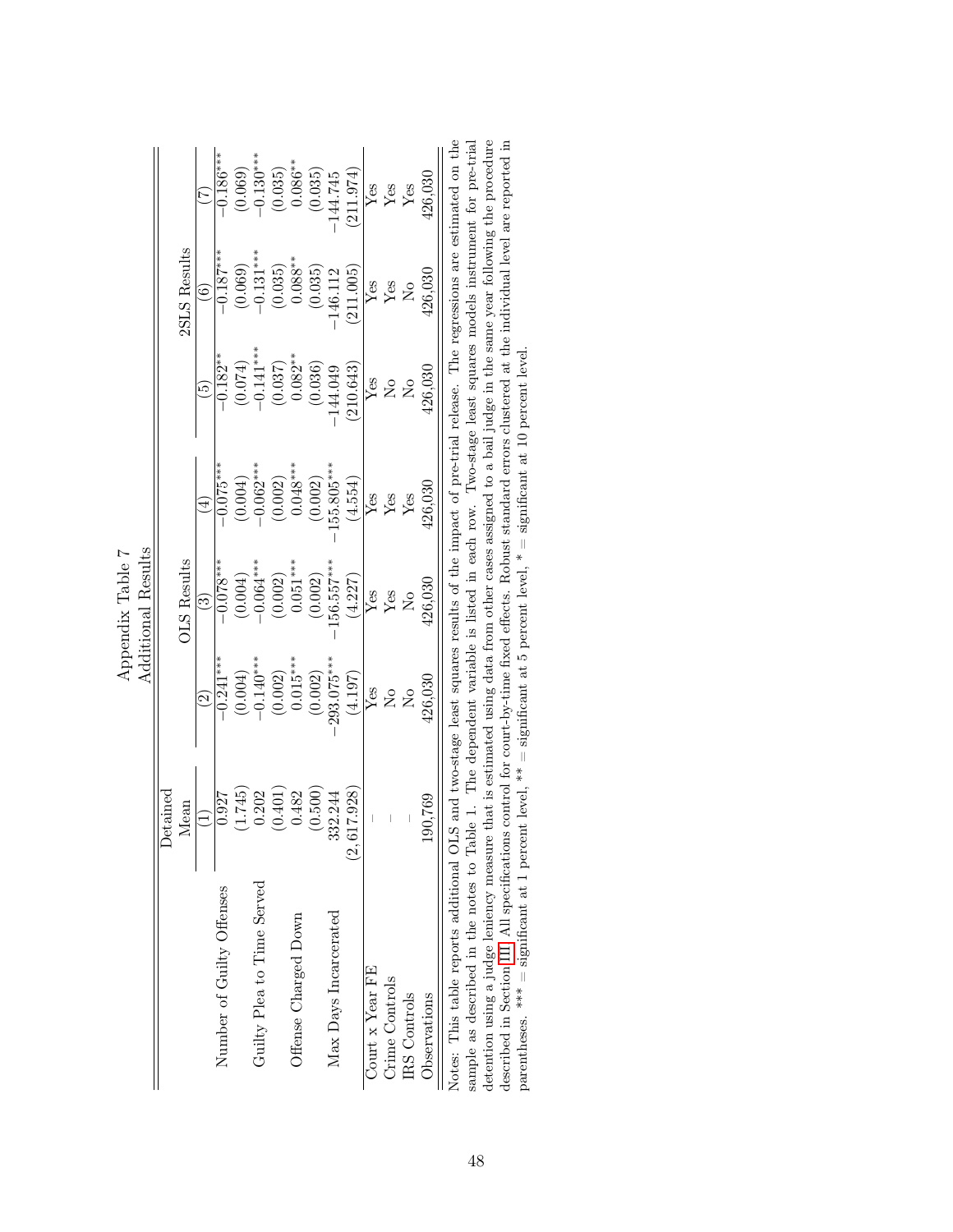|                             |         | Judge Leniency         |             |
|-----------------------------|---------|------------------------|-------------|
|                             | Sample  | No                     | With        |
|                             | Mean    | Conditions             | Conditions  |
|                             |         | $\left 2\right\rangle$ | 3)          |
| Released with No Conditions | 0.203   | $0.938***$             | $-0.040***$ |
|                             | (0.402) | (0.017)                | (0.014)     |
| Released with Conditions    | 0.349   | $-0.265***$            | $0.728***$  |
|                             | (0.477) | (0.026)                | (0.024)     |
| Court x Year FE             |         | Yes                    | Yes         |
| Crime Controls              |         | Yes                    | Yes         |
| IRS Controls                |         | Yes                    | Yes         |
| Observations                | 426.030 | 426,030                | 426,030     |

| Appendix Table 8                    |  |
|-------------------------------------|--|
| First Stage Results by Release Type |  |

Notes: This table reports additional first stage results for two types of pre-trial release: release ROR with no conditions and release with conditions. The regressions are estimated on the sample as described in the notes to Table 1. The dependent variable is listed in each row. Estimates in columns 2 and 3 are from the same OLS specification. Judge leniency is estimated using data from other cases assigned to a bail judge in the same year following the procedure described in Section [III.](#page-13-0) All specifications control for court-by-time fixed effects. Robust standard errors clustered at the individual level are reported in parentheses in all specifications.  $***$  = significant at 1 percent level,  $**$  = significant at 5 percent level,  $* =$  significant at 10 percent level.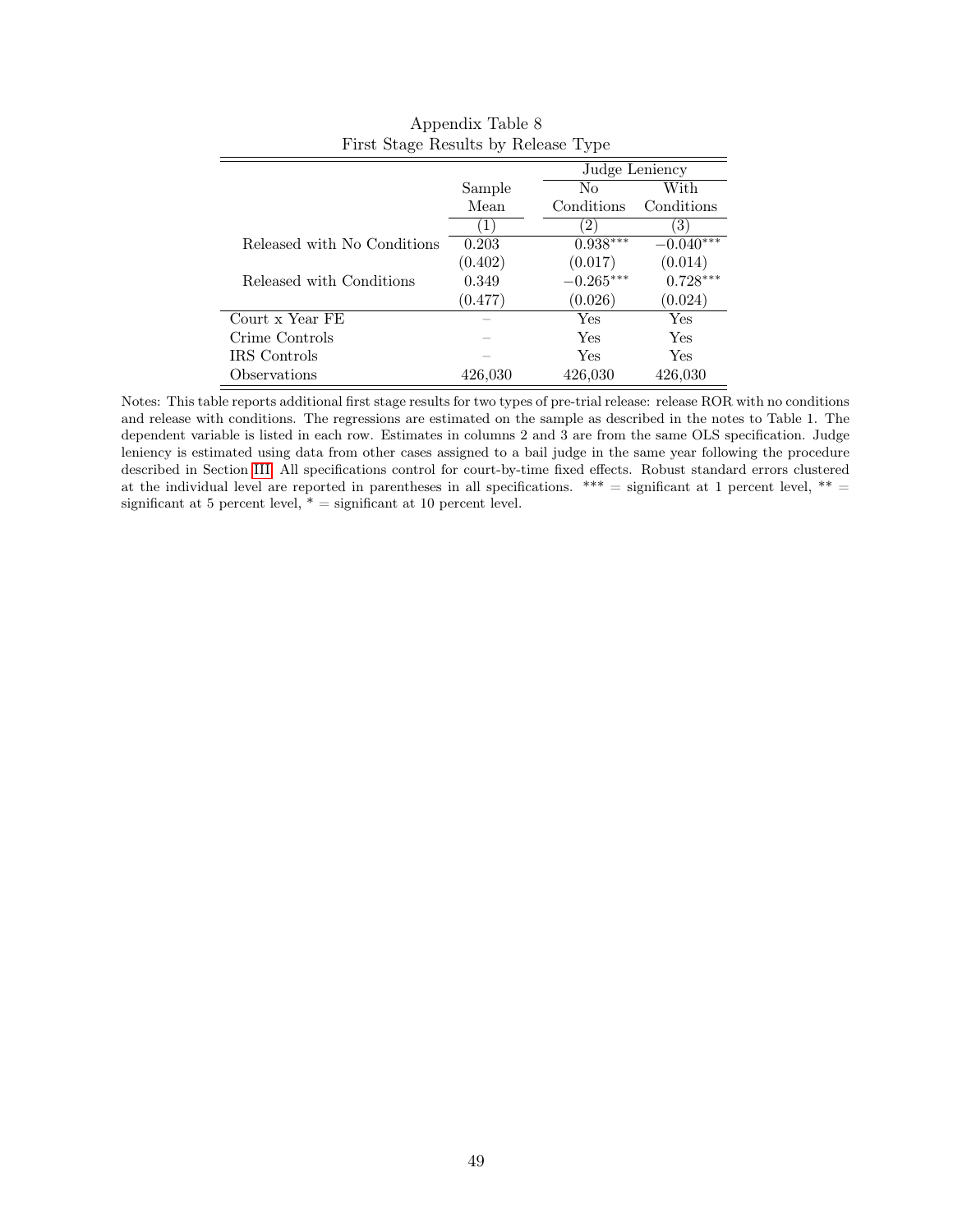|                               |                  | TRESULTS DY TRETEGSE I A DE |                  |                        |                  |
|-------------------------------|------------------|-----------------------------|------------------|------------------------|------------------|
|                               |                  | OLS Results                 |                  | 2SLS Results           |                  |
|                               | Detained         | No                          | With             | $\overline{\text{No}}$ | With             |
|                               | Mean             | Conditions                  | Conditions       | Conditions             | Conditions       |
|                               | $\overline{(1)}$ | $\overline{(2)}$            | $\overline{(3)}$ | $\overline{(4)}$       | $\overline{(5)}$ |
| Any Guilty Offense            | 0.571            | $-0.075***$                 | $-0.042***$      | $-\overline{0.168***}$ | $-0.154***$      |
|                               | (0.495)          | (0.002)                     | (0.002)          | (0.036)                | (0.034)          |
| Guilty Plea                   | 0.436            | $-0.137***$                 | $-0.079***$      | $-0.129***$            | $-0.119***$      |
|                               | (0.496)          | (0.002)                     | (0.002)          | (0.034)                | (0.032)          |
| Any Incarceration             | 0.296            | $-0.107***$                 | $-0.096***$      | $-0.015$               | $-0.032$         |
|                               | (0.457)          | (0.002)                     | (0.001)          | (0.028)                | (0.027)          |
| Failure to Appear in Court    | 0.121            | $0.060***$                  | $-0.006***$      | $0.178***$             | $0.151***$       |
|                               | (0.326)          | (0.002)                     | (0.001)          | (0.033)                | (0.031)          |
| Rearrest Prior to Disposition | 0.202            | $0.058***$                  | $0.058***$       | $0.091***$             | $0.074**$        |
|                               | (0.402)          | (0.002)                     | (0.002)          | (0.034)                | (0.033)          |
| Employed in 1-2 Years         | 0.378            | $0.053^{***}\,$             | $0.050***$       | 0.042                  | 0.037            |
|                               | (0.485)          | (0.003)                     | (0.002)          | (0.046)                | (0.043)          |
| Any Income in 1-2 Years       | 0.462            | $0.036***$                  | $0.036***$       | $0.094**$              | $0.097**$        |
|                               | (0.499)          | (0.003)                     | (0.002)          | (0.048)                | (0.045)          |
| Employed in 3-4 Years         | 0.379            | $0.041***$                  | $0.029***$       | 0.085                  | $0.102*$         |
|                               | (0.485)          | (0.003)                     | (0.002)          | (0.055)                | (0.053)          |
| Any Income in 3-4 Years       | 0.465            | $0.032***$                  | $0.029***$       | 0.045                  | 0.087            |
|                               | (0.499)          | (0.003)                     | (0.002)          | (0.056)                | (0.054)          |
| Court x Year FE               |                  | Yes                         | Yes              | Yes                    | Yes              |
| Crime Controls                |                  | Yes                         | Yes              | Yes                    | Yes              |
| IRS Controls                  |                  | Yes                         | Yes              | Yes                    | Yes              |
| Observations                  | 190,769          | 426,030                     | 426,030          | 426,030                | 426,030          |

Appendix Table 9 Results by Release Type

Notes: This table reports OLS and two-stage least squares results of the impact of two types of pre-trial release: release ROR with no conditions and release with conditions. The regressions are estimated on the sample as described in the notes to Table 1. The dependent variable is listed in each row. Estimates in columns 2 and 3 are from the same OLS specification, and estimates in columns 4 and 5 are from the same two-stage least squares specification. All specifications control for court-by-time fixed effects. Robust standard errors clustered at the individual level are reported in parentheses. \*\*\* = significant at 1 percent level, \*\* = significant at 5 percent level, \* = significant at 10 percent level.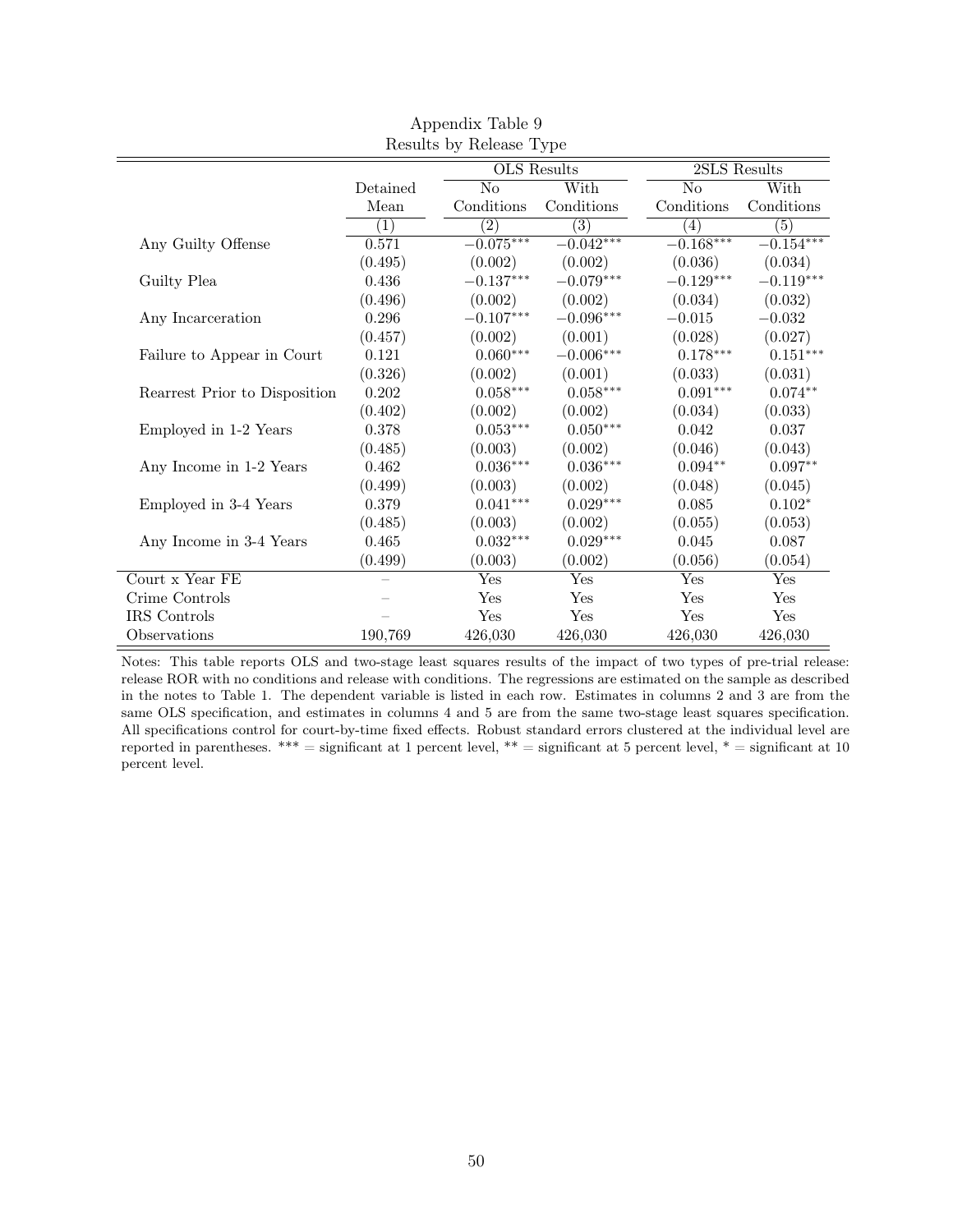|                                                |                                                                                                                                                                                                                                                                                                                           | Robustness of Two-Stage Least Squares Results                                                                                                                                                                                                                                                   |                                                                                                                                                                                                                                                                                             | Judge Leniency                                                                                                                                                                                                                                                                                                             |                                                                                                                                                                                                                                                                                                |                                                                                                                                                  |                                                                                                                                                                                                                                                                                              |
|------------------------------------------------|---------------------------------------------------------------------------------------------------------------------------------------------------------------------------------------------------------------------------------------------------------------------------------------------------------------------------|-------------------------------------------------------------------------------------------------------------------------------------------------------------------------------------------------------------------------------------------------------------------------------------------------|---------------------------------------------------------------------------------------------------------------------------------------------------------------------------------------------------------------------------------------------------------------------------------------------|----------------------------------------------------------------------------------------------------------------------------------------------------------------------------------------------------------------------------------------------------------------------------------------------------------------------------|------------------------------------------------------------------------------------------------------------------------------------------------------------------------------------------------------------------------------------------------------------------------------------------------|--------------------------------------------------------------------------------------------------------------------------------------------------|----------------------------------------------------------------------------------------------------------------------------------------------------------------------------------------------------------------------------------------------------------------------------------------------|
|                                                | $\mathbb{C}$ rime                                                                                                                                                                                                                                                                                                         | $C$ rime                                                                                                                                                                                                                                                                                        | Release                                                                                                                                                                                                                                                                                     | $\text{Non-Money}$                                                                                                                                                                                                                                                                                                         | Spi                                                                                                                                                                                                                                                                                            | $\rm Scheduled$                                                                                                                                  |                                                                                                                                                                                                                                                                                              |
|                                                | Severity                                                                                                                                                                                                                                                                                                                  | Type                                                                                                                                                                                                                                                                                            | Ever                                                                                                                                                                                                                                                                                        | Bail                                                                                                                                                                                                                                                                                                                       | Sample                                                                                                                                                                                                                                                                                         | Judge                                                                                                                                            | Judge FE                                                                                                                                                                                                                                                                                     |
|                                                |                                                                                                                                                                                                                                                                                                                           | $\widehat{\mathfrak{S}}$                                                                                                                                                                                                                                                                        | $\widehat{\mathbb{G}}$                                                                                                                                                                                                                                                                      | $\widehat{\mathcal{A}}$                                                                                                                                                                                                                                                                                                    | $\widetilde{\Xi}$                                                                                                                                                                                                                                                                              |                                                                                                                                                  |                                                                                                                                                                                                                                                                                              |
| Any Guilty Offense                             | $-0.141**$                                                                                                                                                                                                                                                                                                                | $\overline{0.173}^{*}$                                                                                                                                                                                                                                                                          | $-0.212***$                                                                                                                                                                                                                                                                                 | $-0.076***$                                                                                                                                                                                                                                                                                                                | $\frac{1}{2}$ $\frac{1}{4}$                                                                                                                                                                                                                                                                    | $0.147***$                                                                                                                                       | $-0.192**$                                                                                                                                                                                                                                                                                   |
|                                                |                                                                                                                                                                                                                                                                                                                           | $(0.027)$<br>-0.134***                                                                                                                                                                                                                                                                          | $(0.039)$<br>$-0.203***$                                                                                                                                                                                                                                                                    |                                                                                                                                                                                                                                                                                                                            | $(0.039)$<br>-0.131**                                                                                                                                                                                                                                                                          |                                                                                                                                                  |                                                                                                                                                                                                                                                                                              |
| Guilty Plea                                    |                                                                                                                                                                                                                                                                                                                           |                                                                                                                                                                                                                                                                                                 |                                                                                                                                                                                                                                                                                             |                                                                                                                                                                                                                                                                                                                            |                                                                                                                                                                                                                                                                                                |                                                                                                                                                  | $(0.034)$<br>-0.166***                                                                                                                                                                                                                                                                       |
|                                                | $\begin{array}{l} (0.027) \\ -0.131^{***} \\ (0.026) \\ (0.021) \\ (0.012) \\ (0.026) \\ (0.027) \\ (0.028) \\ (0.029) \\ (0.025) \\ (0.036) \\ (0.036) \\ (0.037) \\ (0.030) \\ (0.004) \\ (0.004) \\ (0.004) \\ (0.004) \\ (0.004) \\ (0.004) \\ (0.004) \\ (0.004) \\ (0.004) \\ (0.004) \\ (0.004) \\ (0.004) \\ (0.$ | $(0.026)$<br>-0.043**                                                                                                                                                                                                                                                                           | $(0.038)$<br>-0.035                                                                                                                                                                                                                                                                         | $\begin{array}{l} (0.021) \\ -0.045^{**} \\ (0.020) \\ (0.011) \\ (0.017) \\ (0.018) \\ (0.018) \\ (0.005^{***} \\ (0.0020) \\ (0.020) \\ (0.027) \\ (0.028) \\ (0.028) \\ (0.032) \\ (0.030) \\ (0.030) \\ (0.030) \\ (0.030) \\ (0.030) \\ (0.030) \\ (0.030) \\ (0.030) \\ (0.030) \\ (0.030) \\ (0.030) \\ (0.030) \\$ | $\begin{array}{l} (0.038)\\ (-0.035)\\ (-0.031)\\ (0.031)\\ (0.036)\\ (0.036)\\ (0.038)\\ (0.038)\\ (0.038)\\ (0.038)\\ (0.039)\\ (0.030)\\ (0.030)\\ (0.000)\\ (0.001)\\ (0.000)\\ (0.001)\\ (0.001)\\ (0.001)\\ (0.001)\\ (0.001)\\ (0.001)\\ (0.001)\\ (0.001)\\ (0.001)\\ (0.001)\\ (0.00$ | $(0.036)\n(0.035)\n(0.032)\n(0.039)\n(0.030)\n(0.030)\n(0.036)\n(0.036)\n(0.036)\n(0.036)\n(0.037)\n(0.030)\n(0.030)\n(0.030)\n(0.030)\n(0.030)$ | $\left(0.032\right)$ $-0.044$                                                                                                                                                                                                                                                                |
| Any Incarceration                              |                                                                                                                                                                                                                                                                                                                           |                                                                                                                                                                                                                                                                                                 |                                                                                                                                                                                                                                                                                             |                                                                                                                                                                                                                                                                                                                            |                                                                                                                                                                                                                                                                                                |                                                                                                                                                  |                                                                                                                                                                                                                                                                                              |
|                                                |                                                                                                                                                                                                                                                                                                                           |                                                                                                                                                                                                                                                                                                 | (0.030)                                                                                                                                                                                                                                                                                     |                                                                                                                                                                                                                                                                                                                            |                                                                                                                                                                                                                                                                                                |                                                                                                                                                  |                                                                                                                                                                                                                                                                                              |
| $\operatorname{Count}$<br>Failure to Appear in |                                                                                                                                                                                                                                                                                                                           |                                                                                                                                                                                                                                                                                                 |                                                                                                                                                                                                                                                                                             |                                                                                                                                                                                                                                                                                                                            |                                                                                                                                                                                                                                                                                                |                                                                                                                                                  |                                                                                                                                                                                                                                                                                              |
|                                                |                                                                                                                                                                                                                                                                                                                           |                                                                                                                                                                                                                                                                                                 |                                                                                                                                                                                                                                                                                             |                                                                                                                                                                                                                                                                                                                            |                                                                                                                                                                                                                                                                                                |                                                                                                                                                  |                                                                                                                                                                                                                                                                                              |
| Rearrest Prior to Disposition                  |                                                                                                                                                                                                                                                                                                                           |                                                                                                                                                                                                                                                                                                 |                                                                                                                                                                                                                                                                                             |                                                                                                                                                                                                                                                                                                                            |                                                                                                                                                                                                                                                                                                |                                                                                                                                                  |                                                                                                                                                                                                                                                                                              |
|                                                |                                                                                                                                                                                                                                                                                                                           |                                                                                                                                                                                                                                                                                                 |                                                                                                                                                                                                                                                                                             |                                                                                                                                                                                                                                                                                                                            |                                                                                                                                                                                                                                                                                                |                                                                                                                                                  |                                                                                                                                                                                                                                                                                              |
| Ω<br>Employed in 1-2 Year                      |                                                                                                                                                                                                                                                                                                                           |                                                                                                                                                                                                                                                                                                 |                                                                                                                                                                                                                                                                                             |                                                                                                                                                                                                                                                                                                                            |                                                                                                                                                                                                                                                                                                |                                                                                                                                                  |                                                                                                                                                                                                                                                                                              |
|                                                |                                                                                                                                                                                                                                                                                                                           |                                                                                                                                                                                                                                                                                                 |                                                                                                                                                                                                                                                                                             |                                                                                                                                                                                                                                                                                                                            |                                                                                                                                                                                                                                                                                                |                                                                                                                                                  |                                                                                                                                                                                                                                                                                              |
| Any Income in 1-2 Years                        |                                                                                                                                                                                                                                                                                                                           |                                                                                                                                                                                                                                                                                                 |                                                                                                                                                                                                                                                                                             |                                                                                                                                                                                                                                                                                                                            |                                                                                                                                                                                                                                                                                                |                                                                                                                                                  |                                                                                                                                                                                                                                                                                              |
|                                                |                                                                                                                                                                                                                                                                                                                           |                                                                                                                                                                                                                                                                                                 |                                                                                                                                                                                                                                                                                             |                                                                                                                                                                                                                                                                                                                            |                                                                                                                                                                                                                                                                                                |                                                                                                                                                  |                                                                                                                                                                                                                                                                                              |
| w<br>Employed in 3-4 Year                      |                                                                                                                                                                                                                                                                                                                           |                                                                                                                                                                                                                                                                                                 |                                                                                                                                                                                                                                                                                             |                                                                                                                                                                                                                                                                                                                            |                                                                                                                                                                                                                                                                                                |                                                                                                                                                  |                                                                                                                                                                                                                                                                                              |
|                                                |                                                                                                                                                                                                                                                                                                                           | $\begin{array}{c} (0.021)\\ 0.148^{***} \\ (0.023)\\ (0.025)\\ (0.025)\\ (0.036)\\ (0.036)\\ (0.036)\\ (0.036)\\ (0.037)\\ (0.036)\\ (0.037)\\ (0.030)\\ (0.030)\\ (0.030)\\ (0.030)\\ (0.030)\\ (0.030)\\ (0.030)\\ (0.030)\\ (0.030)\\ (0.030)\\ (0.030)\\ (0.030)\\ (0.030)\\ (0.030)\\ (0.$ | $\begin{array}{c} (0.235^{**})\\ (0.049)\\ (0.065)\\ (0.039)\\ (0.010)\\ (0.010)\\ (0.065)\\ (0.065)\\ (0.006)\\ (0.008)\\ (0.0079)\\ (0.0079)\\ (0.0079)\\ (0.0079)\\ (0.0079)\\ (0.0079)\\ (0.0079)\\ (0.0079)\\ (0.0079)\\ (0.0079)\\ (0.0079)\\ (0.0079)\\ (0.0079)\\ (0.0079)\\ (0.00$ |                                                                                                                                                                                                                                                                                                                            |                                                                                                                                                                                                                                                                                                |                                                                                                                                                  | $\begin{array}{l} (0.027)\\ (0.037)\\ (0.037)\\ (0.033)\\ (0.033)\\ (0.030)\\ (0.030)\\ (0.030)\\ (0.030)\\ (0.030)\\ (0.045)\\ (0.045)\\ (0.029)\\ (0.029)\\ (0.029)\\ (0.020)\\ (0.020)\\ (0.020)\\ (0.020)\\ (0.020)\\ (0.020)\\ (0.020)\\ (0.020)\\ (0.020)\\ (0.020)\\ (0.020)\\ (0.02$ |
| Any Income in 3-4 Years                        |                                                                                                                                                                                                                                                                                                                           |                                                                                                                                                                                                                                                                                                 |                                                                                                                                                                                                                                                                                             |                                                                                                                                                                                                                                                                                                                            |                                                                                                                                                                                                                                                                                                |                                                                                                                                                  |                                                                                                                                                                                                                                                                                              |
|                                                |                                                                                                                                                                                                                                                                                                                           | (0.041)                                                                                                                                                                                                                                                                                         | (0.081)                                                                                                                                                                                                                                                                                     | (0.032)                                                                                                                                                                                                                                                                                                                    | (0.061)                                                                                                                                                                                                                                                                                        | (0.059)                                                                                                                                          | (0.046)                                                                                                                                                                                                                                                                                      |
| Court x Year FE                                | $_{\rm Yes}^{\rm Yes}$                                                                                                                                                                                                                                                                                                    | $_{\rm Yes}^{\rm Yes}$                                                                                                                                                                                                                                                                          | $Y$ es                                                                                                                                                                                                                                                                                      | Yes                                                                                                                                                                                                                                                                                                                        | $_{\rm Yes}^{\rm Yes}$                                                                                                                                                                                                                                                                         | Yes                                                                                                                                              | $_{\rm Yes}^{\rm Yes}$                                                                                                                                                                                                                                                                       |
| Crime Controls                                 |                                                                                                                                                                                                                                                                                                                           |                                                                                                                                                                                                                                                                                                 | ${\rm Yes}$                                                                                                                                                                                                                                                                                 | $\mathbf{Yes}$                                                                                                                                                                                                                                                                                                             |                                                                                                                                                                                                                                                                                                | ${\rm Yes}$                                                                                                                                      |                                                                                                                                                                                                                                                                                              |
| IRS Controls                                   | ${\rm Yes}$                                                                                                                                                                                                                                                                                                               | ${\rm Yes}$                                                                                                                                                                                                                                                                                     | ${\rm Yes}$                                                                                                                                                                                                                                                                                 | $\mathbf{Yes}$                                                                                                                                                                                                                                                                                                             | Yes                                                                                                                                                                                                                                                                                            | ${\rm Yes}$                                                                                                                                      | ${\rm Yes}$                                                                                                                                                                                                                                                                                  |
| Observations                                   | 126,030                                                                                                                                                                                                                                                                                                                   | 126,030                                                                                                                                                                                                                                                                                         | 126,030                                                                                                                                                                                                                                                                                     | 126,030                                                                                                                                                                                                                                                                                                                    | 319,67                                                                                                                                                                                                                                                                                         | 126,030                                                                                                                                          | 126,030                                                                                                                                                                                                                                                                                      |

Appendix Table 10 Appendix Table 10

notes judge leniency to vary across the 5 mutually exclusive crime types. Column 3 uses an indicator for ever being released before trial to calculate judge leniency. Column 4 uses an indicator for the assignment of non-monetary bail. Column 5 calculates judge leniency using a 25 percent random subset of 7 uses an exhaustive set of judge fixed effects as instruments. All specifications control for court-by-time fixed effects. Robust standard errors clustered at the individual level are reported in parentheses. \*\*\* = signi to Table 1. The dependent variable is listed in each row. Column 1 allows judge leniency to vary across felonies and misdemeanors. Column 2 allows the data and estimates the treatment effects in the opposing subset of data. Column 6 uses the scheduled bail judge to calculate judge leniency. Column leniency. Column 4 uses an indicator for the assignment of non-monetary bail. Column 5 calculates judge leniency using a 25 percent random subset of Notes: This table reports robustness checks of our two-stage least squares results. The regressions are estimated on the sample as described in the notes to Table 1. The dependent variable is listed in each row. Column 1 allows judge leniency to vary across felonies and misdemeanors. Column 2 allows judge leniency to vary across the 5 mutually exclusive crime types. Column 3 uses an indicator for ever being released before trial to calculate judge the data and estimates the treatment effects in the opposing subset of data. Column 6 uses the scheduled bail judge to calculate judge leniency. Column 7 uses an exhaustive set of judge fixed effects as instruments. All specifications control for court-by-time fixed effects. Robust standard errors clustered at the individual level are reported in parentheses. \*\*\* = significant at 1 percent level, \*\* = significant at 5 percent level, \* = significant at 10 percent Notes: level.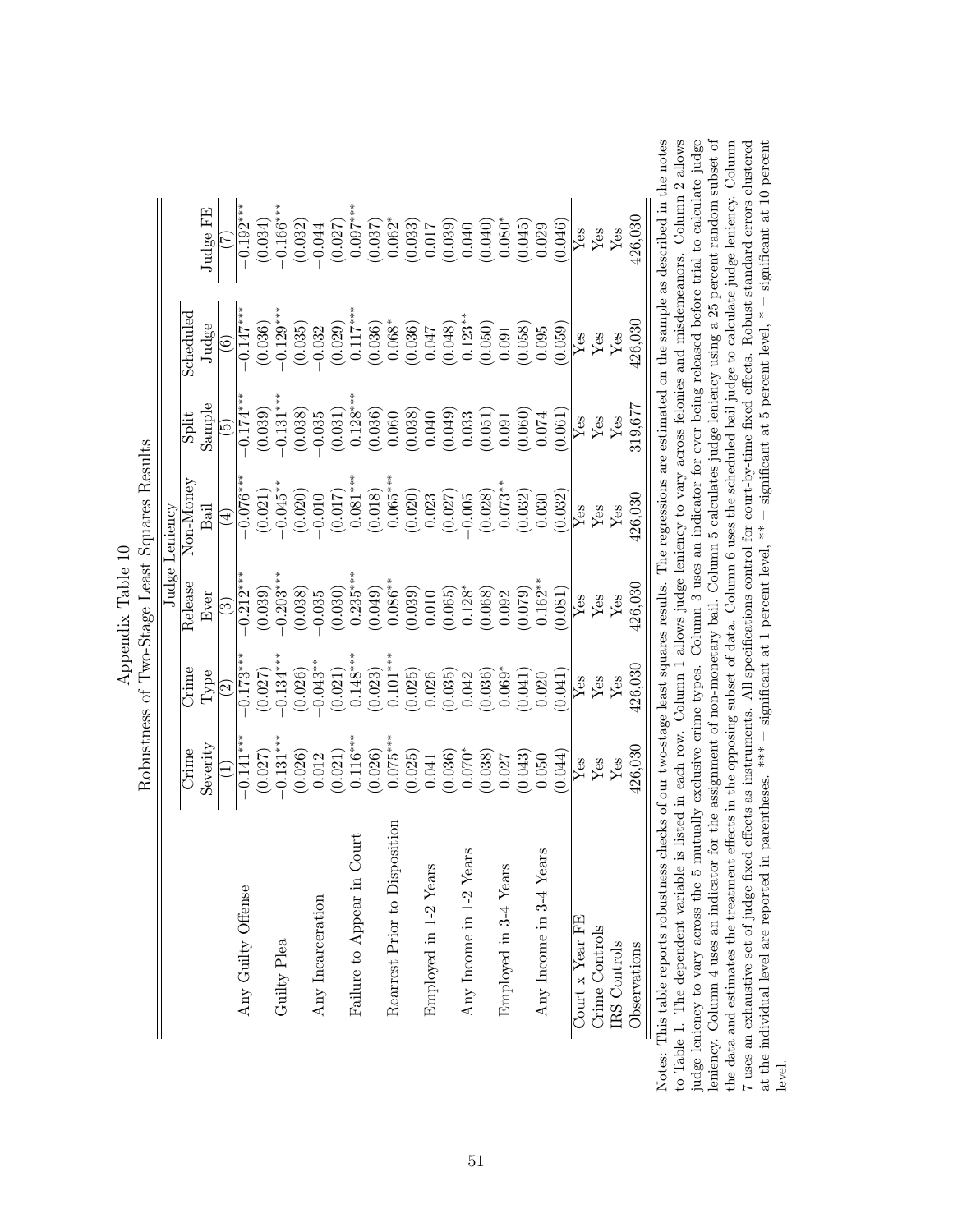| ٮ                             |              |             | Α.                     |
|-------------------------------|--------------|-------------|------------------------|
|                               | Philadelphia | Miami       | <b>IRS</b>             |
|                               | Only         | Only        | Sample                 |
|                               | (1)          | (2)         | $\overline{(3)}$       |
| Any Guilty Offense            | $-0.126***$  | $-0.182***$ | $-\overline{0.143***}$ |
|                               | (0.041)      | (0.054)     | (0.038)                |
| Guilty Plea                   | $-0.041$     | $-0.205***$ | $-0.113***$            |
|                               | (0.035)      | (0.054)     | (0.037)                |
| Any Incarceration             | $-0.012$     | $-0.041$    | $-0.043$               |
|                               | (0.032)      | (0.044)     | (0.030)                |
| Failure to Appear in Court    | $0.150***$   |             | $0.125***$             |
|                               | (0.031)      |             | (0.036)                |
| Rearrest Prior to Disposition | $0.135***$   | 0.015       | 0.058                  |
|                               | (0.036)      | (0.056)     | (0.038)                |
| Employed in 1-2 Years         | $-0.003$     | 0.087       | 0.037                  |
|                               | (0.045)      | (0.086)     | (0.043)                |
| Any Income in 1-2 Years       | $-0.023$     | $0.294***$  | $0.097**$              |
|                               | (0.046)      | (0.092)     | (0.045)                |
| Employed in 3-4 Years         | $0.160***$   | 0.003       | $0.102*$               |
|                               | (0.055)      | (0.104)     | (0.053)                |
| Any Income in 3-4 Years       | 0.061        | 0.138       | 0.085                  |
|                               | (0.056)      | (0.106)     | (0.054)                |
| Court x Year FE               | Yes          | Yes         | Yes                    |
| Crime Controls                | <b>Yes</b>   | Yes         | Yes                    |
| IRS Controls                  | Yes          | Yes         | Yes                    |
| Observations                  | 328,492      | 97,538      | 338,793                |
|                               |              |             |                        |

Appendix Table 11 Robustness of Two-Stage Least Squares Results by Sample

Notes: This table reports robustness checks of our two-stage least squares results across different samples. The dependent variable is listed in each row. Column 1 restricts the sample to Philadelphia. Column 2 restricts the sample to Miami-Dade. Column 3 restricts the sample to cases matched to the IRS data. All specifications control for court-by-time fixed effects. Robust standard errors clustered at the individual level are reported in parentheses. \*\*\* = significant at 1 percent level, \*\* = significant at 5 percent level, \* = significant at 10 percent level.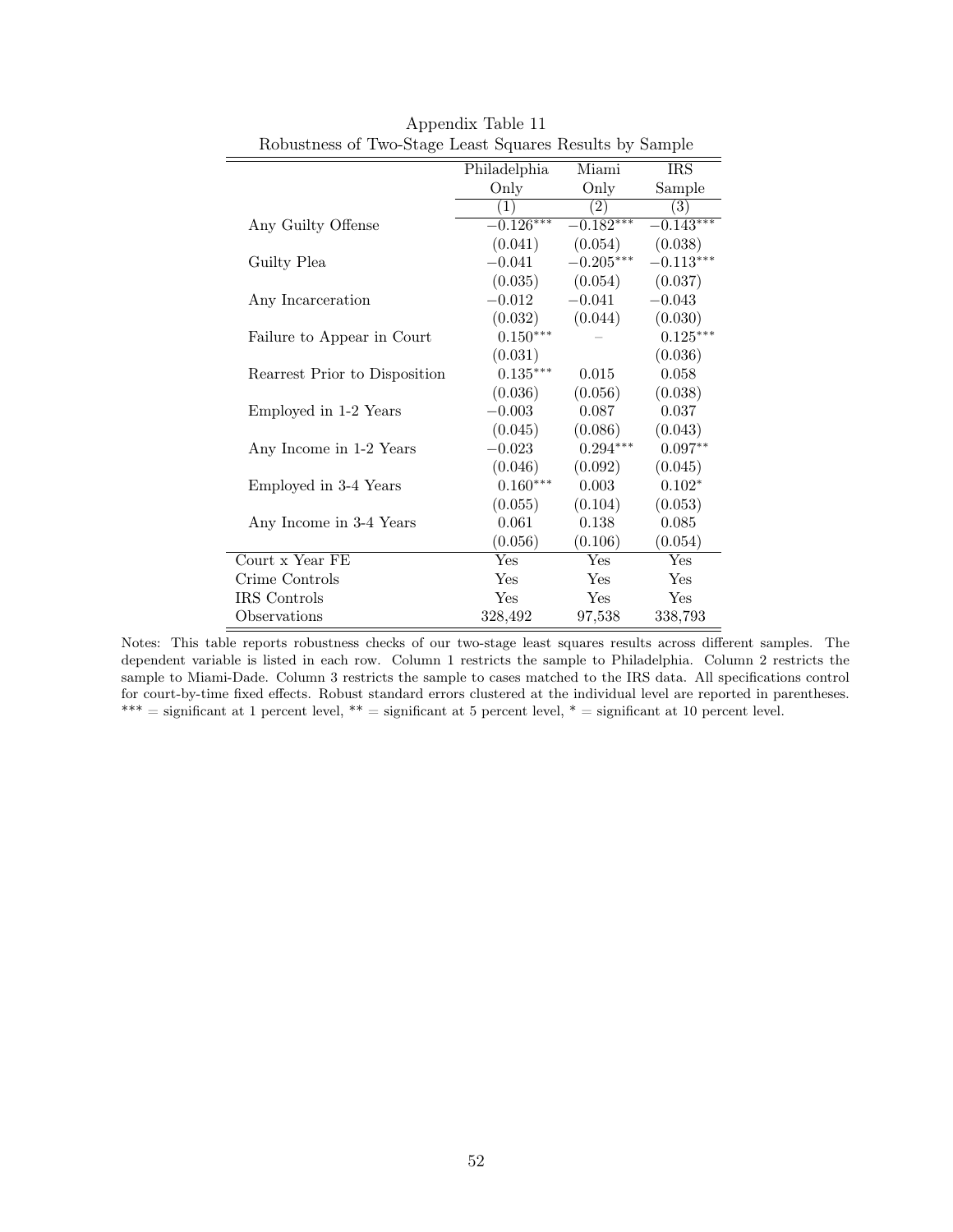|                                   | Detained |                                                                        |                               |                        |                      |                       |                         |
|-----------------------------------|----------|------------------------------------------------------------------------|-------------------------------|------------------------|----------------------|-----------------------|-------------------------|
|                                   | Mean     |                                                                        | <b>OLS</b> Results            |                        |                      | 2SLS Results          |                         |
| Panel A: Years 1-2                |          | $\odot$                                                                | $\widetilde{\mathbb{C}}$      | $\bigoplus$            | وغ                   | $\widehat{\circ}$     |                         |
| Guilty and Employed               | 0.187    | $0.028***$                                                             | $0.022***$                    | 0.000                  | $-0.054^{\circ}$     | $-0.059*$             | $-0.072**$              |
|                                   | (0.390)  | (0.001)                                                                |                               | $(0.002)$<br>-0.045*** | (0.033)              |                       | $(0.031)$<br>-0.061*    |
| Guilty and Not Employed           | 0.333    | $-0.095***$                                                            | $(0.002)$<br>-0.070***        |                        | $-0.075**$           | $(0.032)$<br>-0.075** |                         |
|                                   | (0.471)  | (0.002)                                                                | (0.002)                       | (0.002)                | (0.036)              | (0.035)               | (0.034)                 |
| oyed<br>Not Guilty and Emplo      | 0.152    | $0.090***$                                                             | $0.069***$                    | $0.045***$             | $0.107***$           | $0.109***$            | $0.095***$              |
|                                   | (0.359)  | (0.001)                                                                | (0.002)                       | (0.002)                | (0.032)              | (0.031)               | (0.031)                 |
| mployed<br>Not Guilty and Not $E$ | 0.225    | $-0.024***$                                                            | $-0.022**$                    | 0.001                  | 0.022                | 0.025                 | 0.037                   |
|                                   | (0.417)  | (0.002)                                                                | (0.002)                       | (0.002)                | (0.033)              | (0.033)               | (0.032)                 |
| Panel B: Years 3-4                |          |                                                                        |                               |                        |                      |                       |                         |
| Guilty and Employed               | 0.138    | $0.009***$                                                             | $0.009***$                    | $-0.005***$            | $-0.003$             | $-0.005$              | $-0.014$                |
|                                   | (0.345)  | (0.001)                                                                | (0.001)                       | (0.001)                | (0.028)              | (0.027)               | (0.027)                 |
| Guilty and Not Employed           | 0.237    | $-0.053***$                                                            | $0.036***$                    | $0.020***$             | $-0.039$             |                       | $-0.029$                |
|                                   | (0.425)  | (0.001)                                                                | (0.002)                       | $(0.001)$              | $(0.031)$<br>0.064** | $-0.039$<br>(0.031)   | $(0.030)$<br>0.055**    |
| Not Guilty and Employed           | 0.108    | $0.057***$                                                             | $0.042***$                    | $0.025***$             |                      | $0.064**$             |                         |
|                                   | (0.310)  | (0.001)                                                                | (0.001)                       | (0.001)                | $(0.027)$<br>-0.022  | (0.027)               | (0.026)                 |
| imployed<br>Not Guilty and Not E  | 0.165    | $-0.013***$                                                            | $-0.014***$                   | $-0.001$               |                      | $-0.020$              | $-0.012$                |
|                                   | 0.371    | (0.001)                                                                | (0.001)                       | (0.001)                | (0.028)              | (0.028)               | (0.028)                 |
| Court $x$ Year FE                 |          | ${\rm Yes}$                                                            | ${\rm Yes}$                   | ${\rm Yes}$            | Yes                  | ${\rm Yes}$           | $\overline{\text{Yes}}$ |
| Crime Controls                    |          | $\rm \stackrel{\circ}{\rm \stackrel{\circ}{\rm \scriptscriptstyle M}}$ | Yes                           | ${\rm Yes}$            | $\overline{S}$       | ${\rm Yes}$           | Yes                     |
| <b>IRS</b> Controls               |          | $\overline{\mathsf{X}}$                                                | $\overline{N}_{\overline{O}}$ | $Y$ es                 | $\overline{S}$       | $\overline{N}$        | Yes                     |
| Observations                      | 147,295  | 338,793                                                                | 338,793                       | 338,793                | 338,793              | 338,793               | 338,793                 |

| onviction and<br>Table 12<br>ilities of Con<br>mendix<br>$-1 - 1 - 1$<br>りり<br>í |  |
|----------------------------------------------------------------------------------|--|
|                                                                                  |  |
|                                                                                  |  |

Notes: This table reports additional OLS and two-stage least squares results of the impact of pre-trial release on the joint probability of conviction and employment. The regressions are estimated on the sample as describ Notes: This table reports additional OLS and two-stage least squares results of the impact of pre-trial release on the joint probability of conviction and employment. The regressions are estimated on the sample as described in the notes to Table 1. The dependent variable is listed in each row. Two-stage least squares models instrument for pre-trial detention using a judge leniency measure that is estimated using data from other cases assigned to a bail judge in the same year following the procedure described in Section [III.](#page-13-0) All specifications control for court-by-time fixed effects. Robust standard errors clustered at the individual level are reported in parentheses. \*\*\* = significant at 1 percent level, \*\* = significant at 5 percent level, \* = significant at 10 percent level.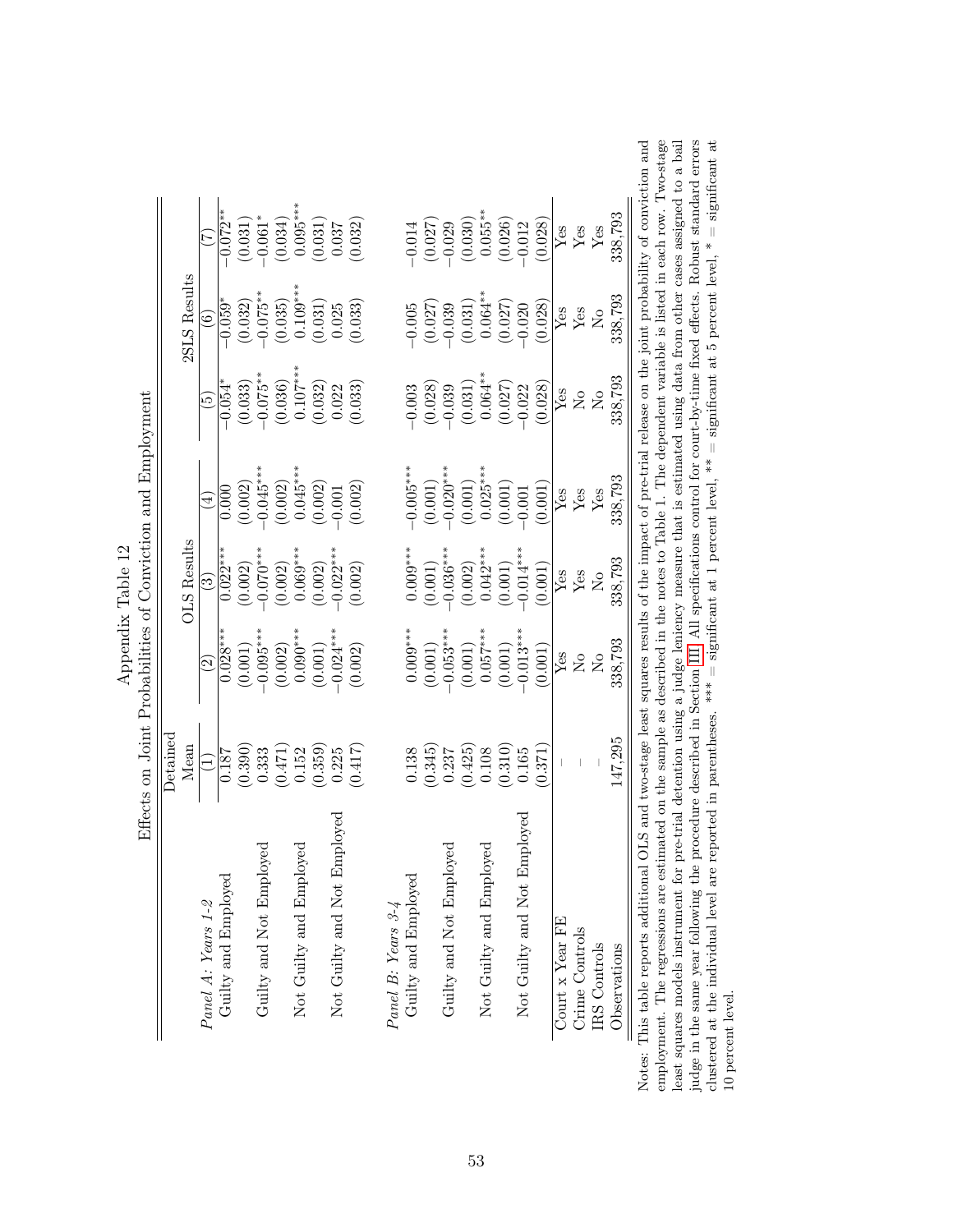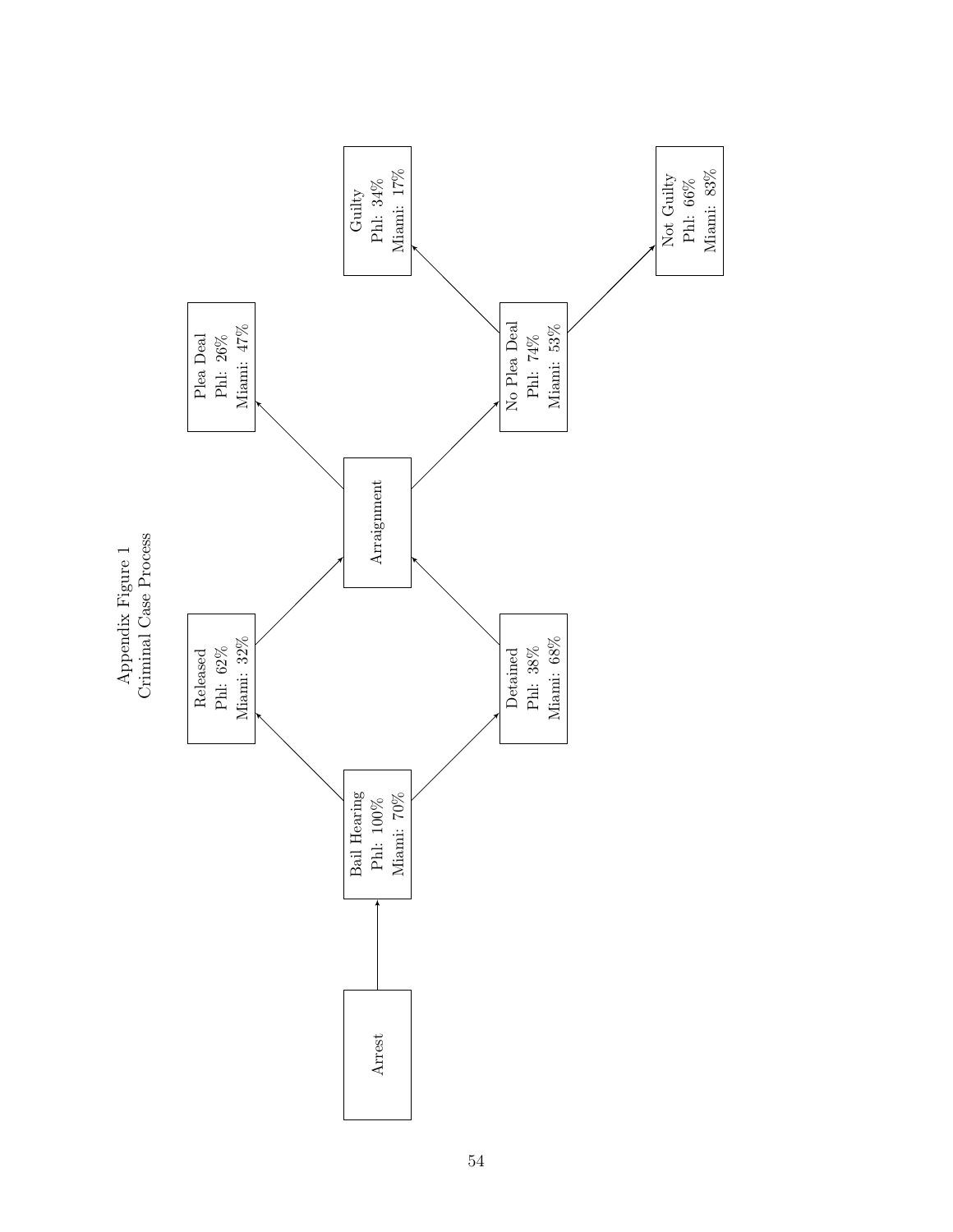**Appendix rigure 4** Bail Guidelines in Philadelphia Bail Guidelines in Philadelphia Appendix Figure 2 Appendix Figure 2

| HOH A-                   |               | $$3,000-$<br>\$12,000                  | 37              | \$12,000<br>\$3,700-  | 38             | \$6,700-<br>\$22,500 | 39              | \$9,000-<br>\$75,000 | $\overline{4}$  |
|--------------------------|---------------|----------------------------------------|-----------------|-----------------------|----------------|----------------------|-----------------|----------------------|-----------------|
|                          | σ             | $$2,200-$<br>\$6,700                   | 33              | $$3,700-$<br>\$8,200  | 34             | \$4,500-<br>\$9,700  | 35              | \$12,000<br>\$4,500- | 36              |
|                          | $\infty$      | $$1,500-$<br>\$4,500                   | 29              | $$3,000$ -<br>\$6,700 | $\approx$      | $$3,700-$<br>\$7,500 | $\overline{31}$ | \$4,500-<br>\$7,500  | 32              |
|                          | Ļ             | <b>ROR</b>                             | 25              | ROSC                  | 26             | ROSC <sub>2</sub>    | 27              | $$3,700-$<br>\$6,700 | 28              |
|                          | $\circ$       | <b>ROR</b>                             | $\overline{a}$  | ROSC <sub>1</sub>     | 22             | ROSC <sub>2</sub>    | 23              | ROSC <sub>2</sub>    | $\overline{24}$ |
| ---Charge Seriousness--- | $\sim$        | <b>ROR</b>                             | $\overline{17}$ | <b>ROR</b>            | $\frac{8}{18}$ | ROSC <sub>2</sub>    | $\overline{19}$ | ROSC <sub>2</sub>    | 20              |
|                          | 4             | <b>ROR</b>                             | $\frac{13}{2}$  | <b>ROR</b>            | $\overline{1}$ | ROSC <sub>1</sub>    | $\frac{15}{2}$  | ROSC <sub>2</sub>    | $\geq$          |
|                          | 3             | <b>ROR</b>                             | Ó               | <b>ROR</b>            | $\approx$      | ROSC <sub>1</sub>    |                 | ROSC <sub>1</sub>    | $\overline{c}$  |
|                          | $\mathcal{L}$ | <b>ROR</b>                             | 5               | <b>ROR</b>            | $\circ$        | <b>ROSC</b>          | r               | ROSC                 | ∞               |
|                          |               | ROR                                    |                 | <b>ROR</b>            | $\mathbf 2$    | <b>ROR</b>           | 3               | ROSC <sub>1</sub>    |                 |
|                          |               |                                        |                 |                       | $\mathcal{L}$  |                      | 3               |                      | 4               |
|                          |               | $-5$ TOM<br>-Risk Level<br><b>HICH</b> |                 |                       |                |                      |                 |                      |                 |

Notes: This figure illustrates the bail guidelines in Philadelphia. The guidelines classify defendants into 40 possible categories and suggest four basic<br>types of release options. Charge seriousness ranges from one to 10, Notes: This figure illustrates the bail guidelines in Philadelphia. The guidelines classify defendants into 40 possible categories and suggest four basic types of release options. Charge seriousness ranges from one to 10, with 10 the most serious. Risk level ranges from one to four, with four the highest risk, and is based on the risk of a defendant failing to appear in court and committing new offenses. ROR is release on recognizance. ROSC is release on special conditions. on special conditions.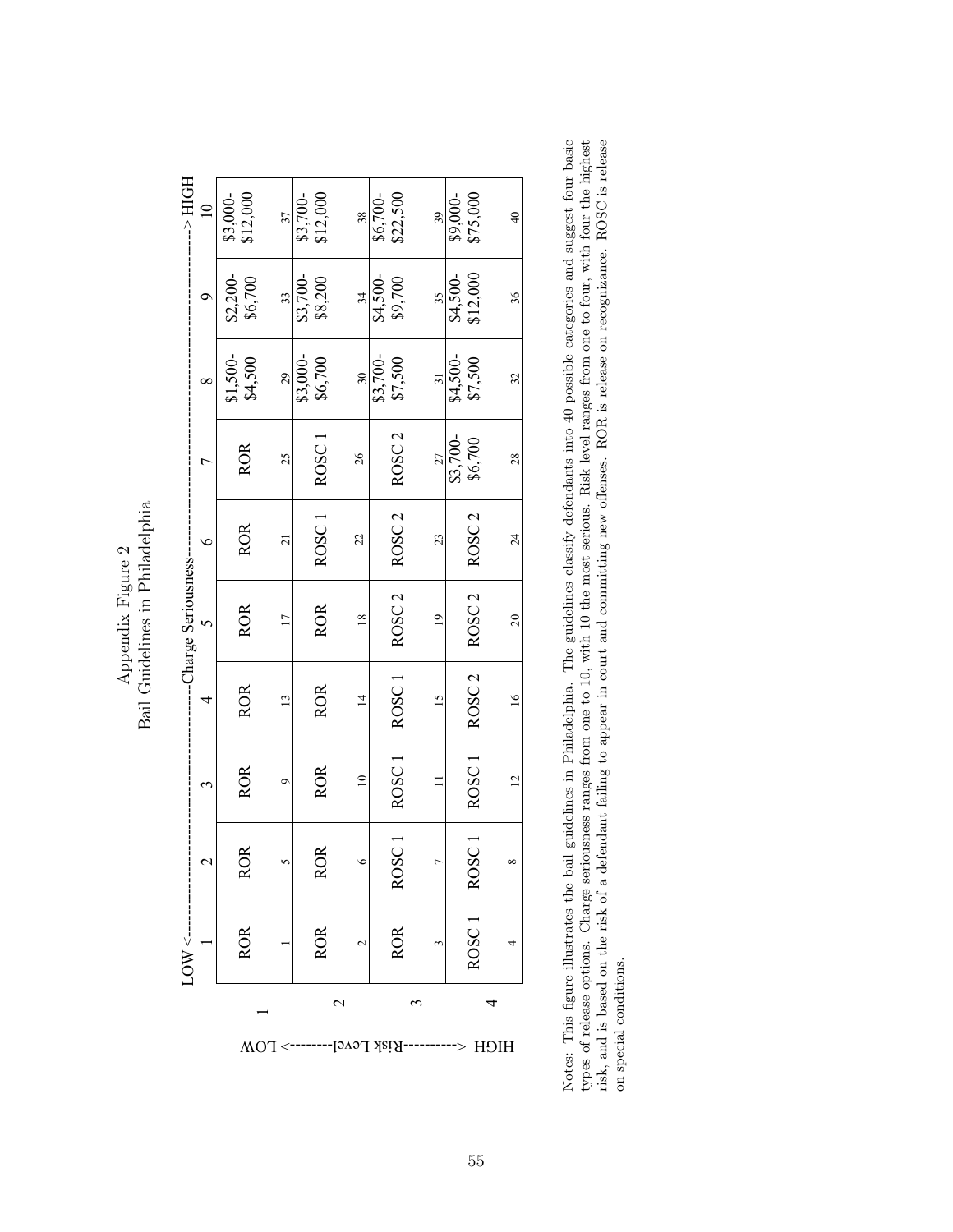Appendix Figure 3 Distribution of Alternative Judge Leniency Measures



Notes: These figures report the distribution of various judge leniency measures that are estimated using data from cases assigned to a bail judge in other dates following the procedure described in Section [III.](#page-13-0)